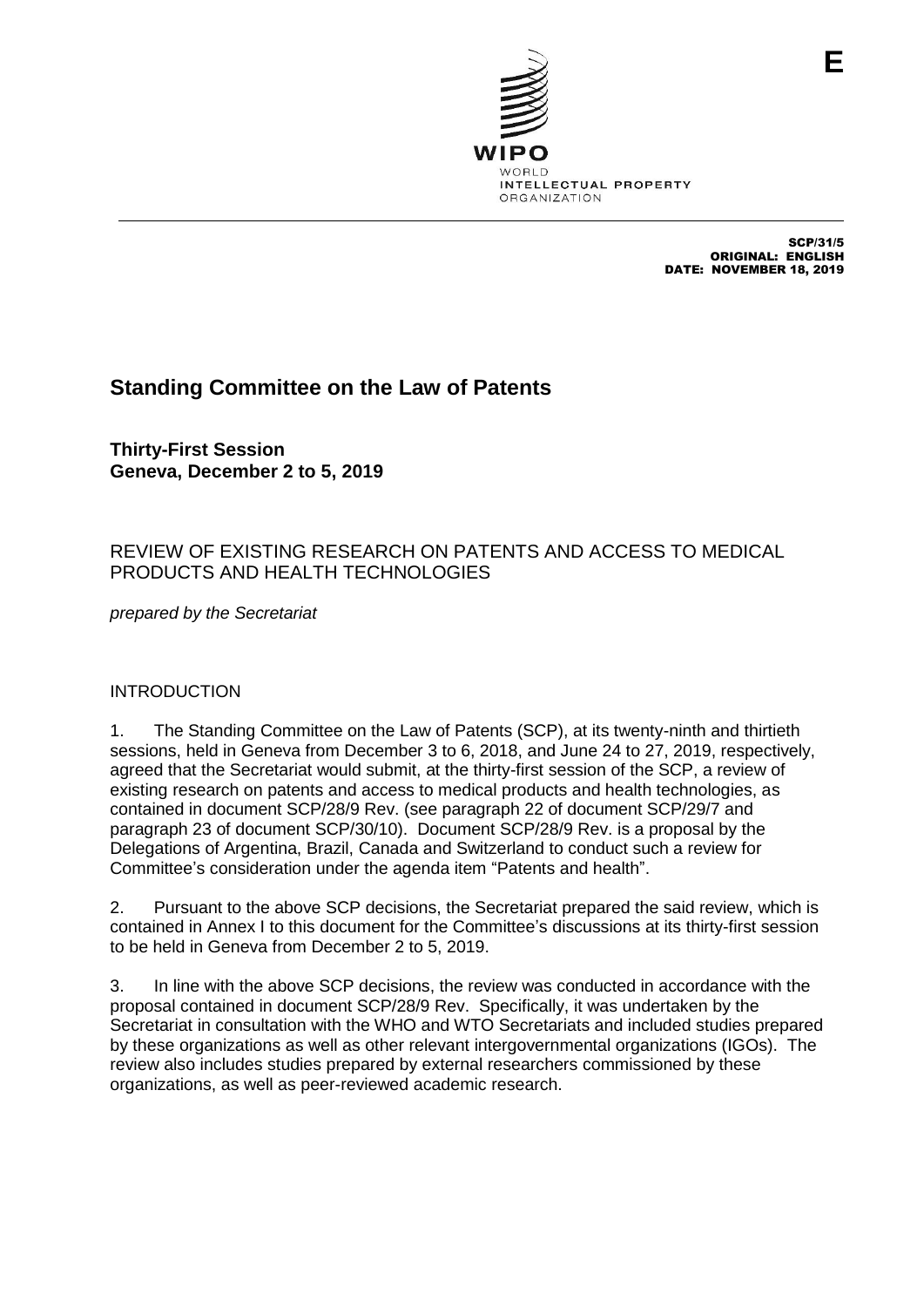4. As mandated by the Committee, in conducting the said review, the Secretariat primarily searched studies on the following topics:

 The relationship between patents and other related issues and the affordability and availability of medical products and health technologies;<sup>1</sup>

 The role of the patent system, including patent quality mechanisms, in incentivizing and promoting the development of new medicines and health technologies to address the global disease burden, facilitating access to medical products and health technologies, and ensuring the supply of quality products;

 The role of the intellectual property system in fostering knowledge spillovers and technology transfer in the medical products and health technologies sector;

 The role of compulsory and voluntary licensing mechanisms and patent pools in facilitating the affordability and availability of medical products and health technologies; and

 The availability of essential medicines in countries where those medicines are not under patent, taking into consideration the variety of other factors both on the supply and demand side that affect availability and affordability.

5. The review covered work produced over the time period of 2005 to 2018. Each study was summarized to provide, in about half a page, factual synopsis of the analysis, key conclusions and recommendations of the author(s) of the study. The list of studies included in the review is presented in Annex II to this document.

6. With regard to the works produced by the IGOs, in addition to the works of WIPO, WHO, WTO, and the works of external researchers commissioned by these organizations, the search was conducted on publications made by, *inter alia*, European Union, UNCTAD, UNAIDS, OECD, UNDP, ICTSD and South Centre.

7. The search of academic literature was conducted on more than 80 peer-reviewed journals, taking into account the relevance of their fields to the mandated topics. The readers should be mindful of the fact that while all identified peer-reviewed academic studies on the above topics have been included in this review, no quality assessment of their contents has been made by the Secretariat. Additionally, as mandated by the SCP, the review does not include working documents, drafts, blogs, commentaries and opinion pieces, etc. which are not considered to be peer-reviewed academic research.

8. Different number of studies have been identified in relation to each of the mandated topics above. Most of the economic and legal literature identified was relevant to the following topics: (i) the role of the patent system in incentivizing and promoting the development of new medicines and health technologies to address the global disease burden; (ii) the role of the patent system in fostering knowledge spillovers and technology transfer in the medical products and health technologies sector; (iii) the relationship between patents and the affordability and availability of medical products and health technologies; and (iv) the role of compulsory licensing mechanisms in facilitating the affordability and availability of medical products and health technologies. Less amount of literature has been found in relation to the topic of the

 $\mathbf{1}$ 

<sup>1</sup> For the purposes of this review, "medical products and health technologies" refers to medicines, vaccines, diagnostics and medical devices.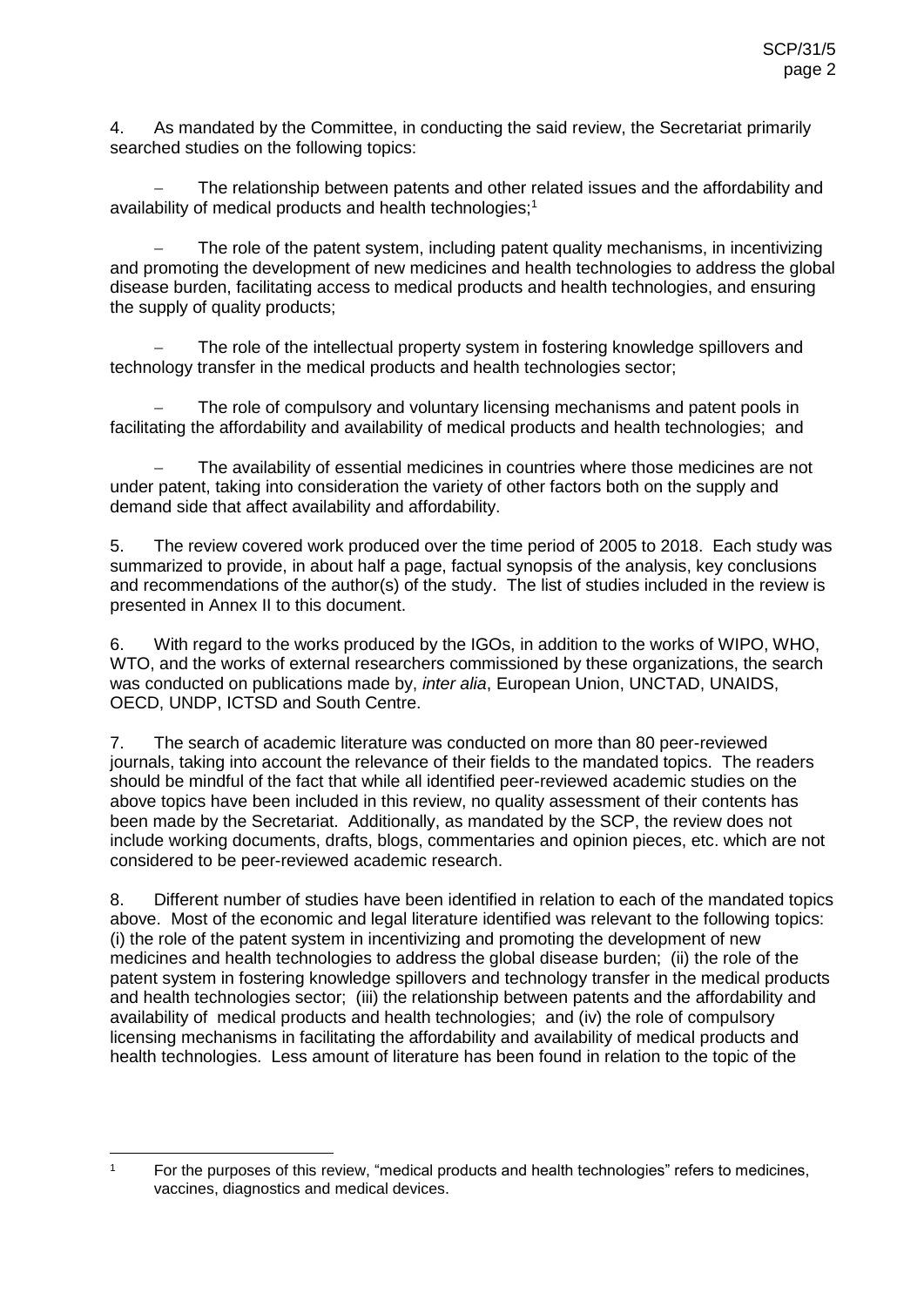availability of essential medicines in countries where those medicines are not under patent, taking into consideration the variety of other factors both on the supply and demand sides that affect availability and affordability. This reflects a lack of published research on that topic in economics, legal or other fields alike.

9. The paper is structured into three main sections: (i) Studies prepared by WIPO, the WHO, the WTO and other relevant intergovernmental organizations, including studies prepared by external researchers commissioned by these organizations; (ii) Peer-reviewed academic research (economic literature); and (iii) Peer-reviewed academic research (legal and general literature). While subsections are introduced to ease the reading of the document and to show the main focus of the studies included in the review, they are simply indicative.

[Annex I, follows]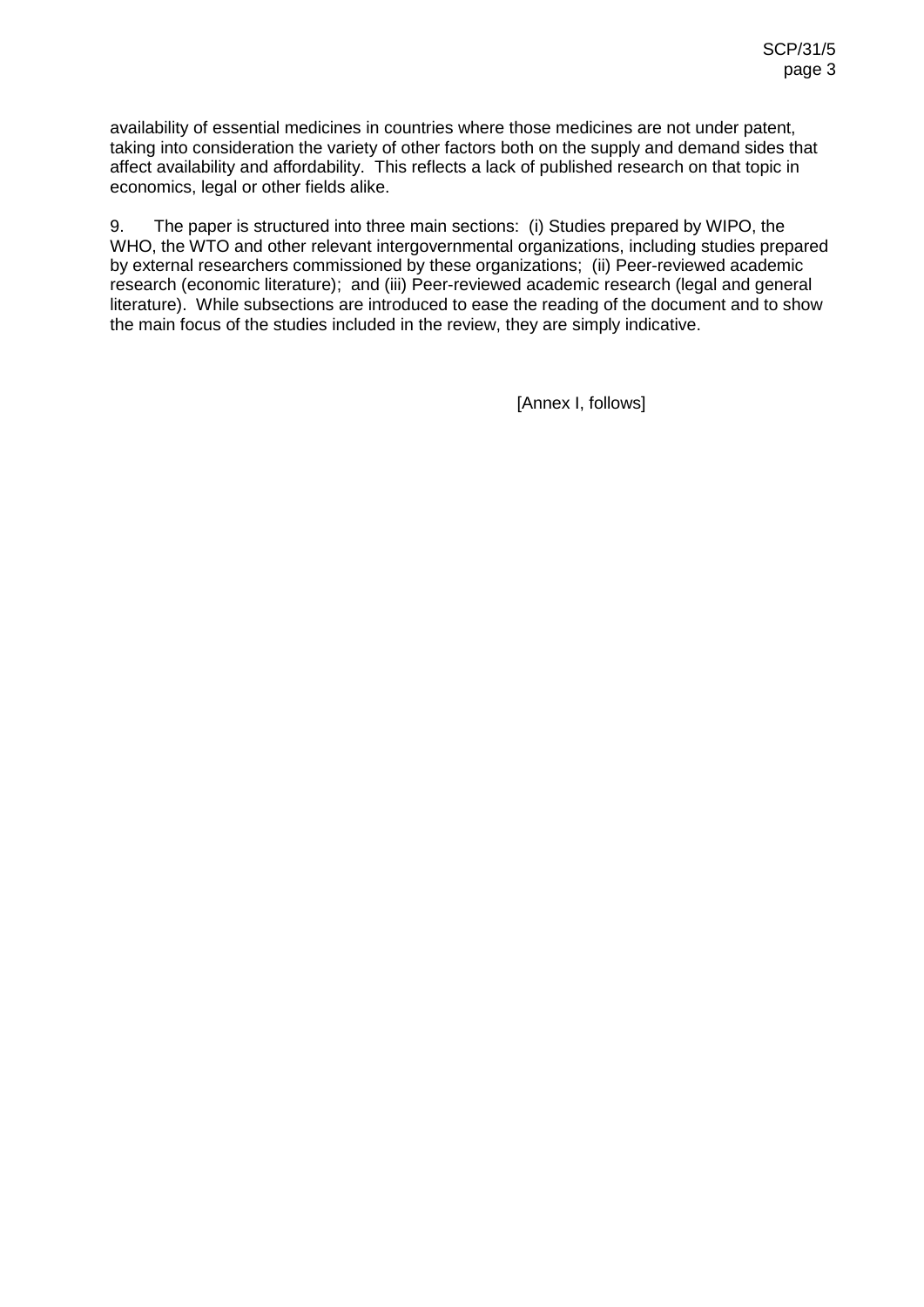## A REVIEW OF EXISTING RESEARCH ON PATENTS AND ACCESS TO MEDICAL PRODUCTS AND HEALTH TECHNOLOGIES

## *Studies prepared by WIPO, the WHO, the WTO and other relevant intergovernmental organizations, including studies prepared by external researchers commissioned by these organizations*

## Incentivizing and promoting the development of new medicines and health technologies

10. Chapter II of the World Intellectual Property Report (WIPO, 2015) discusses the role IP played in the invention and development of antibiotics. The chapter discusses evidence that patents incentivized the development of sulfa drugs by pharmaceutical company Bayer in the 1930s. In contrast, patents appear to have played no significant role in the development of penicillin. However, patents appear to have played a significant role later on in the development of synthetic penicillin by the pharmaceutical company Beecham Group. Patents also played an important role again in the later development of new antibiotics, such as streptomycin. The streptomycin molecule was patented while the methods to generate the molecule were kept in the public domain. The chapter discusses evidence that suggests that this combination of free access to fundamental processes and the possibility of patenting the resulting products created strong incentives for follow-on research in antibiotics. The chapter also discusses the role that disclosure required by patenting played in drug development. On the one hand, some companies tried to delay and limit the disclosure of information, on the other the disclosure of information helped the Institut Pasteur in their development efforts. Patents appear to have also helped academia and private companies to engage in collaboration in drug development efforts. Antibiotics diffused quickly and widely which suggests that patents were not a barrier to diffusion of these new drugs, although some of that diffusion might have been helped by the absence of product patents on sulfa and penicillin. Finally, the chapter also describes how the development and marketing of antibiotics changed the patent system prompting a number of relatively fundamental changes such as the non-obviousness requirement introduced by the 1952 Patent Act in the U.S.

11. WIPO Global Challenges Report prepared by Jenner, A. et al. (2017) on antimicrobial resistance (AMR) and multidrug resistance (MDR), provides an overview of current approaches and consortia designed to meet the challenge of R&D investment for new antibiotics. It also examines patent applications by both the public and the private sectors as an indicator of innovative activity. With respect to the role of patents in incentivizing R&D for antibiotics, the report finds that pharmaceutical companies are reluctant to invest in antibiotic R&D because the returns are significantly lower than for other areas, leading to many companies exiting the market. The report lists specific problems relating to the development of next generation of antibiotics (such as limited use, low price, short lifespan, difficulty of conducting clinical trials) and suggests alternative mechanisms to help de-risk or de-link companies' initial investment. As regards the patent data on antibiotics, the data show that patenting activity of the last 10 years is relatively strong. However, this does not correlate to the number of new antibiotics produced over the same period and patenting tends to focus on existing classes of antibiotics, with more patent families directed towards the penicillin antibiotics than any other known class. In general, the report finds that there is a need to address the unique market challenges and specific uncertainties associated with the development of new diagnostics and treatments, where current approaches are not optimal. An effective global framework that achieves the necessary political support while ensuring effective local implementation is crucial. There is an opportunity to complement this work by formulating mechanisms that drive innovation for results to incentivize success, while feeding expertise and experience into stewardship and access efforts. As regards the role of IP specifically, the reports suggests that IP could be used in a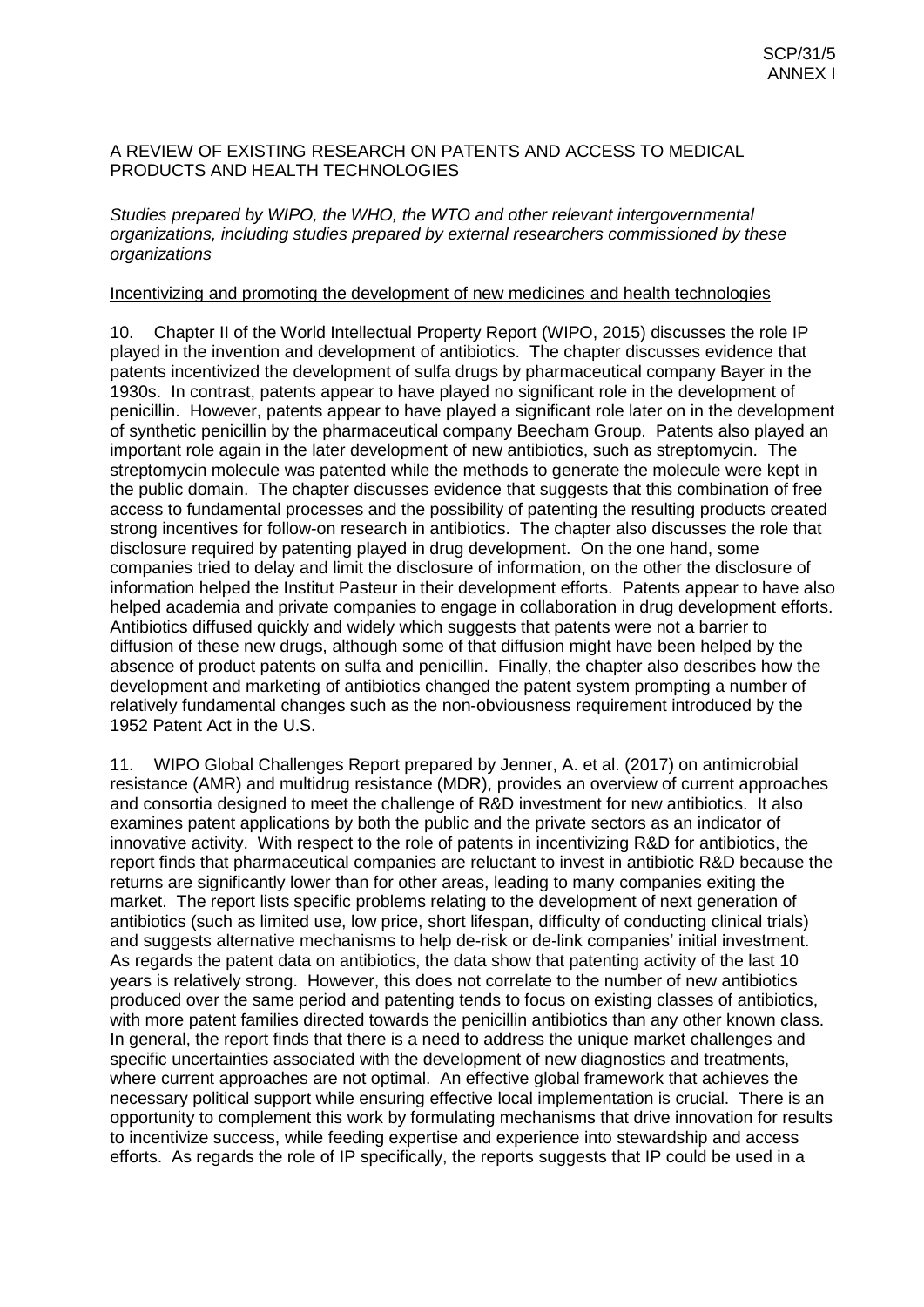constructive manner as one element in any reward or prize system for AMR/MDR R&D – both in terms of providing an incentive and governance.

12. WHO, WIPO and WTO background paper for the Technical Symposium on Antimicrobial Resistance: How to Foster Innovation, Access and Appropriate Use of Antibiotics? (2016) provides general overview with regards to some questions, such as: what is antimicrobial resistance? what causes antimicrobial resistance? how does resistance develop? and why is antimicrobial resistance is a problem? The paper notes that stewardship, innovation and access are three key objectives in addressing antimicrobial resistance. As regards innovation aspect, the paper states that there is a severe lack of investment in new medicines against microbes. The market-based innovation system has insufficient incentives because the return on investment in antibiotic research is too small to attract the required R&D investments. New innovative and comprehensive incentive initiatives are needed to complement the existing innovation model to foster the development of new antibiotics. This could include a mixture of push mechanisms (e.g. grants for basic research and clinical trials, product development partnerships), pull incentives (e.g. milestone prizes or market entry rewards) and regulatory measures (e.g. specific regulatory pathways). As regards access to antibiotics, the paper notes that antibiotics protected by patents will often have a higher price, which constrains access. One option to overcome this barrier is using delinkage in the development of new antibiotics. Voluntary licensing agreements have emerged as a tool that has helped improve affordable access to patented medicines for HIV/AIDS and hepatitis. The paper also notes that the TRIPS Agreement provides WTO Members with policy space within which they can put in place and apply a domestic IP regime that is responsive to their particular needs in the health sector, including using existing flexibilities to foster access to antibiotics. The paper adds that, in the long run, building strong health systems is the most sustainable approach to ensuring affordable access to good-quality essential medicines, including antimicrobial medicines and vaccines, as well as diagnostics and other vital interventions.

13. The paper "Patent issues related to influenza viruses and their genes" commissioned by the WHO was prepared by Life Sciences Program of WIPO (2007). It is a background paper on patent issues related to influenza viruses with a focus on the avian flu or H5N1 subtype. It was prepared in the context of a broad Resolution on pandemic influenza preparedness and access to vaccines. The aim of the paper is to provide neutral technical information and put the relevant patent issues in a practical context. The report contains extensive factual detail as to the various components of patentability for viruses, including reference to gene sequencing. The findings show that there has been a rapid and recent increase in the patenting activity referring to the H5N1 and not just in the context of vaccines but also in relation to diagnosis and treatment. The sudden growth of patenting activity is interpreted as signaling an intensive, broad based and diverse practical response to a potential health crisis. While the increase in research activity is found to be welcome, there is concern – in particular in relation to genetic material – about the accessibility of this research and potential obstacles this can create for the "freedom-to-operate". However, the report emphasizes that it is rare for a single patent to correspond to a single vaccine or pharmaceutical treatment. Moreover, it is emphasized that genetic materials are not per se the direct subject of patent protection but rather certain inventive steps are required to earn a patent right. This determination of patentability criteria is said to be an area that health policymakers need to debate and resolve at the domestic level. The findings show that striking the right balance between positive incentives that promote research and development, while also providing safeguards for the effective dissemination of needed technologies, is challenging. The findings also show that the optimal response will vary according to the development status of a country, according to the nature of the technologies involved and according to where a specific patent lies along the pipeline of research. It is recommended that, where optimized and balanced, the patent system has a role to play for the future of influenza viruses, as it can clarify technology partnerships including freedom-to-operate, induce the investment of resources, leverage access to technology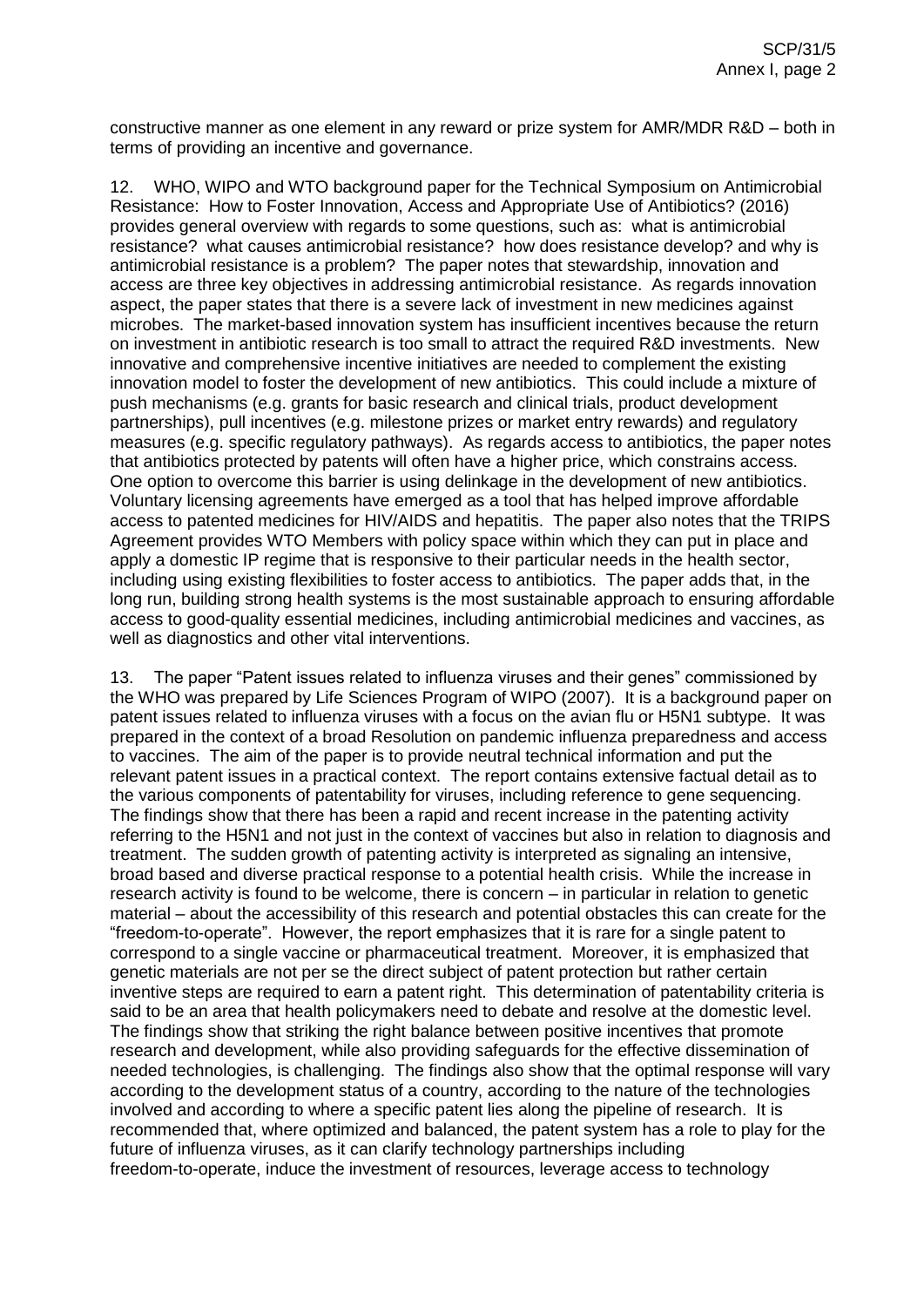packages such as public-private partnerships and patent pools, and permit transparency of trends in vaccine R&D.

14. The chapter "Intellectual property protection: impact on public health" in the WHO's Drug Information Guide (2005) briefly considers the impact of intellectual property protections on public health, more specifically, in the context of access to medicines. Public health principles are noted as finding support in an array of international legal and policy instruments, including the Constitution of the WHO. However, there is concern that the TRIPS Agreement has introduced tension for these public health principles as the mandatory patent rules might restrict access to affordable medicines and thus the provision of public health care for populations in developing countries. A debate is thus identified, as to the impact and relevance of patents on access to medicines. The findings show that the patent system can provide R&D incentives for medicines developed for high-income countries but it does not provide an incentive for the R&D of medicines affecting public health that lack a commercially attractive market. The key provisions of TRIPS are then examined before looking to public health considerations, including compulsory licensing and parallel importation. The chapter concludes by recommending: the drafting of appropriate legislation and regulations on patentability to ensure the prompt introduction of generic drugs upon patent expiry; the use of exceptions to exclusive rights that permit early testing and approval of generic (including access to pre-registration test data); and compulsory licensing. It is also recommended that countries seek independent advice and technical assistance from WHO to developed informed approaches to address the health implications of trade and intellectual property devices.

15. The report of the Commission on Intellectual Property Rights, Innovation and Public Health (2006), was commissioned by the WHO Member States at the 2003 World Health Assembly. The Commission's purpose was to, *inter alia*, consider the importance and effectiveness of intellectual property regimes and other incentive mechanisms to stimulate R&D for the creation of new medicines and other products, to analyze proposals for improvements to current incentive and funding regimes, including IP rights, and to produce concrete proposals for action by national and international stakeholders. While the mandate of the report was related to IP rights, authors place the issue in a broader perspective and examine other factors affecting the introduction of new and existing products into developing countries such as health delivery systems, regulation, pricing, policies to promote competition and issues such as the importance of political commitment. The findings were presented in six chapters, presented in the same chronology as the R&D process: (1) The health innovation cycle; (2) The deep well of discovery: early stage research; (3) The long road from discovery to development; (4) Delivery: getting products to patients; (5) Fostering innovation in developing countries; (6) Towards a sustainable plan to promote innovation and access. Each chapter is followed by recommendations. In relation to IPRs, authors note that IP rights are important, but as a means not an end. The relevance of IP rights as an incentive for innovation depends on the context and circumstance. While intellectual property rights are found to be a necessary incentive in developed countries, in the absence of a profitable market they are found to have little stimulatory effect on innovation. The effects of IP rights on innovation may also differ at successive phases of the innovation cycle – from basic research to a new pharmaceutical or vaccine. Authors considered the impact of TRIPS Agreement, the flexibilities contained in the Agreement, and also the impact of bilateral and regional trade agreements as they might affect public health objectives. Authors also suggest that other, non-intellectual property based, incentives and financing mechanisms are needed to stimulate R&D. Additionally, funding is identified as crucial, with more sustainable funding required. It is recommended that governments play a more proactive role and mobilize the funds necessary to promote financing and incentive mechanisms.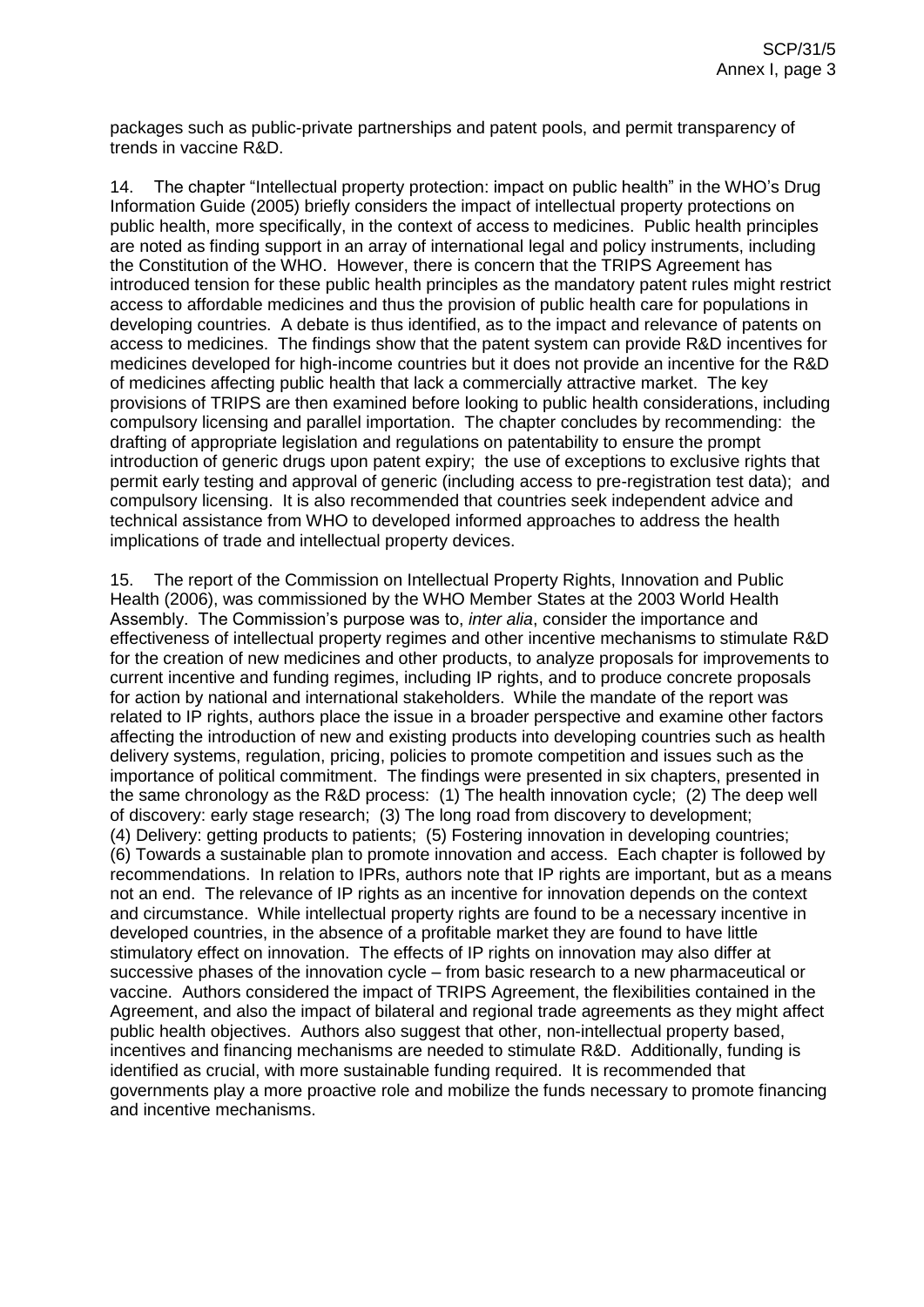## Access to medicines, patent data and transparency

16. WIPO Global Challenges Report prepared by Krattiger A. et al. (2012) presents a "global access" freedom to operate (FTO) analysis of six vaccines under development against dengue hemorrhagic fever, a neglected tropical disease endemic to tropical regions. The goals of this FTO review are to: (i) understand how IPRs may affect access to dengue fever vaccines in developing countries; (ii) assess the ways in which some vaccine developers may be affected by IPRs and the extent of freedom they have to license their products to developing countries; and (iii) evaluate the freedom of vaccine developers in developing countries to market their vaccines outside their home countries. The results presented are based on a product deconstruction analysis as well as patent searches that were conducted using both open and subscription-based services. The analysis finds, *inter alia*, that some 10,800 patents and patent applications were found to have "dengue" in the abstract, title, text or claims, corresponding to 4,500 patent families. Of these, 700 families were found to be outside the scope. Of the remaining 3,800 patent families, 55 patents or patent families were deemed pertinent to the six vaccines discussed in the report. The number of patent families related to a given vaccine ranged from five to 22. Most of these were filed in developed countries with only a small number also filed in select developing countries. Each of the patent groups occupied a well-defined space in the patent landscape, with little overlap in the specific technological field implying that few, if any, cross-licensing deals may be required to bring any given vaccine to market. The results of this FTO analysis suggest that there are few major constraints related to patents that could complicate developing-country access to the vaccines under development. As analysis were limited to patent data and licensing information, market considerations such as economies of scale, pricing and regulatory approval, or efficacy of the vaccine itself were not part of the report.

17. Beall RF. and Attaran A. (2016) prepared the WIPO Global Challenges Report with an objective to identify which of the 375 items on the 2013 Model List of Essential Medicines (MLEM) of the WHO (18th edition) are patented and where. The field work was undertaken in 2014 and 2015. This study was completed in three phases: identifying which medicines from the 2013 MLEM could be considered "patented" using the United States Food and Drug Administration's Orange Book (FDA 2015b), Health Canada's Patent Register (Health Canada 2015), and previous studies; using these patent data to retrieve related patents abroad from international patent databases (INPADOC and Derwent) and to create a preliminary landscape report; and finally, approaching each medicine supplier with the preliminary data for confirmation or clarification of these data as needed. The report finds that 20 of the 375 items (or about 5 percent) listed on the 2013 MLEM as likely to be under patent protection in some developing countries. The remaining 20 drugs under patent protection are largely for antivirals (especially HIV), but also for non-communicable diseases and others. The percentage of developing countries covered by each of the 20 patent portfolios varies widely from less than one percent to 44 percent with a median of 15 percent. Where patents were filed, this appeared to be more common in countries where there was market and manufacturing opportunity, namely, middle-income nations with larger populations, higher health spending per capita and pharmaceutical manufacturing capacity. Given the relative scarcity of patented medicines appearing on the 2013 MLEM and of those patents typically being filed in developing countries, the report concludes that targeted and fit for-purpose solutions, such as voluntary licensing agreements for patented medicines being added to the MLEM, should be considered. The report also discuss patent transparency as a more fundamental, yet promising policy intervention.

18. Beall, RF. (2016) prepared a Global Challenges Brief based on WIPO Global Challenges Report by Beall RF. and Attaran A. (2016). Focusing on key findings of that report, author suggests the following implications to be considered by the policymakers as starting points for reflection, to be adapted to specific needs and circumstances. First, most MLEM products are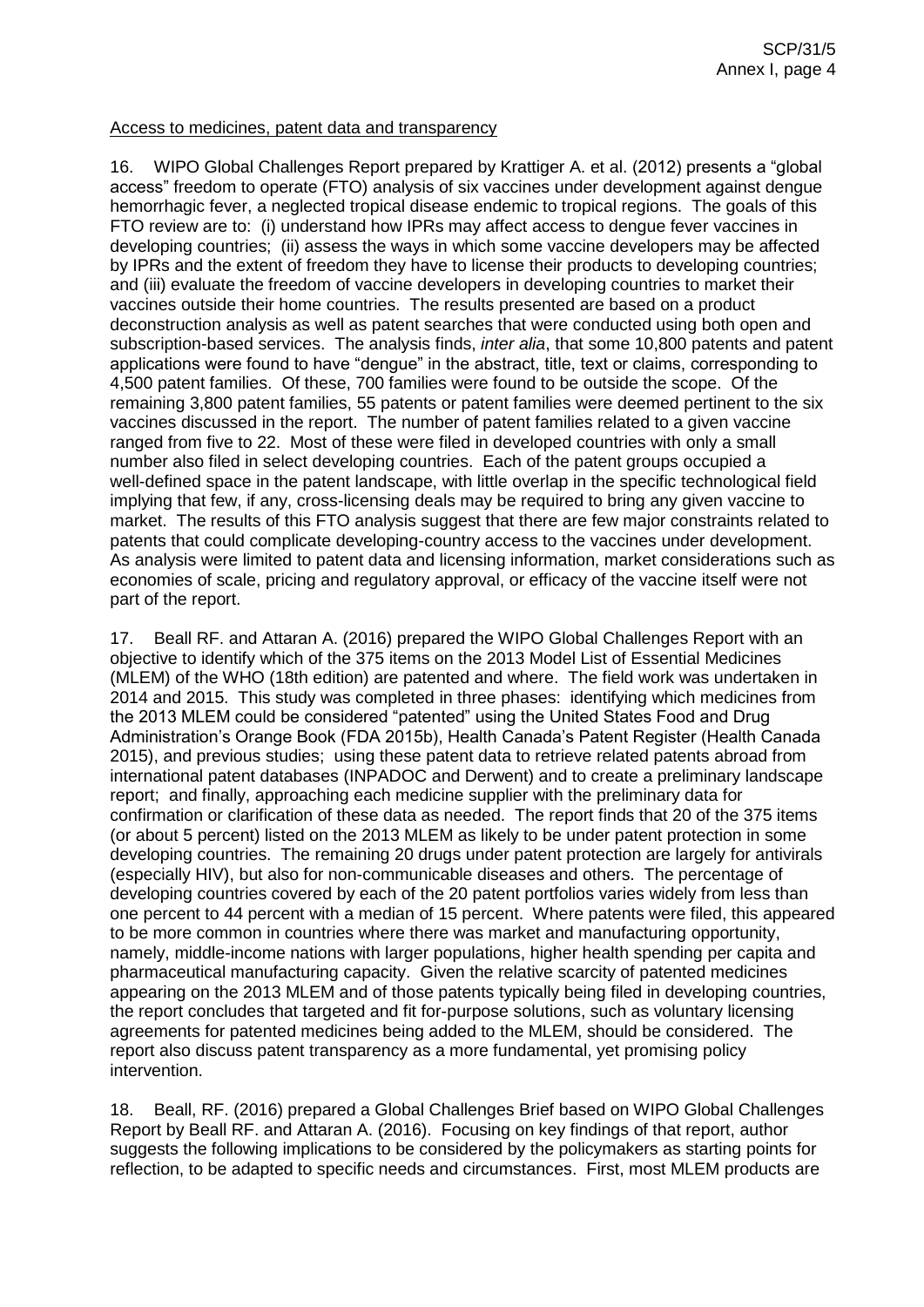off-patent in most lower income countries. For those countries, therefore, patent protection in major medicine-exporting countries is often a more important concern than patent protection domestically. Second, a pragmatic approach to improve access to essential medicines is to target interventions, such as licensing agreements authorizing generic manufacturing and/or procurement, squarely upon the specific cases where patenting poses a barrier to essential medicine access. Third, patent transparency on MLEM products is critical for proactively and correctly identifying these specific cases. Accurate patent information on MLEM products is not readily available in most countries, which may act as a deterrent to potential manufacturers and exporters of essential medicines, who may erroneously believe there is patent protection where there is none. Fourth, the need for patent transparency extends to generic manufacturers, as they sometimes hold patents on products commonly believed to be patent-free. Fifth, in the long-term, the proportion of patented products on the MLEM will likely increase and therefore there will be more opportunities to design and implement new inventive solutions for the changing essential medicine patent landscape.

## Technology transfer and local production of the medical products

19. The study by the WHO (2011) entitled "Increasing Access to Diagnostics Through Technology Transfer and Local Production" looks broadly at the issue of in vitro diagnostic (IVD) device technology transfer and local production of diagnostic tests in developing countries. The study identifies patents as one of the challenges for technology transfer and local production developing countries. Specifically, it recognizes the tension between on the one hand the need to protect inventions through patenting and on the other more restricted access to patented inventions due to the need to acquire licenses. The report suggests that smaller companies might not have the financial means and expertise to protect their novel IVDs through patents and therefore be apprehensive to collaborate with bigger firms for fear of losing the rights to their inventions. It also mentions that licensing costs might be a particular challenge for firms in developing countries.

20. The report by the International Center for Trade and Sustainable Development and World Health Organization (WHO) (2011) describes the current landscape on the local production of drugs and related technology transfer in developing countries. The use of voluntary and compulsory licensing initiatives is also explored. The report has three main methodological aims: (i) to provide a description of the landscape of local production of drugs, relevant investment promotion and related transfer of technology; (ii) to provide an outline of current and recent initiatives from the last 5-10 years; and (iii) to identify gaps and to provide a preliminary assessment on those initiatives. To accumulate the data, searches were conducted for a range of potential data sources from September to December 2009. However, in the absence of a uniform definition for the term "technology transfer" and no publicly uniform data source on initiatives for local production of drugs and relevant technology transfer, the landscape is fragmented. As such, one of the report's recommendations is for the creation of a comprehensive and regularly updated and publicly accessible database of relevant initiatives. Overall, the evidence of the report shows a significant amount of activity taking place to support local production and induce the relevant transfer of technology, with an increase since the mid-1990s. However, the report finds that, without clearly articulated international goals, there is no objective way to measure whether these efforts are sufficient or whether greater efforts are needed. Some other findings include: the need to explore technology transfer on a broader spectrum of products; the potential systemic risks created by the concentration of API production in just two countries; renewed interest in the feasibility of local production in LDCs and the need for public policies and for mid- to long-term investment in capacity building. In addition, as regards to intellectually property specifically, the paper finds that patent barriers were found to be the largest barrier preventing local production in non-LDCs that were interested in producing newer medicines. By contrast, the extension of the TRIPS deadline for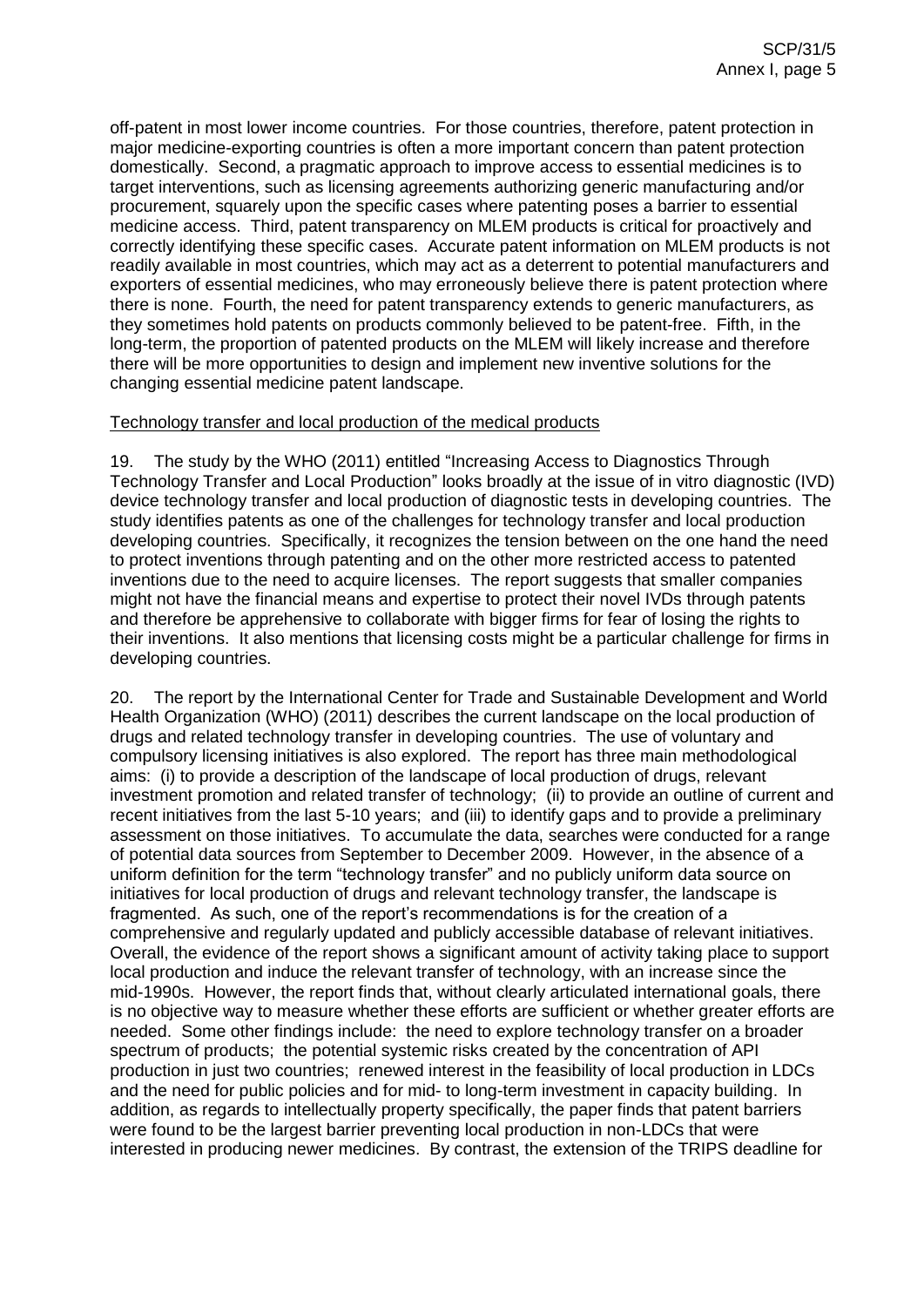LDC WTO Members to grant or enforce pharmaceutical patents until at least 2016 has created a renewed interest in the feasibility of pharmaceutical production in LDCs.

21. The study by Moon (2008) for UNCTAD – ICTSD addresses the question of whether technology transfer to the LDCs Members of the World Trade Organization has increased as a result of the TRIPS Agreement. Looking at reports submitted by countries to the TRIPS Council from 1999-2007, the study uses empirical analysis to determine whether the positive legal obligation pursuant to TRIPS Article 66.2 has led developed countries to increase incentives to enterprises and institutions in their territories for the purpose of promoting and encouraging technology transfer to LDCs. Since 2003, developed WTO Members have had an obligation to report to the TRIPS Council once every three years on the steps they have taken to comply with Article 66.2. The data for the study is extracted from these reports and therefore it is the actions taken (rather than the volume of actual technology transfers) by developed countries to establish technology transfer which forms the basis of the study. Problematically, however, "technology transfer" does not have a definition under TRIPS Article 66.2 and nor is there a standard definition of "technology transfer". As a result, data showing evidence of a type "technology transfer" measure was given a broad scope in meaning. The results show that only 31 percent of the "technology transfer" policies and programs were specifically targeted towards LDC WTO Members. Of the 90 programs that were specifically targeted towards LDC WTO members, 64 qualified as a technology transfer. This evidence suggests that developed countries are over-reporting the measures they have taken to meet their Article 66.2 obligations. This can be interpreted as evidence that Article 66.2 has had a limited impact on the creation of incentives by developed country enterprises and institutions for the transfer of technology to LDCs. It is recommended that the TRIPS Council review Article 66.2 reporting mechanism. It is also recommended that WTO Members agree on a common definition of technology transfer and common, comparable metrics for measuring the extent to which the incentives have had their intended effect.

## Affordability and availability of medical products, TRIPS safeguards (including compulsory licensing), voluntary licensing and patent pools

22. Perriëns and Habiyambere's WHO Technical Report (2014) explores the global trend in antiretroviral (ARV) prices to assess how WHO guidelines have influenced the uptake of different ARV formulations. The report examines the various constraints limiting the use of second- and third-line treatments and pediatric formulations. Considerations such as how to secure quality ARVs and how to improve in-country distribution are also assessed. The findings are generated using: country-level data reported to WHO on the procurement of ARV therapy via the Global Procurement Reporting Mechanism; WHO's database on the regulatory status of ARV therapy; reports on the production capacity of several active product ingredients of ARVs; the annual WHO surveys on the use of ARV therapy; Global AIDS Response Progress Report data and other contributions. The findings show that the price of individual ARV formulations has decreased considerably over the last decade and treatment programs have used this as an opportunity to replace stavudine-based treatment with new and improved first-line medicines. However, the findings also reveal low uptake of second- and third-line treatments and pediatric formulations, as well as concerns over the regulatory control of quality ARVs in low- and middle-income countries (LMICs). In addition, a number of important ARVs are still under patent protection and thus limit the availability of cheaper generic medicines. However, voluntary licensing – in particular through the Medicines Patent Pool (MPP) – has been found to enhance access to newer patented ARVs in a large number of LMICs. The main challenge is now for upper-middle-income-countries who do not benefit from MPP licenses. With the demand for ARVs set to increase by 70 percent, it is recommended that manufacturers increase their production capacity and that national supply management systems are strengthened to ensure accurate stock forecasting, distribution and supply. In addition, there is a need for efficient regulatory approval processes without undue hurdles or ad hoc management.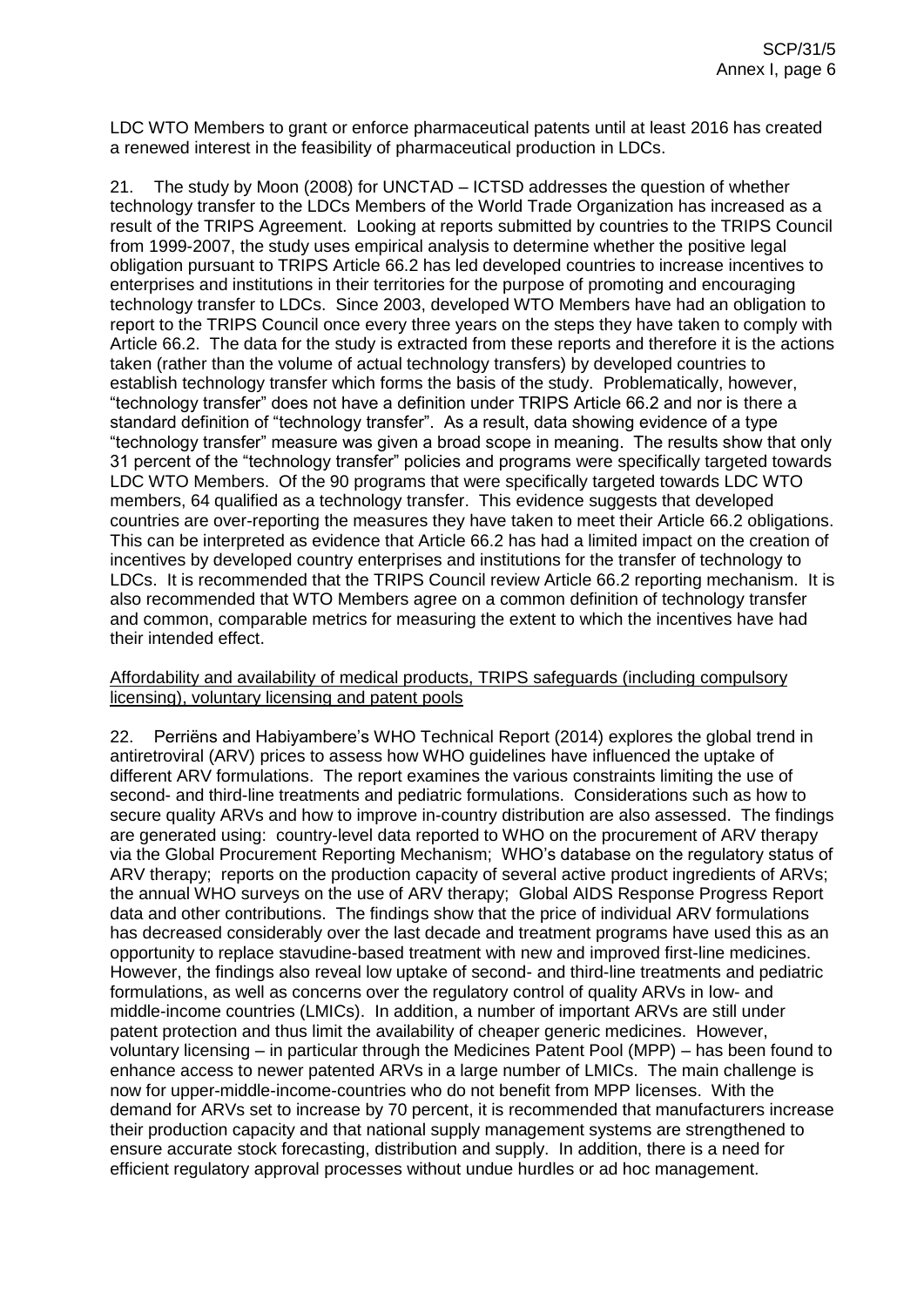23. The UNAIDS/WHO/UNDP policy brief (2011) reviews the ways in which countries can use TRIPS flexibilities to increase access to HIV treatment. The legal backdrop is set against the Millennium Goal for universal access to HIV/AIDS and the UNAIDS and WHO Treatment 2.0 platform to accelerate access by removing obstacles such as cost barriers to treatment. It is precisely the issue of pricing that forms the particular access issue and focus of the brief and while pricing is acknowledge as influenced by a variety of factors, intellectual property is identified as one such factor. The impact of intellectual property on the price of, and subsequent access to, antiretrovirals is thus examined in the following structure: first, by outlining TRIPS and its significance. Second, the brief looks at the importance of competition within a drug market before looking to selected examples and challenges in the use of TRIPS flexibilities, including a look at TRIPS-plus provisions. Finally, the brief examines at what can be done for the better use of TRIPS flexibilities. The general findings show that despite substantial price reductions, price remains a key issue preventing access to HIV treatment in LMICs, particularly on second-line regimes, making it even more important for countries to take all available measures to reduce prices and increase treatment access. While the results promote the use of TRIPS flexibilities to improve access, the findings show that many countries have not yet amended their domestic laws to incorporate these flexibilities and thus, to permit their use. It is recommended that LMIC governments revise national legislation to ensure the flexibilities are incorporated, encourage regional cooperation and that LDCs take full advantage of the transition periods. It is recommended that high-income countries implement the "Paragraph 6" mechanism, comply with the principles of the Doha Declaration when entering into free-trade agreements, facilitate technology transfer and maintain global funding commitments to reach universal access goals. It is also recommended that international organizations have a role to play in ensuring the unencumbered use and protection of TRIPS flexibilities.

24. The South-East Asian Division of the WHO's publication (2014), prepared for the 23rd Meeting of the National AIDS Program Managers, explores the access to affordable medicines for HIV/AIDS landscape from the context of intellectual property rights. The publication begins by tracing historical intellectual property developments, such as the HIV/AIDS crisis in South Africa that lead to the adoption of the Doha Declaration for Public Health in 2001 and the Doha Declaration Paragraph 6 Waiver. The publication then moves on to examine TRIPS flexibilities including compulsory licensing and voluntary licensing options. Higher patentability standards through a narrowing of the patentability criteria are also discussed as a measure that can prevent patent evergreening and ensure the novelty of patented medicines. Section 3(d) of Indian patent law – which prevents new patent grants on new uses of known substances – and the refusal of the US judiciary to grant patents on naturally occurring DNA sequences are provided as examples of domestic efforts that restrict patentability criteria in order to improve or to ensure access to medicines. The publication also briefly discusses the use of legal covenants and global health initiatives such as UNITAID and PEPFAR. Finally, the publication finishes by looking at new models of cooperation between pharmaceutical companies and governments, with Gilead's discount supply of solvadi for Hepatitis C to Egypt considered one such example of cooperation. The publication concludes that these evolutions, at both the domestic and international level, have opened the field for newer options to more affordable medicines for HIV/AIDS.

25. The report from the WHO's 23rd Meeting of Health Ministers of Countries of the South East Asia Region (SEAR) (2005) provides an overview of the TRIPS Agreement and Doha Declaration before looking directly at examples in which SEAR countries have employed the Doha Declaration in favor of public health. A detailed Annex 1 at the end of the report provides detailed information regarding regional implications of intellectual property protections as they specifically relate to access to vaccines within SEAR countries. Some of the SEAR county updates that have been included in the report include: Indonesia's use of a government license on two antiretroviral medicines (which is credited as being possible because Indonesia's patent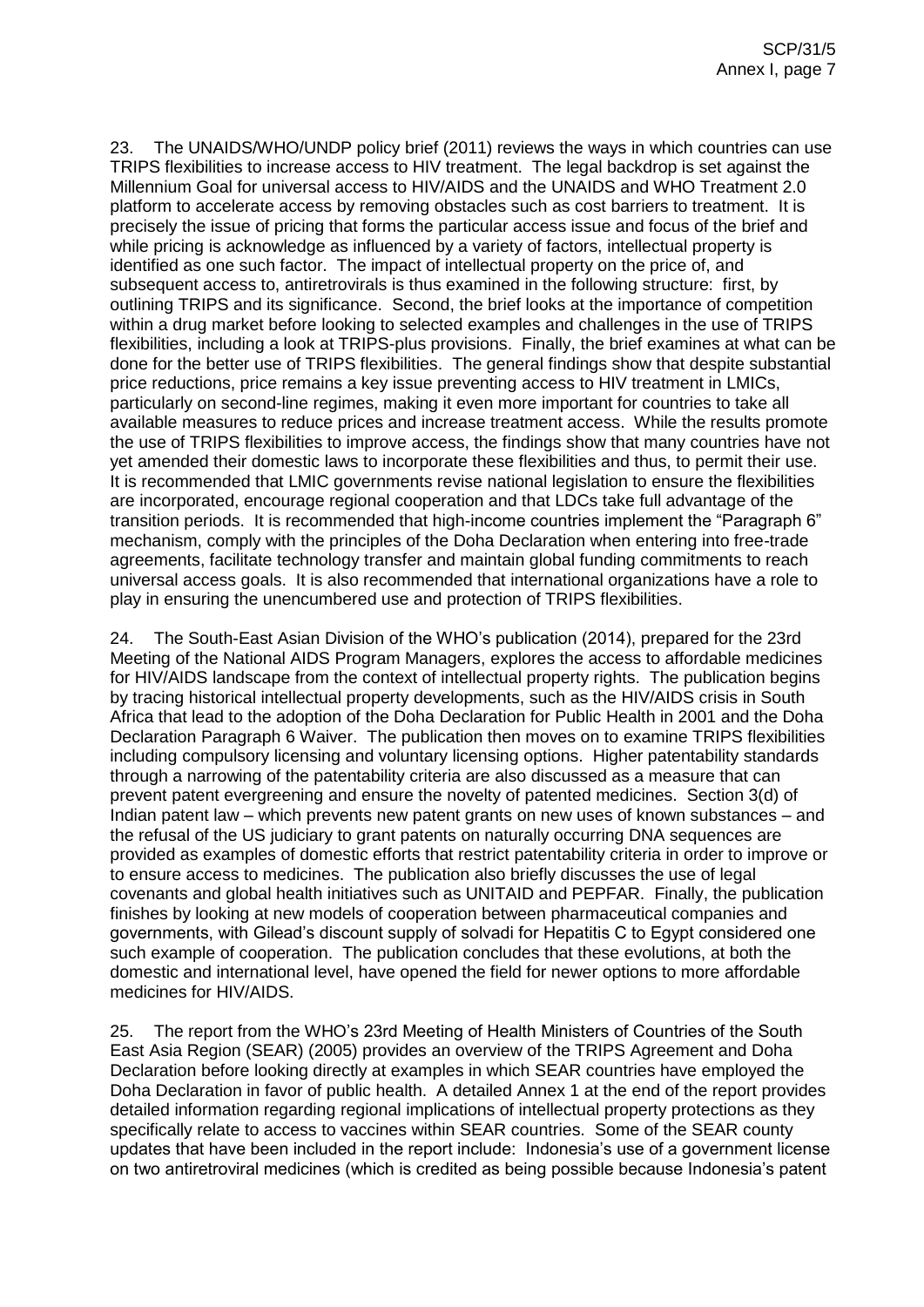legislation has the necessary provisions for the grant of a government use decree); India's issues regarding increased drugs prices on the leukemia medicine imatinib after the 2005 requirements for patentability kicked in; the successful challenge of civil society organizations and the HIV/AIDS community in Thailand over the patent on didanosine; and the efforts by Sri Lanka to work towards the inclusion of the TRIPS flexibility of parallel importation into their national legislation. The negotiation between Thailand and the US of a free-trade agreement is also raised as a potential issue that could result in the raising of TRIPS minimum standards for a SEAR country. While the findings show that intellectual property protections have had an impact on the SEAR countries, the intensity is said to ultimately depend on the inclusion (or not) of public health safeguards into national legislation. It is recommended that countries make full use of the tools developed by WHO and technical assistance where available. It is also recommended that Ministries of Health be involved in discussions on trade that have an impact on health.

26. Part I of the WHO's Universal Health Care Technical Brief (2017) looks at in-country experiences using safeguards of the TRIPS Agreement to protect public health and access to medicines. Part I is focused on country experiences using compulsory licensing, as well as the application of strict patentability criteria for the purpose of preventing patent evergreening. It looks at the factual developments and outcome of developing countries Malaysia, Zimbabwe, Brazil and Ecuador in their use of compulsory licenses. The results show that in every instance the license resulted in a significant price reduction and improved public health access to the relevant drug. There is also reference to the use of compulsory licensing by developed countries pre-TRIPS and also post-TRIPS as a measure against antitrust violations. There is also discussion on the use of a compulsory license for export between Canada and Rwanda. The case study of India is examined regarding the legislative initiative against patent evergreening and mention is also made to similar measures adopted by the Philippines, Indonesia and Argentina. Four main conclusions are drawn from the case studies: (1) compulsory licensing can and has been used to protect public health in developed and developing countries; (2) while the number of instances of compulsory licensing by developing countries is relatively limited, those experiences show that compulsory licensing/ government use can be an effective mechanism; (3) a "credible threat" to issue a compulsory license can be instrumental in obtaining price reductions; and (4) various "pre-grant" flexibilities can play a complementary role in safeguarding access to medicines. However, the findings also show that even though compulsory licensing is permitted under the TRIPS Agreement, some countries experienced political pressure after issuing a license leading to the recommendation to safeguard the TRIPS safeguards.

27. Part II of the WHO's Universal Health Care Technical Brief (2017) is focused on the use of competition law and TRIPS safeguards that are specific to least-developed countries. The interface of competition law with intellectual property protections is recognized in TRIPS at Articles 8.2, 31, 40.1, and 40.2. In practice, despite variations between national competition laws, three main overarching areas of competition law are deemed relevant for the purpose of public health-related intellectual property protections: (1) anti-competitive arrangements (such as "pay-for-delay" deals to delay generic entry and restrictive licenses to generic companies); (2) abuse of dominant position (through excessive pricing, refusal to deal or license patents and other abuses of intellectual property rights such as sham litigation); and (3) mergers and acquisitions. South Africa, the USA and Italy provide the in-country case studies where competition law has been successfully used for public health purposes. Regarding the use of TRIPS safeguards that are specific to least-developed countries, the brief also looks at the incorporation of TRIPS transition periods in Cambodia, Uganda and Bangladesh. A legislative move at the national level that enables them to benefit from the extended period of exclusion for patents on pharmaceuticals. The brief argues that competition law can be used in both developed and developing countries to prevent the abuse of intellectual property rights but that it currently remains an under-used measure. It is recommended that civil society and health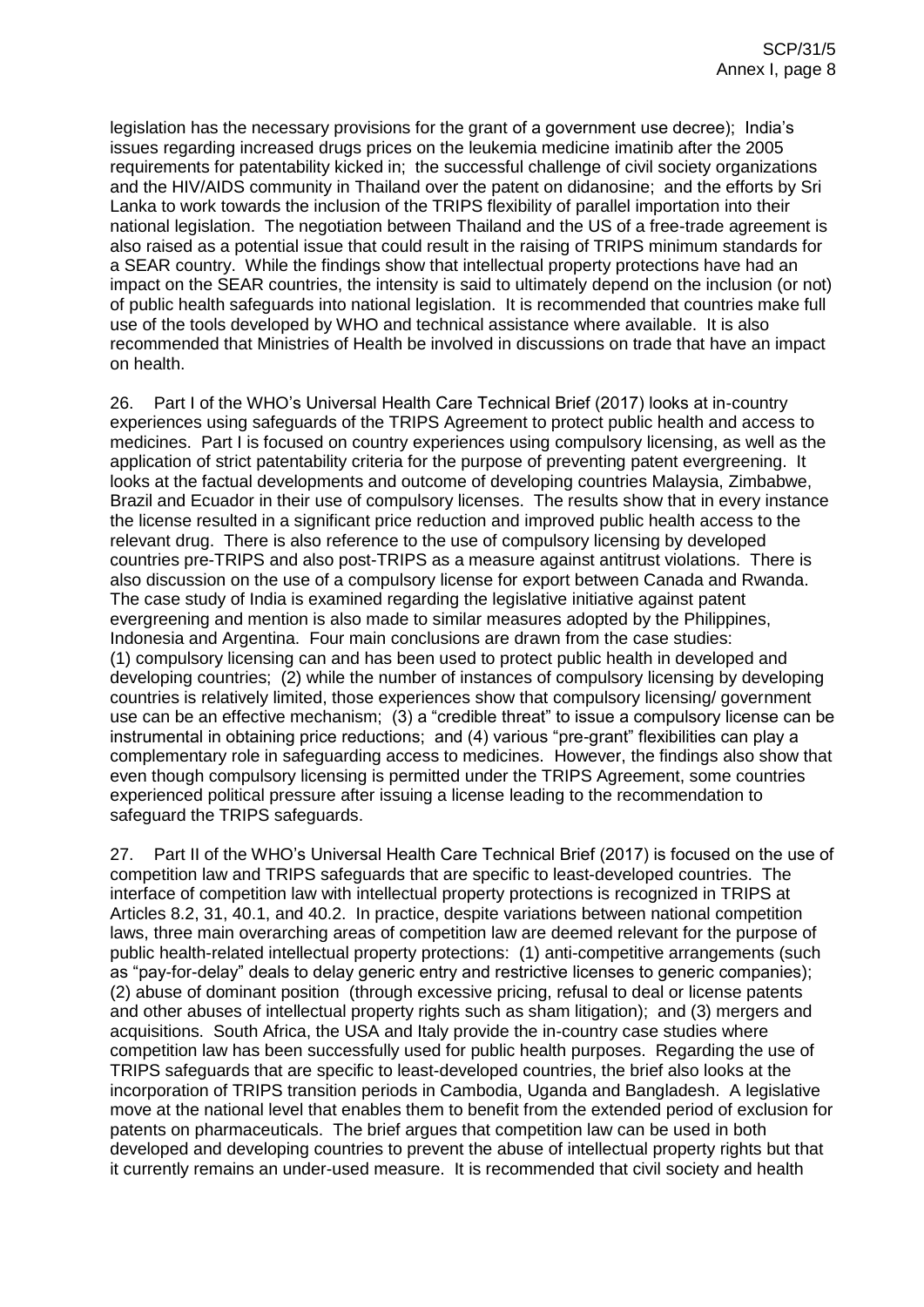groups play a role in filing competition complaints or investigations. Finally, it is recommended that any least-developed countries that have not already incorporated the transition periods into domestic legislation take the necessary steps to do so.

28. The WHO's progress report (2018) on access to hepatitis C treatment focuses on identifying and overcoming barriers in low- and middle-income countries. The report provides an update on the first edition (2016), by reviewing the progress that countries have made in expanding access to life-saving direct-acting antivirals (DAAs) to treat hepatitis C. The progress report is compiled using a WHO survey on the availability and use of DAAs in 23 low- and middle-income countries across six regions and a survey of innovator and generic companies, as well as interviews with key informants and stakeholders. The report reviews the main challenges countries face and describes recent developments in relation to five key factors that determine access to DAA medicines: affordability, quality assurance, regulatory approval, government commitment and financing. It highlights key areas of action by ministries of health and other government decision-makers, pharmaceutical manufacturers and technical partners. Some of the significant findings of the report show that: the uptake of DAAs is increasing slowly and unevenly; access to treatment – including more equitable access – needs to occur at a much quicker pace; increased competition has driven down treatment prices, with the issuing of voluntary licenses or absence of patents allowing generic production; costs still remain unaffordable for DAAs in many upper-middle and high-income countries; the coverage of screening and diagnostic services remains too low; and therapy treatment options continue to increase and improve. Overall, the report shows that different countries face different realities. While some are still struggling with price and patent barriers, others have been able to move on. These county experiences show that access to affordable DAA treatment requires a strong government response, national prevention, diagnosis and treatment plans and adequate financing. Stringent quality assurance of DAAs is also a necessity.

29. The WHO's Universal Health Care Technical Brief (2017) looks at selected provisions of patent laws which incorporate public health protections. While the brief provides samples of public health-inclusive legislative provisions, it is not intended to function as an intellectual property law drafting guide but rather as a guide for health officials who can raise the relevant issues during the drafting of intellectual property laws. The brief provides recommendations on a variety of public health measures using a "three-pronged strategy". The first-prong requires the provision of adequate safeguards under domestic law. To achieve this, it is recommended that countries incorporate the multitude of TRIPS-compliant safeguards such as "Bolar" exemption, parallel importation, compulsory licensing and government-use authorization provisions, and compulsory licenses exclusively or predominately for export. Furthermore, it is recommended that safeguards be workable in practice, for instance ensuring that appeal proceedings against a compulsory license will not suspend the license. The second-prong requires the wise use of exemptions and flexibilities. Predominately this is aimed at leastdeveloped countries to ensure they take full advantage of the transition periods, while developing countries are encouraged to consider the use of patent opposition procedures and take legislative action to prevent patent-evergreening through a reformulation of the patentability criteria. Finally, the third-prong urges countries against the incorporation of TRIPS-plus provisions, such as data-exclusivity and patent-term extensions. The brief also errs against the use of criminal sanctions as a penalty for patent infringement. Importantly, all three-prongs are defined as cumulative rather than independent and thus, it is recommended that countries use them in combination.

30. The WHO Briefing Paper (2006) gives an overview of the TRIPS Agreement as it relates to access to medicines. Focusing on the "safeguard" provisions of the TRIPS Agreement, otherwise known as TRIPS flexibilities, the paper highlights some of the successful instances in which countries have used these flexibilities to improve access to antiretrovirals (ARVs). The paper also briefly examines the options available to countries interested in making use of TRIPS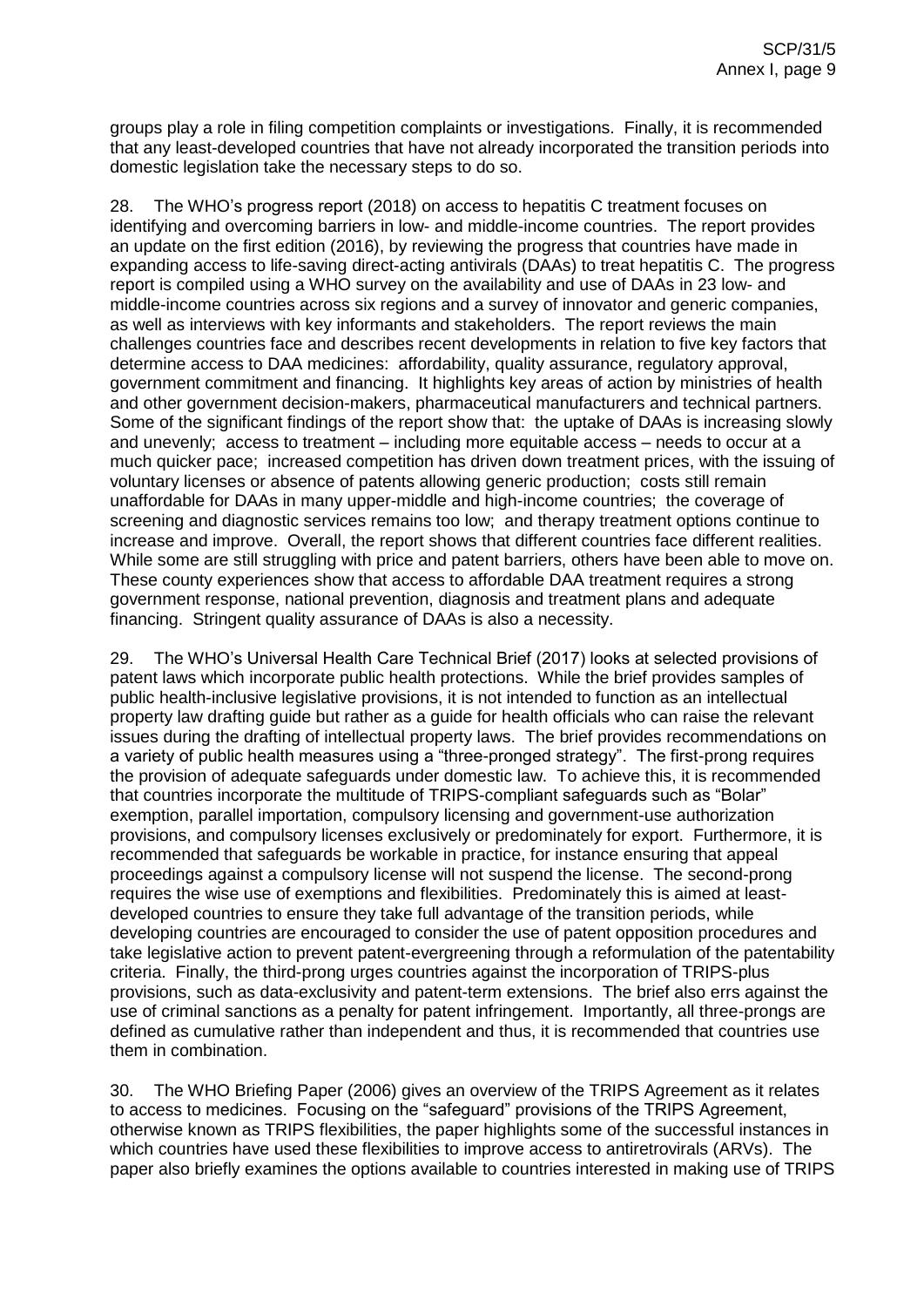flexibilities to increase access to HIV/AIDS drugs. The paper defines the access problem as a problem that is dependent on many factors, notably the rational selection and use of drugs, adequate and sustainable financing, affordable prices and reliable supply systems. While the paper acknowledges that price is merely one element of a larger access problem, the fact that 50-95% of drugs in developing countries are not publicly supplied but rather paid-for by the patients themselves means that prices still have direct implications on access to medicine. To mitigate the negative impact on drug prices and access to drugs, the following three TRIPS safeguards are flagged as being the most important: (i) compulsory licensing, (ii) parallel importation, and (iii) provisions for an early working exception. As the safeguards provided for in TRIPS can only be used when incorporated into national law, it is recommended that countries design and enact legislation permitting them to use these. Looking briefly at the compulsory licensing experiences of Thailand, Brazil, Malaysia and Indonesia, the paper recommends for countries that have local production capacity, to apply compulsory licensing or government use licenses to enable local production of generic versions of patented drugs. For countries where local production is not feasible- to look at options of parallel importation.

31. The WHO and Health Action International (HAI)'s second edition manual (2008) on medicine prices, availability, affordability and price components is a revised and updated manual providing a standardized methodological approach for the conducting of medicine price and availability surveys throughout the world. The bulk of the manual is dedicated to providing in-depth, step-by-step details as to how to conduct a survey, all the way from the pre-survey planning through to post-survey monitoring. Being a revision of the first edition, however, the introduction and foreword refer to the wealth of experience gained from four years of use, with more than 50 medicine price and availability surveys conducted using the WHO/HAI method. The results of which have generated reliable evidence demonstrating that for many low- and middle-income countries: medicine prices are high, especially in the private sector; availability can be low, particularly in the public sector; treatments are often unaffordable (requiring over 15 days of wages); government procurement can be inefficient; markups in the distribution chain can be excessive; and that numerous taxes and duties are being applied to medicines. High prices are found to be one of the biggest obstacles to access. The implementation and enforcement of patent rights at the country-level also has an impact on the price of medicine. From the aggregation of the results of previous surveys using the WHO/HAI survey tool, national policies, medicines pricing and procurement strategies are recommended to help ensure the improved affordability of medicines. As medicine price indicator guides do not show the price that patients pay in either the public or private sector due to their exclusion of new, essential patented medicines, it is recommended that prices continue to be monitored and cross-country comparisons made using a methodology such as the WHO/HAI method.

32. The European Commission's pharmaceutical sector inquiry (2009) analyzed potential obstacles to market entry of generic prescription drugs and competition between originator prescription drugs. The inquiry collected information on drugs associated with 219 molecules and data from 43 originator and 27 generic companies. The analysis focuses on the period 2000 to 2007. The inquiry found that around half of all drugs investigated faced generic entry within one year after patent expiration or loss of data exclusivity. On average, entry occurred seven months after loss of exclusivity and generic prices upon entry were on average around 25 percent lower than originator prices prior to loss of exclusivity. Prices declines further to around 40 percent below originator prices within two years of loss of exclusivity. Generic companies attained market shares of around 30 percent within one year and 45 percent within two years. The inquiry shows that originator companies have adopted a range of patenting strategies to extend the breadth and duration of patent protection of their drugs. They often file a large number of patents on the same drug creating uncertainty for generic entrants as to the scope and strength of patent protection. Uncertainty is also created through the strategic filing of divisional patent applications that can extend the examination period of the patent office. Patent litigation is also used by originator companies to deter in particular smaller generic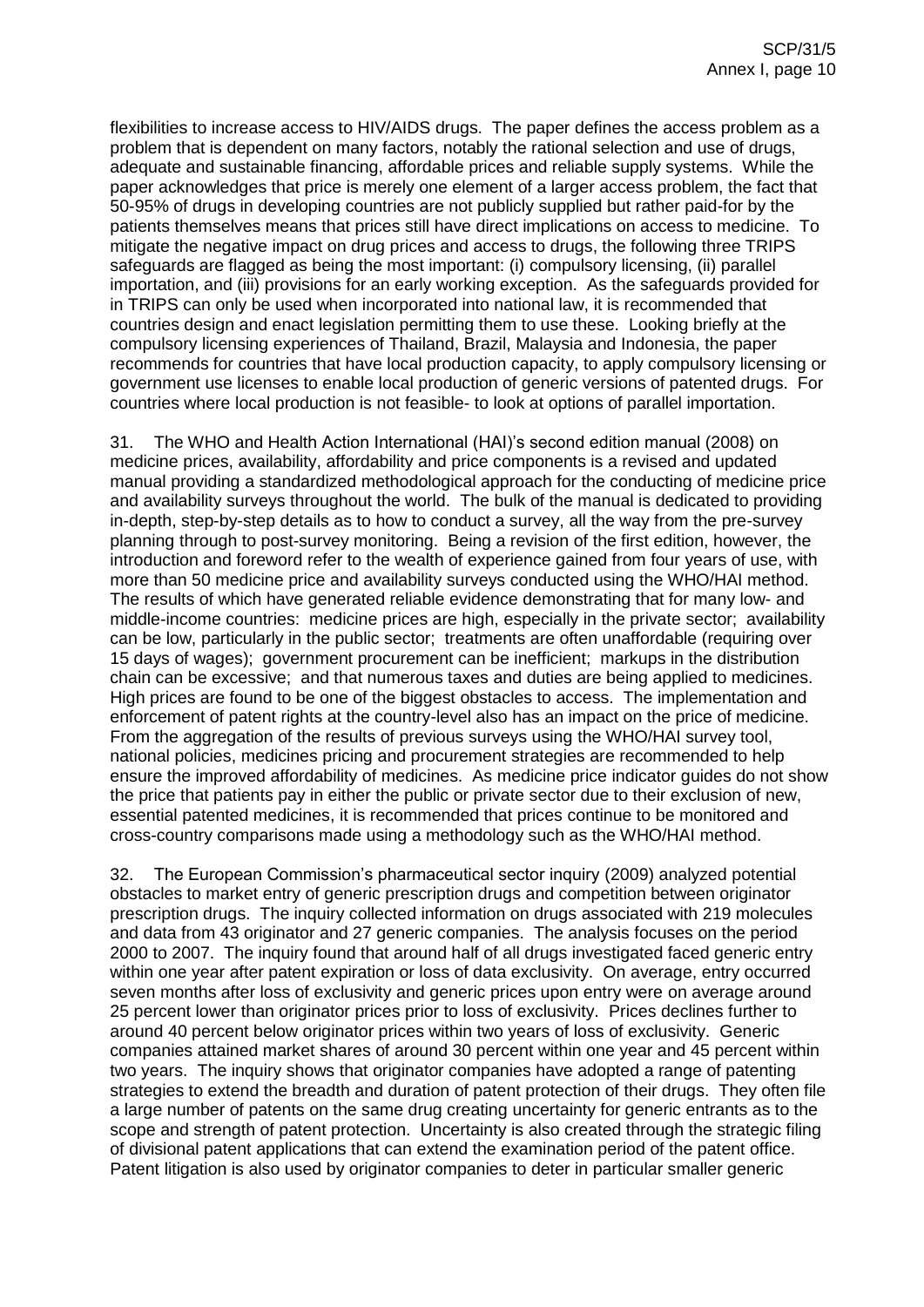entrants and often ends with a settlement that restrict or delays generic entry. The inquiry also found that originator companies asserted mainly secondary patents in court. Concerning competition between originator companies, the inquiry suggests that originators engage in so-called defensive patent strategies to interfere with the development of a competing drug developed by another originator company. Overall, the results of the inquiry suggest that originator companies engage in a range of patent practices to prevent market entry by other originator companies as well as generics.

33. Watal and Dai (2019) use data on launches of 556 new molecular entities (which were approved by the U.S. FDA between 1987 and 2011 and consist of both innovative and non-innovative pharmaceuticals) over the period 1980-2017 in 70 markets to analyze whether the likelihood of new drug launches is affected by the introduction of product patents in pharmaceuticals as a consequence of the TRIPS Agreement. The study also uses price data for the period 2007-2017 to analyze whether prices for such new drugs are adjusted for lower income levels in developing countries. The results suggest that product patents increase the likelihood of a new, innovative product launch but the effect is very small for lower-income markets. The results also point to heterogeneity in the effect across different disease types and income levels. There is also evidence that both originators and generic drug producers price discriminate and set lower prices in low-income markets. Price differences are largest for pharmaceuticals that treat infectious diseases, in particular HIV/AIDS. The study also finds that within-molecule as well as within-therapeutic class competition drives prices down. The main findings are that product patents are associated with an increased likelihood of the launch of an innovative new drug, although this effect is small for lower-income countries. Drug prices are to some extent adjusted by income level.

34. The paper by Kampf (2015) surveys the domestic measures put in place by WTO Members to implement the "Paragraph 6 System" of the Protocol Amending the TRIPS Agreement, focusing on measures permitting export. The implementation of this additional flexibility is optional, not mandatory. As such, the adoption of such legislation is required at the domestic level in order to form part of the domestic law. Although, Paragraph 6 concerns a distinct new form of compulsory license expressly for export, countries intending to use it to import medicines are far less likely to implement specific legislation. Using a mix of information gathered from TRIPS Council notifications, TRIPS Council meeting minutes, WIPO Lex data and information collected from government websites, the paper provides a detailed overview of how and to what extent the key features of the Paragraph 6 System has been covered by WTO Members. The findings show that as of July 2015, 51 WTO Members (and Serbia) – almost a third of the WTO's membership - have adopted specific, implementing measures, with varying degrees of detail and complexity. The predominant bulk of existing pharmaceutical exporters are included within those 51 Members. It is recommended that the Paragraph 6 System be used as an opportunity to aggregate the demand for a product in the form of regional procurement, thus, permitting an economically viable scale for the product and export of a pharmaceutical product. It is also advised that WTO Members continue an in-depth discussion of various issues, including the following: the use of the System as a procurement tool; how to more actively integrate Ministries of Health in the use of the Paragraph 6 System; how to make participation in the System more economically interesting, viable and sustainable; and how to simplify national measures implementing the System. It is also recommended that the international community support the Paragraph 6 System by encouraging the widespread use of this TRIPS flexibility.

35. Correa's guide (2009) on the application and granting of compulsory licenses and authorization of government use of patent-protected pharmaceutical products is an attempt to foster a common approach in the use of TRIPS flexibilities for the procurement of medicines, vaccines and diagnostics kits. The aim of the guide is to provide practical, technical advice that can be used by governments, as well as procurement and non-governmental organizations,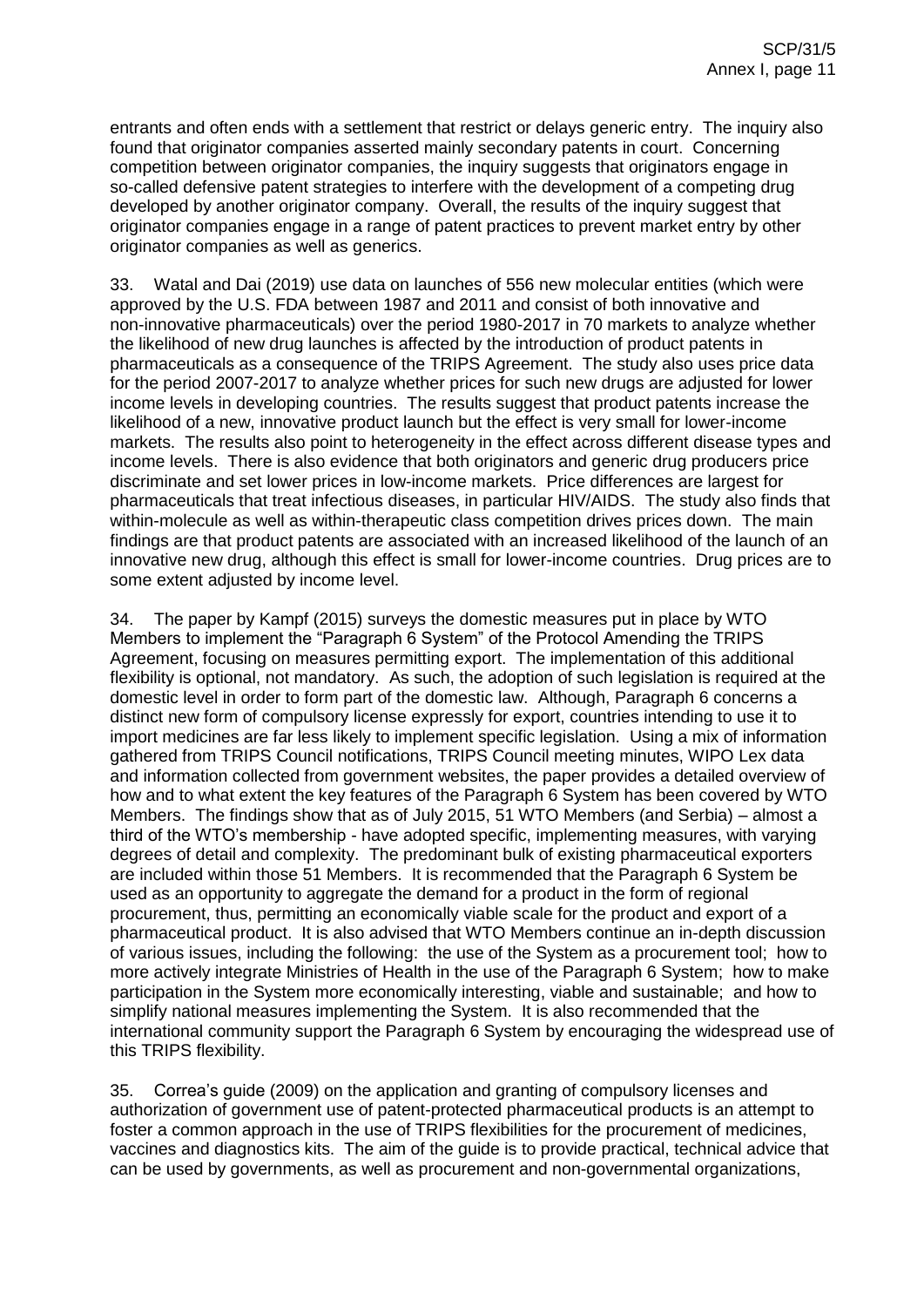about the modalities for the application of compulsory licenses and the utilization of government use provisions. The focus of which is centered upon the utilization of these mechanisms for the purchase and importation of patent-protected pharmaceutical products. The guide is split into two sections. The first looks at the application for and granting of a compulsory license. The second section considers the case of government use. When discussing what is contained in the guide, the author points out that it is meant to function as a guide only and that the concrete application of a grant of either a compulsory license or a government use license will depend on the relevant and applicable provisions of each country's individual national law. In trying to decide between which of the two mechanisms to use, the author recommends the government use license as in many cases it is the simplest and fastest way of purchasing patented medicines. This is because of a legal advantage whereby a government can issue a government use license without the need for a third-party request and, where issued for a public non-commercial purpose, without needing prior negotiation with the patent holder. The special rights of least-developed countries are also highlighted, with a reminder that paragraph 7 of the Doha Declaration removes the need to enforce patents or exclusive marketing rights on pharmaceutical product until the end of the transition periods.

## Overarching studies relevant to patents and public health

36. The World Health Organization published a compilation of papers and perspectives on intellectual property and medicines (2010), with the aim of supporting efforts to build capacity in the application and management of intellectual property in a manner oriented toward the public health needs and priorities of developing countries. This was mandated by the Global Strategy and Plan of Action on public health, innovation and intellectual property, adopted by the World Health Assembly in 2008. In total, 17 papers are included on the following topics: (1) Trade agreements, intellectual property and access to medicines: an introduction; (2) Intellectual property right and public health: the general context and main TRIPS-compliant flexibilities; (3) Introduction to patent law; (4) Patentability standards: When is an invention patentable?; (5) Excerpts from "guidelines for the examination of pharmaceutical patents"; (6) TRIPS flexibilities: the case of India; (7) Implementation of the WTO decision on paragraph 6 of the Doha Declaration of the TRIPS Agreement and Public Health; (8) Patents, compulsory licenses and access to medicines: some recent experiences; (9) Challenging pharmaceutical patents: the case of India; (10) Monopolizing clinical trial data: implications and trends; (11) Protection of data submitted for the registration of pharmaceutical products: TRIPS requirements and TRIPS-Plus provisions; (12) IPR provisions in FTAs: Implications for access to medicines; (13) A few questions on health and human rights; (14) Excerpts from the report of the Special Rapporteur on the right of everyone to the enjoyment of the highest attainable standard of physical and mental health; (15) Protection of traditional medicine: lessons from India; (16) Using competition law and policy to increase access to a sustainable supply of affordable medicines; (17) Is Bayh-Dole good for developing countries: Lessons from the US experience. The papers thus, comprehensively explores the principal issues in intellectual property as it relates to health.

37. The trilateral study (2012) by the World Health Organization (WHO), World Intellectual Property Organization (WIPO) and World Trade Organization (WTO) provides a response to the increasing demand for strengthened capacity in informed policy-making between the intersecting areas of health, trade and IP, with a focus on access to and innovation of medicines and other medical technologies. The study is split into four chapters: (1) Medical technologies: the fundamentals; (2) The policy context for action on innovation and access; (3) Medical technologies: the innovation dimension; and (4) Medical technologies: the access dimension. Some of the findings and the main summary conclusions of the report includes the following: access to essential medicines is an element of the right to health; lack of access is rarely due to a single factor but is related to a multitude of factors; even lower-priced generic medicines are often unaffordable or unavailable in many low- and middle-income countries; regulatory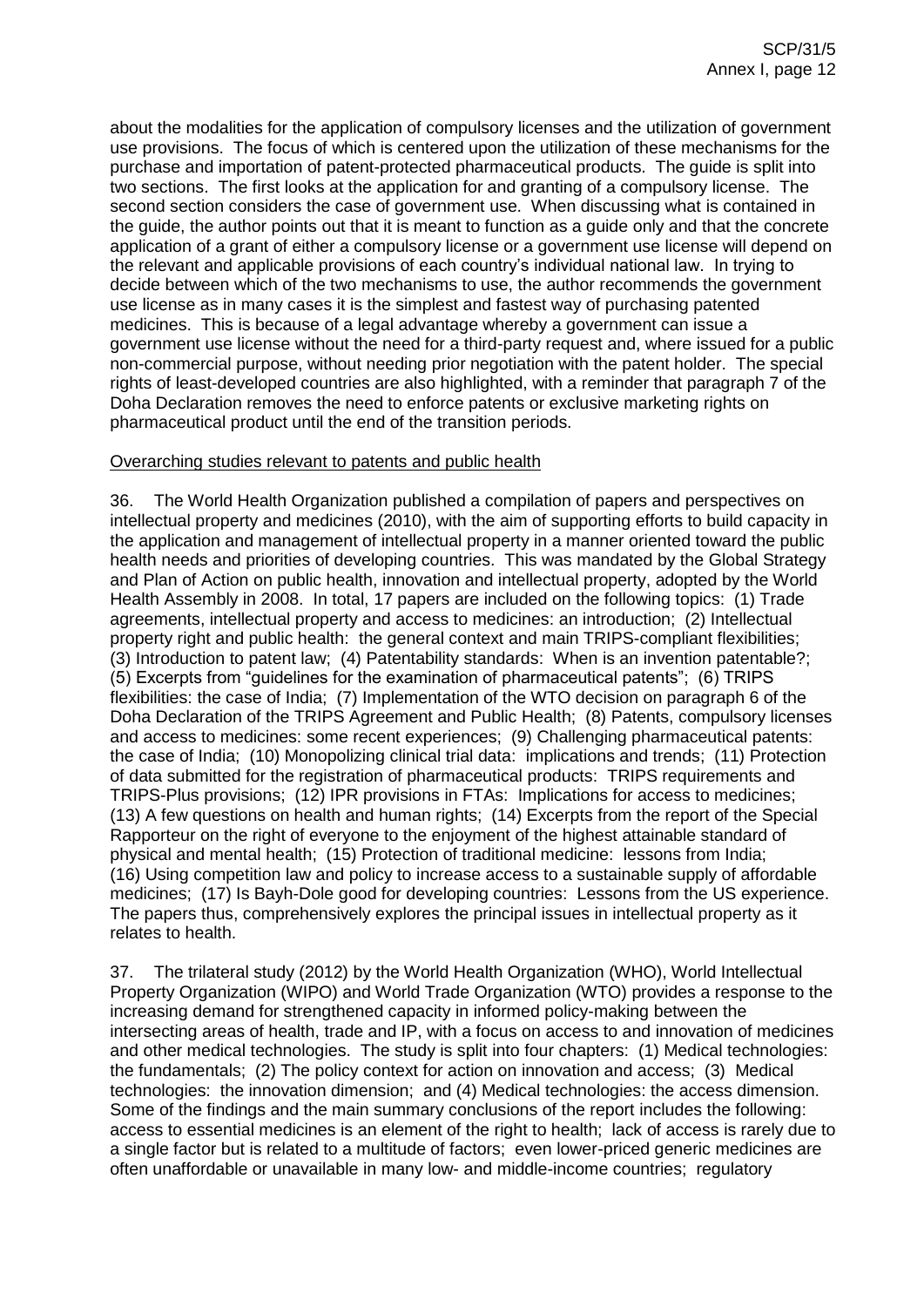systems are important but at the same time too many regulatory barriers can delay access; the patent system, in principle, promotes innovation but this market-based innovation model fails to address neglected diseases; the impact of patents on access is complex but that the appropriate licensing of patent, including voluntary licenses, and the use of TRIPS flexibilities can help with the pursuit of public health objectives; competition policy can serve as a corrective tool, and that free-trade agreements are have an increasing impact on access issues. It is recommended, among other things, that governments must play a lead role and this must include their commitment to adequate and sustainable financing, effective procurement, the removal of tariffs and taxes and also the regulation of price mark-ups.

38. The World Health Organization's (WHO) Reference Guide on International Trade and Health (2009) is a collection of seven individual WHO Briefing Notes dating from 2001 until 2008 and selected WHO resolutions that have a bearing on public health, intellectual property and/ or international trade. This includes resolutions from WHO Regional South-East Asia as well as relevant resolutions from various World Health Assemblies. The intention of the guide, which also includes a basic dictionary of selected terms, is to help health professionals overcome the obscurity contained within the language of trade and health and to elaborate on some of the trade related public health issues through the amalgamation of informative briefing notes. The briefing notes which have been included are the following: Globalization, TRIPS and access to pharmaceuticals (2001); TRIPS, intellectual property rights and access to medicines (2006); data exclusivity and other "TRIPS-plus" measures (2006); innovation for diseases that mainly affect developing countries: issues and ideas (2007); Country experiences in using TRIPS safeguards (2008); Implications of bilateral free trade agreements on access to medicines; GATS and health related services (2006). It is recommended that this guide provide a starting point for health professionals who are interested in but not familiar with the trade and health domain.

## *Peer-reviewed academic research (economic literature)*

#### Incentivizing and promoting the development of new medicines and health technologies

39. Gamba (2017) uses data on 74 developed and developing countries over the period 1977-1998 to study the impact of the strengthening of intellectual property protection on domestic innovation in the pharmaceutical sector. Domestic innovation is measured by citationweighted pharmaceutical patent filings (according to the International Patent Classification) with the European Patent Office by inventors of a given country. The study considers two types of changes to a country's intellectual property system: a strengthening of intellectual property protection to achieve compliance with the TRIPS Agreement and the introduction of weaker forms of intellectual property protection pre-dating the TRIPS Agreement. The results show a large positive effect of a strengthening of IP protection on patent filings as a result of the TRIPS Agreement but there is also an equally strong positive effect on patent filings as a result of weaker forms of intellectual protection. Moreover, the effect associated with the TRIPS Agreement is significantly larger for developed than developing countries and is relatively short-lived. Overall these results suggest that the availability of patent protection is important; the strength of patent protection however appears to be less important.

40. Galasso and Schankerman (2015) asses what happens when patents are invalidated by the U.S. Court of Appeals for the Federal Circuit (CAFC) over the period 1982-2008. The study does not focus only on pharmaceutical and medical device patents although the sample of patents litigated at the CAFC includes around 25 percent pharmaceutical and medical device patents. The results provide no evidence that follow-on research in pharmaceuticals is significantly affected by the invalidation of pharmaceutical patents, where follow-on research is measured by citations to the invalidated patent as well as new clinical trials. This result stands in stark contrast to the results for other technology areas, notably computers and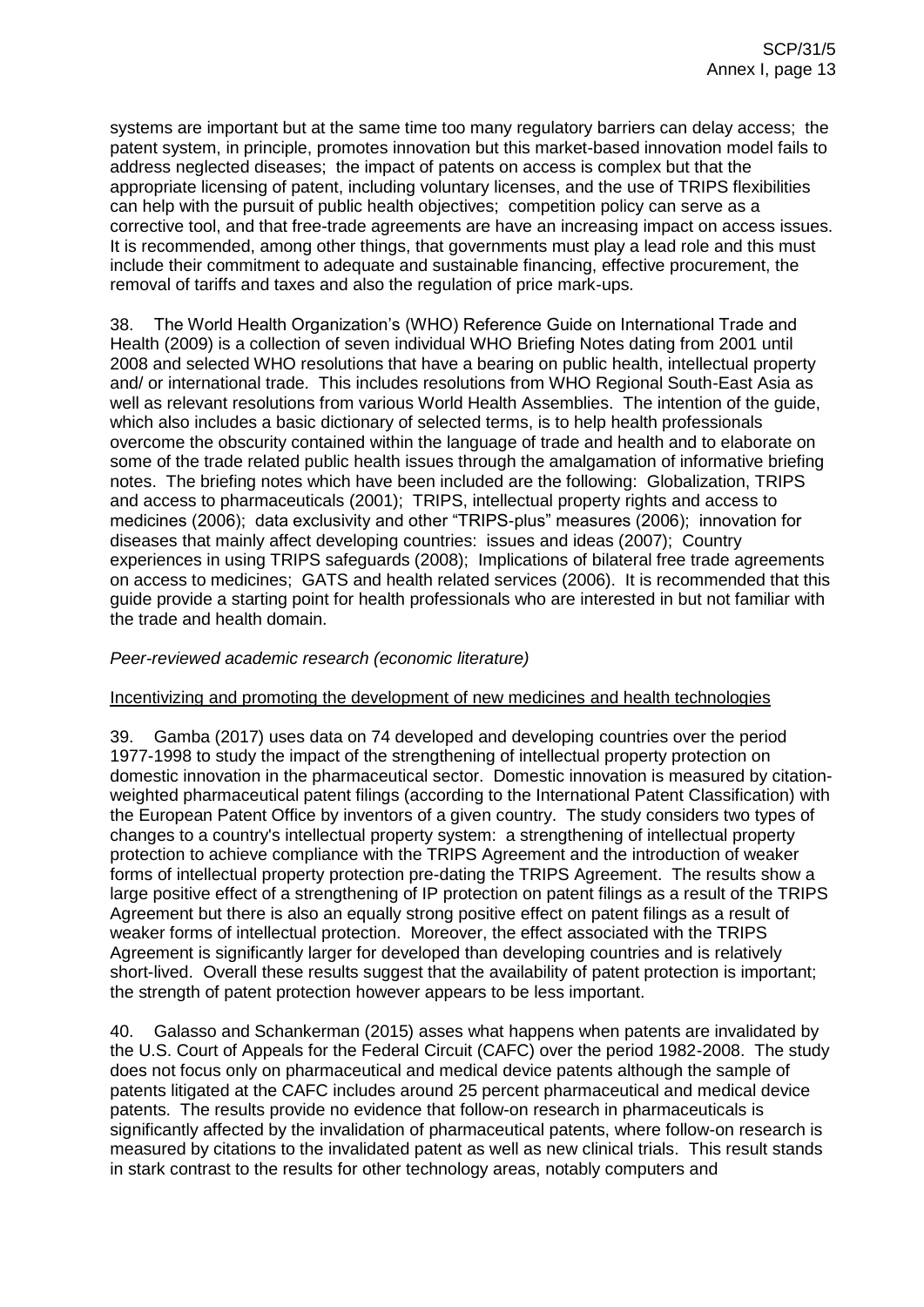communications and medical instruments, where the study does find large effects on forward citations following the invalidation of a patent by the court. With respect to medical instruments, the study also uses FDA approval requests for new medical instruments as an alternative outcome measure and finds that approval requests increase following the invalidation of a relevant patent. The main conclusion from this study is that while patents appear to have a blocking effect on cumulative innovation in a number of technology fields including medical instruments, there is no evidence that this is also the case in pharmaceuticals i.e. pharmaceutical patents do not hinder the development of new drugs.

41. Kyle and McGahan (2012) analyze whether changes in the strength of patent protection brought about by the TRIPS Agreement have had any differential effect on R&D effort (measured as number of new clinical Phase I trials) between global and neglected diseases, i.e. diseases that are mainly prevalent in developing counties. The sample consists of 192 countries and covers 84 disease categories over the period 1990-2006. The study finds that stronger patent protection following the TRIPS Agreement increased R&D targeting global diseases but had no impact on R&D focused on diseases prevalent in developing countries (neglected diseases). That is stronger patent rights in developing countries did not lead to more investment in research on diseases relatively more prevalent in these countries. The main conclusion is that regardless of any static welfare losses in developing countries due to increased prices following a strengthening of the patent system, there is no evidence for any dynamic gains in the form of increased incentives for investment in R&D that tackles diseases prevalent in developing countries. In other words, if the static welfare losses are positive, there are no dynamic gains to balance them.

42. Panattoni (2011) analyzes stock market returns of originator companies following the decision by U.S. district courts on Paragraph IV related validity challenges on 39 branded drugs. More specifically, the paper analyzes cumulative abnormal returns in the stock market for originator companies following the decision in 37 district court cases on Paragraph IV challenges. Originators won 17 out of these 37 cases and experienced large positive cumulative abnormal returns as a result. In contrast, in the court cases that they lost, they experienced similarly large negative returns. The study interprets these findings to suggest that Paragraph IV related court litigation generates considerable risks for originators as a loss results in significant negative stock market returns. The study argues that the risk of losing patent protection generates uncertainty for companies which could affect their incentives to invest in R&D for the development of new drugs.

43. Ryan (2010) offers a case study in which he analyzes the impact of a strengthening of patent protection in Brazil in 1996 on the bio-medical industry in the Brazilian State of Sao Paulo. The article discusses five specific bio-medical projects which offer evidence that the strengthening of patent protection has led to an increase in innovative activity by established (generics producing) pharmaceutical companies as well as start-ups and to the launch of new patented bio-medical drugs in the Brazilian and potentially U.S. and European markets. The case studies also suggest an increase in collaboration between private generic companies and university researchers to develop new bio-medical technology as a result of stronger patent protection.

44. Athreye et al. (2009) offer several firm-specific case studies to argue that the pharmaceutical industry in India before the TRIPS Agreement was characterized by very low R&D intensity, a focus on reducing production costs of generics, and direct commercialization in countries that did not grant product patents, as well as licensing and contract-manufacturing agreements with foreign originator companies. The TRIPS Agreement (in combination with the Hatch-Waxmann Act in the U.S.) had a number of effects on the Indian pharmaceutical industry: Indian companies emphasized the focus of their R&D efforts on drugs, vaccines, and diagnostics where patent protection had already or was about to expire. Indian companies also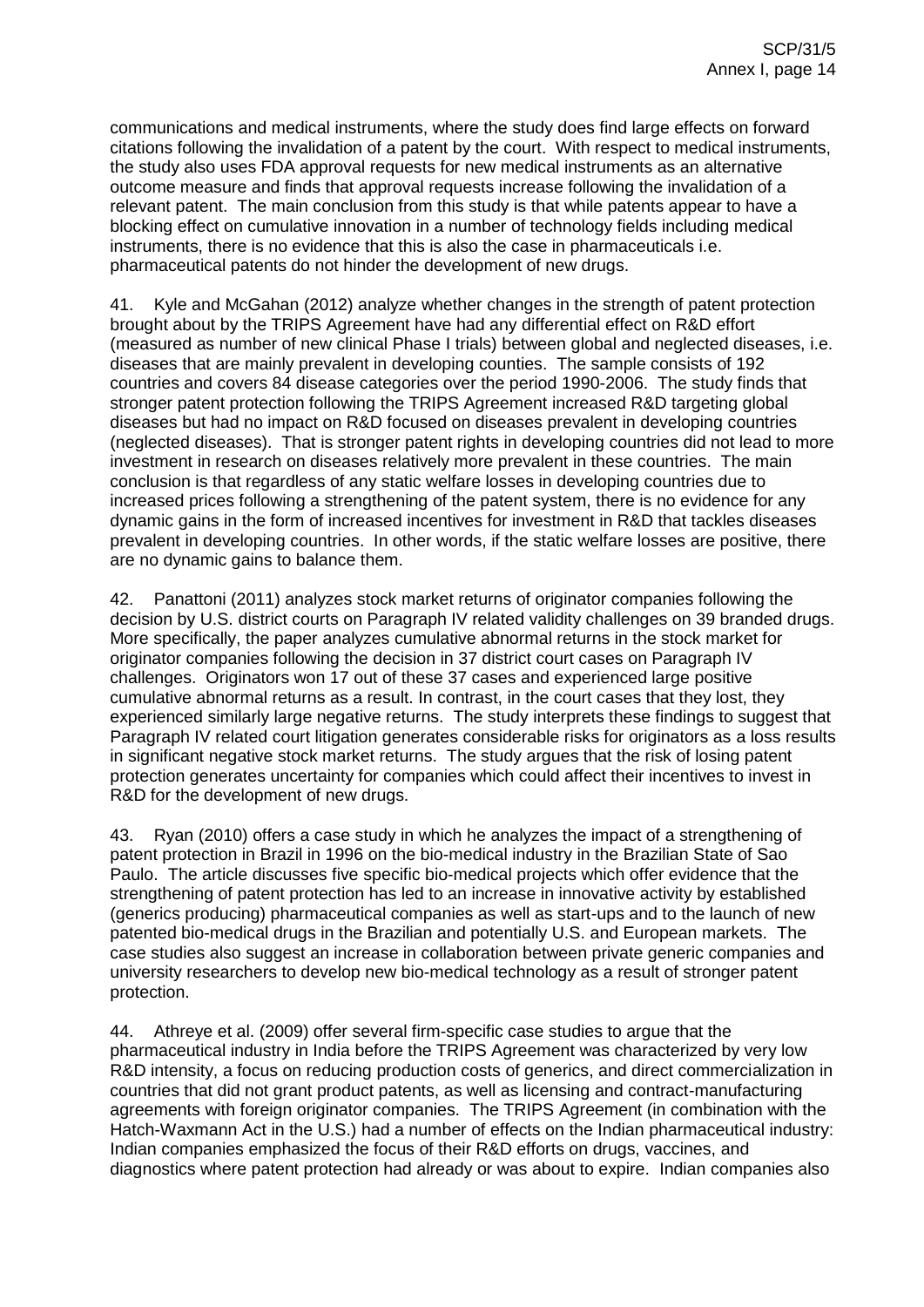engaged in contract research and manufacturing and bioinformatics services, and conducted clinical trials for foreign originator companies. To a much smaller degree, Indian pharmaceutical companies also started to invest in the development of new drugs. Therefore, on the one hand the TRIPS Agreement strengthened patent protection and limited the ability of Indian generics producers to rely on reverse engineering, on the other the liberalization of the Indian economy and regulatory changes in the U.S. created new opportunities for Indian companies. The combination of these different factors led Indian generics producers to focus on the development of cheap, high-quality generic drugs and to insert themselves in the production chain of foreign originators by allowing originators to outsource at lower cost. That said, according to this study, there is little evidence for TRIPS Agreement to have encouraged domestic Indian new drug development.

45. Qian (2007) analyzes the effect of changes in pharmaceutical patent protection in 26 countries over the period 1978-2002 on different measures of innovation (measured as citation-weighted pharmaceutical patents granted by the U.S. Patent and Trademark Office and domestic R&D expenditures in pharmaceuticals) in these countries. The study analyzes the impact of changes in pharmaceutical patent protection by comparing the 26 countries that did experience a change to a set of matched comparable countries that did not undergo any changes either because they already granted pharmaceutical patent protection or because they continued not to do so throughout the relevant time period (for this matching approach, the 26 "treated" countries are allocated into 5-year time windows depending on when their patent laws changed). The results suggest on average no change in innovative activity as a result of changes in domestic pharmaceutical patent protection. However, stronger pharmaceutical patent protection is associated with more innovative activity among countries with higher GDP per capita and educational attainment. The main finding of this study is that there is no evidence that stronger patent protection of pharmaceuticals leads to an increase in domestic innovative activity in the pharmaceutical industry.

46. Dhar and Gopakumar (2006) assess the impact of the TRIPS Agreement on the Indian pharmaceutical industry. The study finds that the Indian pharmaceutical industry underwent consolidation and experienced an increase in R&D spending, driven mainly by the large players in the Indian market, Ranbaxy and Dr. Reddy's. Indian generics producers also developed new generic drugs and novel drug delivery systems since the adoption of the TRIPS agreement. They have also increased the number of new market approvals in the U.S. and the UK. Indian generics producers also emerged as strong players in the global contract research and manufacturing markets. They are also increasingly engaged in collaborations and alliances with foreign originator companies. That said, despite increased R&D spending and patenting activities by Indian generics producers, so far there has been little success with the development of genuinely new drugs. The study also emphasizes that an important determinant of the success of the Indian pharmaceutical industry in the post-TRIPS period has been its ability to develop and grow under a weak pre-TRIPS patent regime that only granted limited protection to process patents.

47. Jack and Lanjouw (2005) present highly stylized theoretical analysis to explore optimal international price setting of pharmaceuticals in a global context. The model suggests that given the large disparity in income between developed and developing countries, prices in developing countries should not necessarily cover marginal cost of the production and distribution of pharmaceuticals. They should not contribute to the corresponding R&D expenses either. The main argument is that purchasing power in developing countries is low, so any increases in revenue for originator companies from stronger patent protection in developing countries are likely to be small. The exception to this are neglected diseases; for pharmaceuticals that target diseases mostly prevalent in developing countries stronger patent protection could increase incentives for drug development.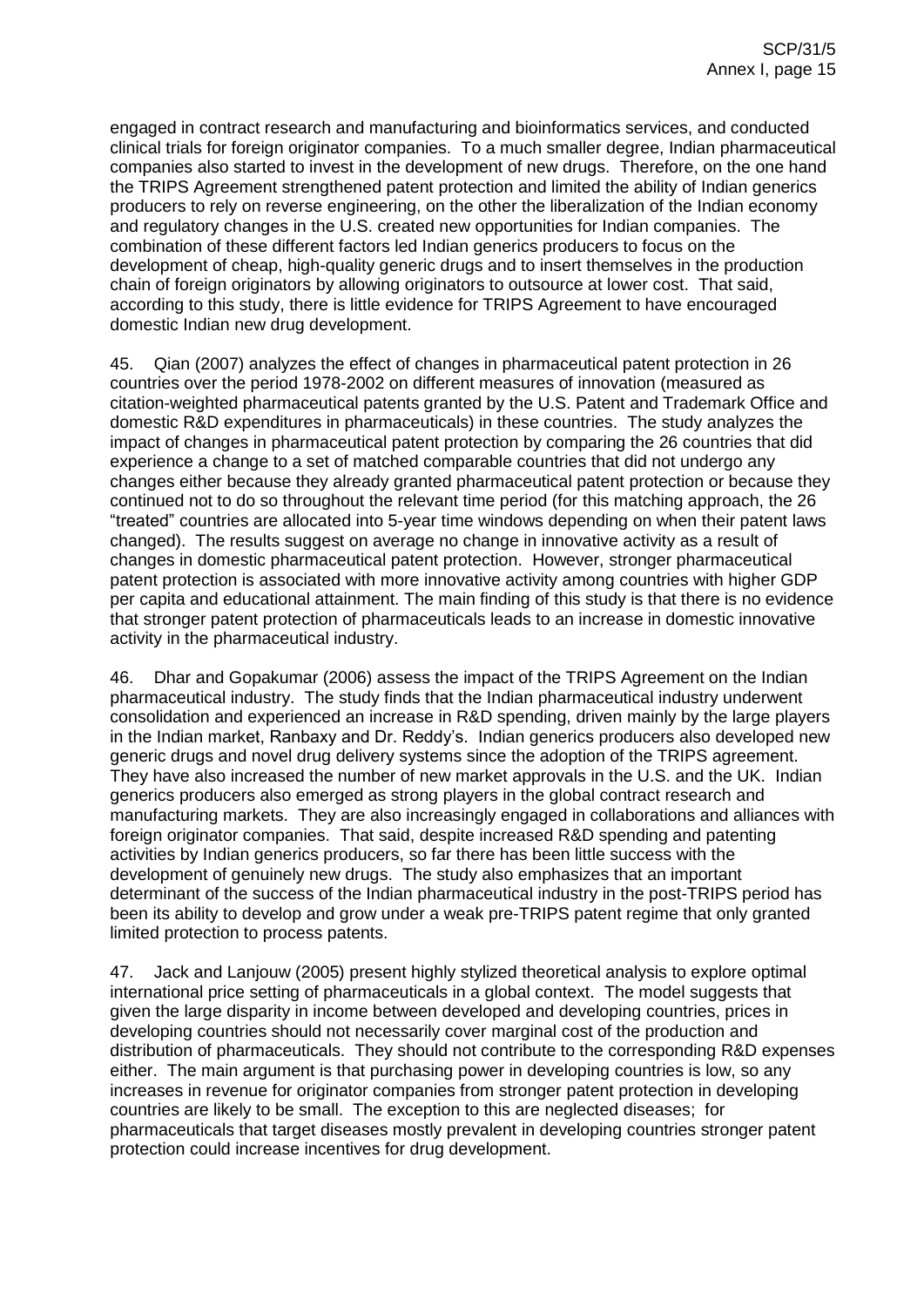48. Sampath (2005) offers survey evidence collected from 103 Indian firms to suggest that product patent protection is likely to have a large effect on business strategies and R&D activities of generics producers in India. The survey suggests that Indian generics producers adopted competitive as well as cooperative strategies in response to the introduction of product patents. Competitive strategies included entry into regulated markets, a strengthening of product portfolios to cope with global competition, increased investment in R&D specifically to create innovation in generics through new products and processes and bulk drugs, supply of off-patent generics to semi-regulated and unregulated markets, by setting up manufacturing plants and marketing infrastructure outside India or strengthening supplier partnerships, and by offering specialized services in the contract research market. Collaborative strategies include in-licensing of foreign technology, collaborative R&D, contract research, and co-marketing alliances. The survey also provides evidence that Indian generics producers found it more difficult post-TRIPS to access new technologies because of the existence of often multiple patents on research input or high licensing fees. Finally, the evidence also suggests that Indian generics producers are increasingly patenting defensively to ensure their activities are not obstructed by others. Overall, the study indicates that the TRIPS Agreement has had a major impact on business strategies of Indian generics companies which are coping with the corresponding challenges while also grasping the opportunities.

49. Williams (2013) analyzes the question of whether IP blocks subsequent research on genetic diseases and the development of genetic diagnostic tests. The study compares follow-on research and the subsequent development of gene-based diagnostic tests that build on human genomes that were sequenced by the public Human Genome Project or the private company Celera. This comparison is informative because the sequencing done by the Human Genome Project was made continuously available to the public domain for anyone to use free of charge. Celera instead treated its results as proprietary through contract-law based IP and charged commercial users data access and licensing fees. Eventually, the Human Genome Project also sequenced all the genes previously sequenced by Celera and placed the data in the public domain. The results suggest that IP protection by Celera had large negative effects (between 20 and 30 percent) on subsequent scientific research and the development of genetic diagnostic tests despite the fact that the genes protected by Celera's IP entered the public domain within two years after Celera started to market them. The main conclusion from this study is that IP, even when it is short-lived, can have lasting negative effects on medical research and the development of diagnostic tests.

## Affordability and availability of medical products, TRIPS flexibilities (including compulsory licensing), voluntary licensing and patent pools

50. Cockburn et al. (2016) assesses the speed of diffusion of 642 new drugs in 76 countries between 1983 and 2002. The study asks to what extent the decision by pharmaceutical firms to launch new drugs in a given market depends on the patent regime and price regulation in place. The study finds that stronger patent regimes accelerate the launch of a new drug in a given country whereas price regulation delays it. The strength of patent protection is measured along four dimensions: duration of the patent term, coverage of pharmaceutical products, coverage of pharmaceutical manufacturing processes, and a patent strength index. These measures still contain substantial variation during the time period studied since not all countries had yet implemented the provisions of the TRIPS Agreement. The study finds that both product and process patents have an effect on the launch of a new drug, although the effect is stronger for product patents; process patents have no effect in countries that have a long patent term in place while product patents still have a large effect. Other important factors that accelerate launch include market size measured as population and GDP per capita, and the existence of national health policies that facilitate the distribution of drugs. The main conclusion from this study is that patent rights affect the diffusion of new drugs, which is a distinct effect from its impact on the development of new drugs.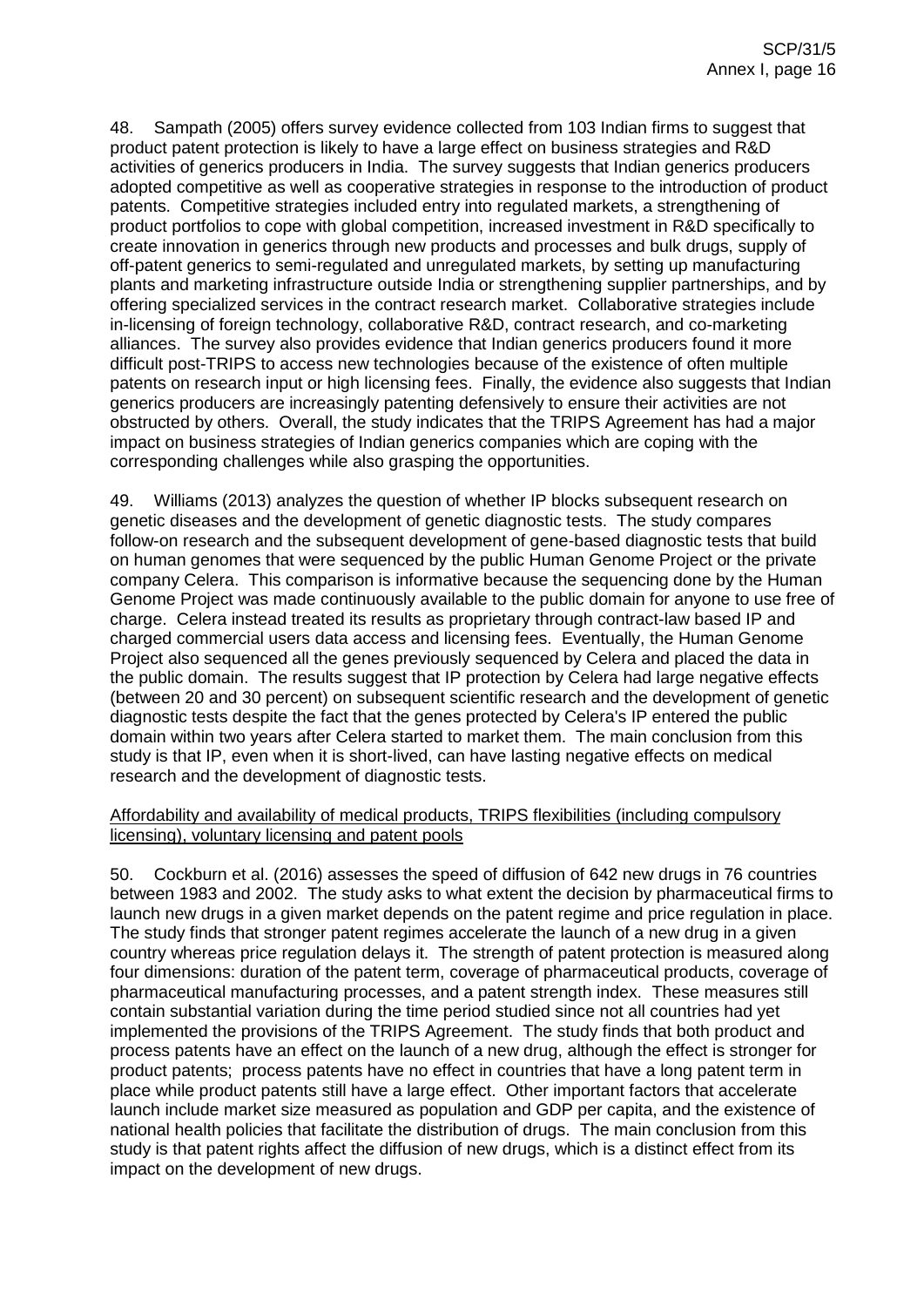51. Duggan et al. (2016) assess the impact of product patents available as a consequence of the TRIPS Agreement on prices of single-molecule pharmaceutical products in India. To do this, the study relies on some quasi-random variation in the timing of patent grants by the Indian patent office. The results suggest only modest price increases as a result of the granting of pharmaceutical product patents, on average only 3-6 percent after the grant of a patent. The modest effect appears to be largely driven by the continued existence of substitutes even after product patents were issued. Drugs without such substitutes experienced higher price increases, although an average increase of 20 percent is still relatively modest. The results do not suggest any significant effects on quantities sold and companies operating in the market. The main conclusion from this study is that the introduction of pharmaceutical product patents had only minor effects on prices. The interpretation of these results by the authors is that specific provisions under the TRIPS Agreement such as the threat of mandatory licensing, price regulation, the fact that generic producers that were manufacturing a drug before 2005 in India could continue to do so even if a patent was later granted (although they had to pay a licensing fee), as well as potential difficulties with patent enforcement may have limited the ability of patent owners to increase prices in practice.

52. Branstetter et al. (2016) analyze what happens when generic producers enter the U.S. market for hypertension drugs through a successful so-called Paragraph-IV challenge. Under this mechanism, a generics producer enters the market of a patented drug by claiming noninfringement or invalidity of the relevant patent(s). Using data on successful Paragraph IV challenges during the 2000-2008 period, the study suggests that consumer surplus increases by US\$42 billion as a result of entry before relevant patents would have expired while producer surplus drops by US\$32.5 billion. This means that generic entry before the relevant patent would have expired leads to a net social welfare gain of US\$9.5billion. The welfare gain is not primarily driven by increased consumption of drugs where generic entry occurred but instead by an increase in the variety of drugs offered since when generic producers enter, they tend to offer new varieties of a drug. The study also shows that generic entry also leads to substantial cross-molecular substitution i.e. consumers switching from a branded patent-protected drug to the generic version of a different branded drug. This suggests that generic entry of one drug also affects prices of other drugs and therefore increases the benefits to consumers of generic entry (although the study highlights that it is not clear how much of that gain goes directly to consumers as opposed to for example pharmacies, insurance companies etc.). The conclusion from this study is that although generic entry has large effects on prices, the net welfare gain is relatively small. It mainly shifts surplus from originators to consumers. The study does not explore any effects this might have on incentives for new drug development by originators.

53. Danzon et al. (2015) analyze the determinants of differences in drug prices across countries. The study uses data on drug prices for HIV/AIDS, TB, and malaria in a large set of industrialized and developing economies for the period 2004-2008. The results show large differences between drugs patented by originators and generic drugs. While prices are sensitive to per capita income levels across countries, they are far from adjusting fully to the lower income levels in developing countries. This is in part explained by the skewed income distribution in developing countries. Moreover, price competition appears to be weak in developing countries due to uncertainty about the quality of generic competitors. The results suggest that promoting generic entry and competition might have little impact on access to drugs in low-income countries.

54. Berndt and Cockburn (2014) analyze the market launch lag of 184 molecular entities approved by the U.S. FDA between 2000 and 2009 in the U.S., Germany, and India. The study finds that out of these 184 drugs, 160 were available in Germany by 2010, but only 111 in India. Drugs were launched fastest in the United States of America followed by Germany: 93 percent of drugs were launched in the United States of America within three years of market approval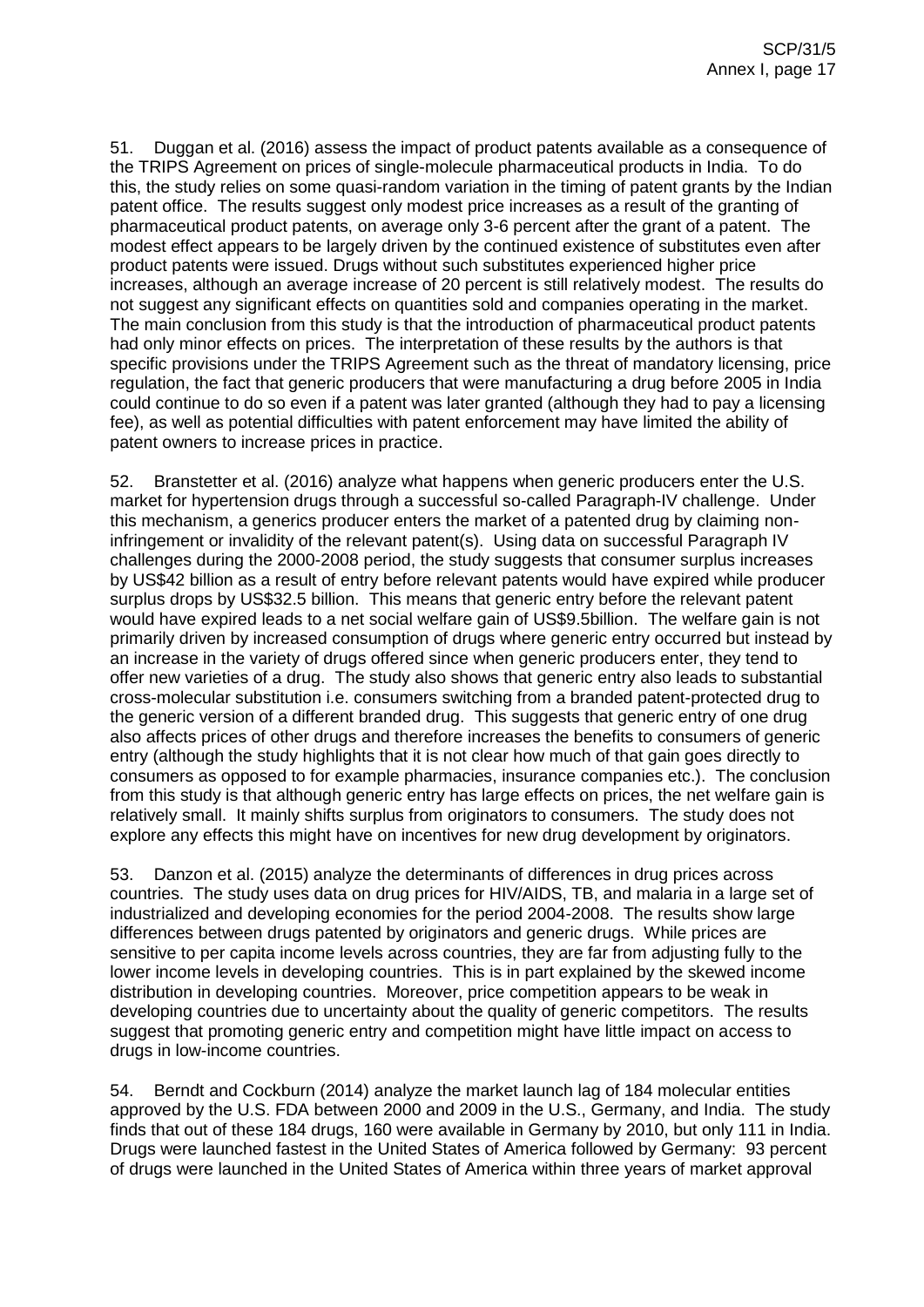and 77 percent in Germany within the same time frame. In India, in contrast, only 30 percent were launched within three years and even within five years only 43 percent had been made available. Focusing on the subset of drugs that have been introduced in the market, the study finds that the median launch lag in the United States of America is less than two months, about a year in Germany, but around five years in India. An important factor determining launch lags is the market potential for a given drug where blockbuster drugs were introduced significantly faster even in India. Another explanation is relatively weaker patent protection in India: the data show that drugs introduced in India quickly faced generic competition while there is no evidence for similarly fast generic entry in the United States of America and Germany. The main take-away from this study is that relatively weaker patent protection and enforcement may lead to no or delayed launch of new drugs but conditional on launch, there is much faster entry of generic competition which presumably leads to lower prices.

55. Vandoros (2014) analyzes whether there is any substitution between molecules that lose patent protection and other molecules in the same therapeutic class that are still patent-protected. The study relies on data on 14 angiotensin-converting enzyme inhibitors and five proton pump inhibitors in six European countries over the period 1991-2006. The results suggest that when a molecule goes off-patent and there is generic entry, a switch occurs from the off-patent molecule to other molecules that are still patent protected within the same therapeutic class. These results suggest that the loss of patent protection affects also demand for molecules that are still patent protected. In the presence of such substitution patterns, generic entry will have a weaker effect on prices.

56. Bhaduri and Brenner (2013) look at a sample of 596 new drugs launched in the German market between 1990 and 2004 and ask which drugs are also introduced in India and the corresponding launch lag. The empirical analysis covers the pre-TRIPS Agreement period as well as the period after 1995 when India had signed the TRIPS Agreement but implementation was delayed due to a 10-year grace period until 2005. Therefore the analysis looks at new drug launch pre-TRIPS. The results show that around a third of the drugs launched in Germany were also launched in India. The main determinants of the launch delay are the expected commercial success of a drug, among blockbuster drugs, 42 out of 51 drugs launched in Germany were also launched in India. The analysis also shows that drugs were introduced significantly faster post-1995, presumably this is some type of TRIPS Agreement anticipation effect. There is also evidence that drugs for infectious diseases see longer launch delays, which may be explained by the small market size (in purchasing power terms) and lower prices due to generic competition.

57. Lakdawalla and Philipson (2012) analyze prices and demand for patent-protected pharmaceuticals in the U.S. after their patent protection expires. The sample consists of 101 molecules whose patent protection expired between 1992 and 2002. The results show that after a patent expires, drug sales contract on average by about 5 percent within 5 months after patent expiration instead of expanding as one would predict if high prices sustained by patent protection limit output prior to patent expiration. The study suggests that this pattern is explained by the fact that monopoly pricing enabled by patents provides incentives for originators to invest in advertising, measured as direct-to-physician marketing. Once patent protection expires, originators have fewer incentives to invest in advertising. In the short run, the reduced demand as a result of the decrease in advertising may offset any increase in demand from lower prices. In the long-run, however, the price effect dominates the advertising effect. Still, the results show that welfare gains from patent expiration to consumers are approximately 30 percent lower due to the decrease in advertising. The main conclusion from this study is that monopoly pricing due to patent protection creates valuable private incentives for companies to invest in marketing; if marketing creates value to consumers, such incentives can even offset the costs to consumers from monopoly pricing associated with patents.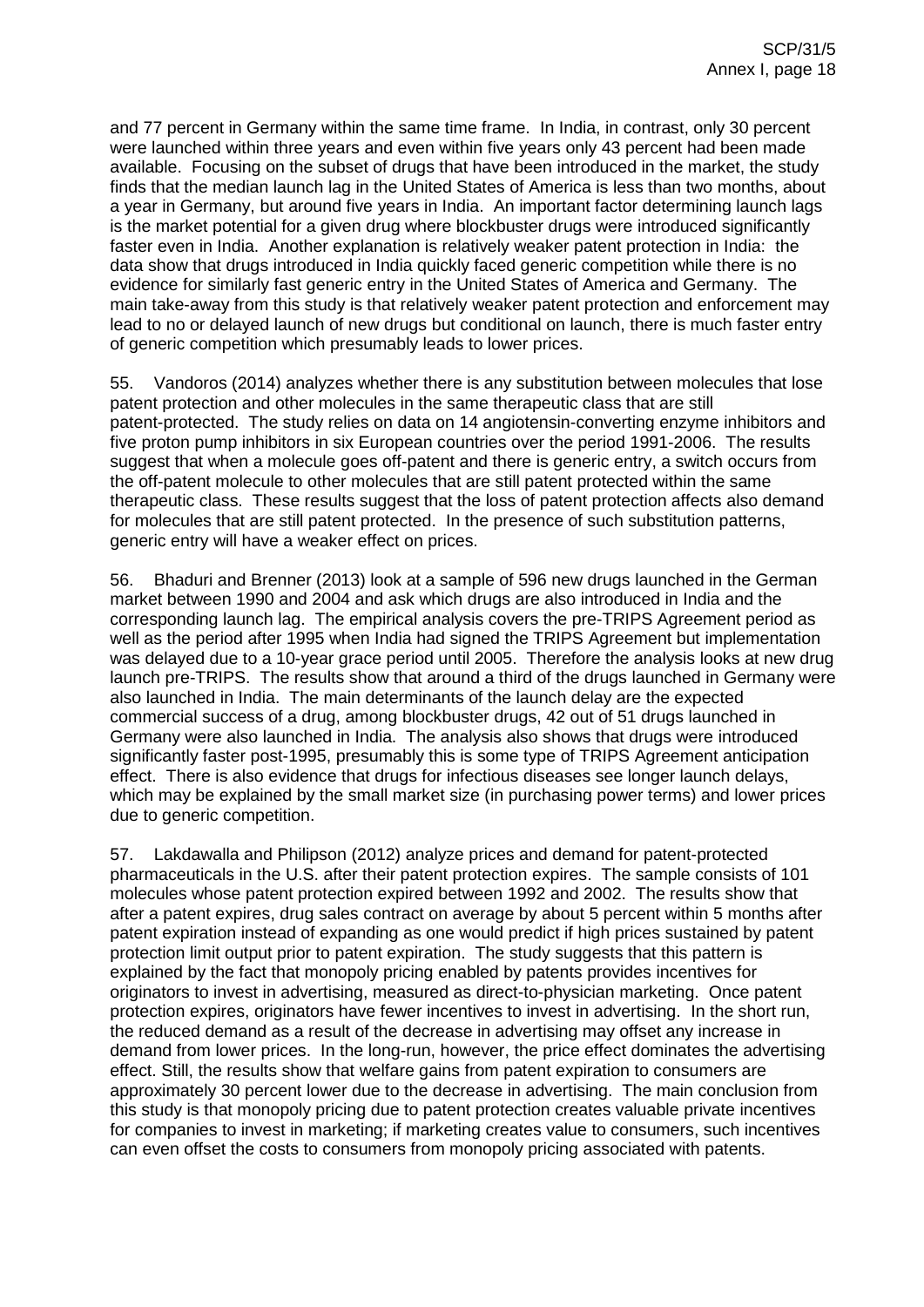58. Amin and Kesselheim (2012) show how an originator company used patenting strategically to extend the effective patent term and thereby delay generic competition for two antiretroviral drugs (Norvir and Kaletra). The study identified a total of 108 patents (including primary and secondary patents) that protect these two drugs and demonstrates how the use of secondary patents (i.e. patents that protect other aspects of a drug than the active ingredient, e.g. formulation patents) afforded the originator up to 12 years of additional patent protection counting from the expiration of the drugs' primary patents. The conclusion is that certain patent strategies allow originator companies to extend patent protection and therefore avoid generic entry and competition.

59. Ellison and Ellison (2011) analyze the behavior of the manufacturers of 63 drugs that lost patent protection in the U.S. between 1986 and 1992. The objective of the study is to test whether companies engage in entry deterring behavior prior to expiring patent protection. The results provide only weak evidence that firms behave strategically to deter entry in light of the looming loss of patent protection. The main conclusion from this study is that exclusivity through patent protection may provide strategic incentives for firms to deter entry of generic manufacturers even when patent protection has expired - here the mechanism through which entry is deterred is advertising - although the empirical evidence to support this hypothesis is relatively weak.

60. Mazzoleni (2011) analyzes the importance of patents and their exclusive licensing for collaboration agreements for the commercial development of drugs between academics that had received a National Institutes of Health (NIH) grant and private pharmaceutical companies between 1945 and 1965. The results show that before 1962, patents and their exclusive licensing to pharmaceutical companies played no significant role in promoting collaboration between academics and private companies and the commercial development of new drugs based on these collaborations. On the one hand, pharmaceutical companies were unlikely to obtain exclusive rights on any of the research by NIH grantees, on the other hand, they did not have to sign away any rights to patents that could result from the further development of that research. Regulatory reforms in 1962, in particular the Amendments to the Food, Drugs, and Cosmetics Act, changed this. After the reforms, patent protection and exclusive licensing became more important to pharmaceutical companies because costs of bringing new drugs to market had increased as a result of the reforms. At the same time, the government significantly increased public funding of biomedical research which increased the amount of publicly accessible biomedical knowledge. That increased the risk of competition by generating opportunities to enter the market especially for smaller firms that could not afford the R&D investment. In response to the increased cost of bringing drugs to market and the increased threat of competition based on government-funded research, pharmaceutical companies requested exclusive licensing agreements from academics which led to their increased use of patents on basic academic research.

61. Schweitzer and Comanor (2011) compare prices of the 30 top-selling drugs in the U.S. over the period 2000-2007 across 3 categories: drugs that are still patent protected, drugs for which there exists already generic competition, and WHO essential drugs. The study computes price indices for the drugs in each category and compares those between industrialized, middle-income, and developing economies. The results show that for patented drugs, middle-income countries pay on average 52 percent of the price charged in industrialized countries and developing countries pay 27 percent. For drugs for which there is generic competition, middle-income countries pay 71 percent and developing countries 41 percent of what industrialized countries pay. For WHO essential drugs, middle-income countries pay 28 percent and developing countries 6 percent. The results also suggest that the price of patented drugs is less sensitive to differences in per capita income across countries than off-patent and WHO essential drugs.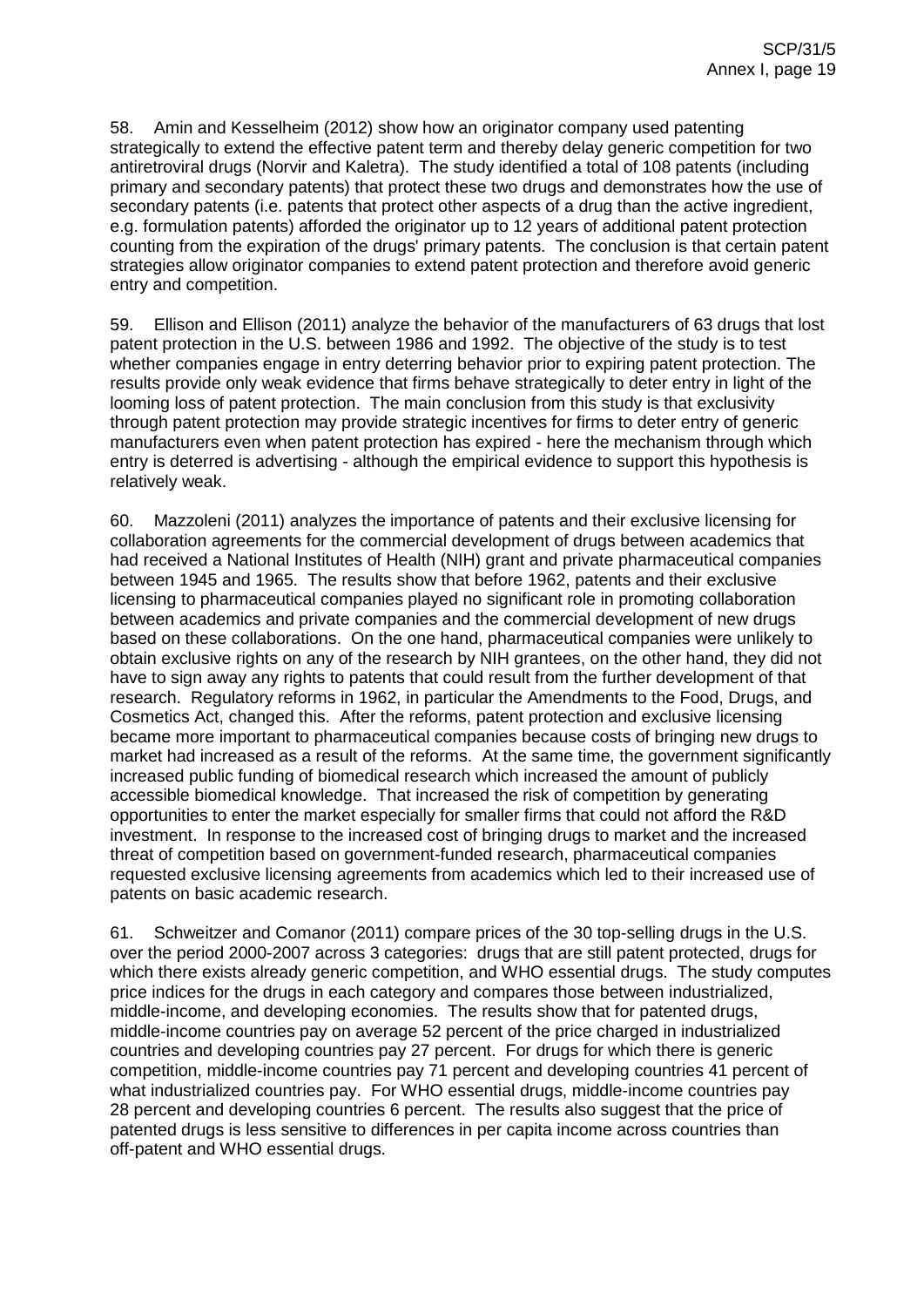62. Berndt et al. (2011) examine availability of 156 new molecular entities that were launched in the U.S. between 2000 and 2009 in 8 other countries between 2004 and 2009. The results show that new drugs are significantly less likely to be launched in Brazil, China, and India, than countries that afford stronger pharmaceutical patent protection to pharmaceuticals including Germany and Spain. In addition, the study also finds that conditional on launch, drugs are much more likely to be offered by multiple firms in China and India, which indicates that weaker patent protection leads to generic entry and competition. The results therefore illustrate that weaker patent protection lessens incentives for originator companies to launch new drugs in a given market. At the same time, the results also suggest that conditional on launch, weaker patent protection leads to more generic competition and therefore lower prices.

63. Goldberg (2010) argues mainly based on the empirical evidence provided by Chaudhuri et al. (2006) that patents are unlikely to lead to higher prices on pharmaceuticals in developing countries because of lower purchasing power, existing price controls and other regulation. At the same time, the limited market size also makes it unlikely for foreign originators to have strong incentives to invest in the development of new drugs that target neglected diseases. Instead, the most important effect of patents on pharmaceuticals in developing countries concerns access. The main reason is that due to lower per capita income and therefore lower prices, originators launch new drugs in developing country markets with a delay or not at all. Even when access occurs, marketing and distribution may be constrained, effectively limiting access especially in more remote geographical areas. The paper argues that in order to ensure access, policies that focus on access in the short- and medium-run such as compulsory licensing are appropriate.

64. Ching (2010) analyzes market dynamics after a patent on an originator drug expires. Specifically, the study looks at how approval time by the U.S. FDA affects expected profits and therefore market entry by generics producers. The analysis relies on data for 4 high-blood pressure drugs in the U.S. between 1984 and 1990. The results suggest that if generics producers can enter faster, they are less likely to cover sunk entry costs and therefore in equilibrium fewer generics companies enter the market. However, on average generic options become available sooner in the market and there is less product differentiation among generics which leads to a lower price.

65. Chadha (2009) analyzes exports by a sample of 131 Indian pharmaceutical companies traded at the Bombay Stock Exchange over the period 1989-2004. The period coincides with a substantial strengthening patent protection in India to bring the country into compliance with the TRIPS Agreement. The results show that exports by Indian pharmaceutical companies increase if they have been granted patents at the USPTO or EPO. The study interprets these results as evidence that patents help Indian companies succeed in exporting.

66. Li (2008) compares China and India, where China had adopted patent protection for pharmaceutical products in 1993 while India adopted it only later as a result of the TRIPS Agreement and did not start granting pharmaceutical product patents until 2005. The study relies on secondary data sources to conclude that in China prices for a small selected set of drugs for which data was available were high compared to India while at the same time drug availability was in fact low in China. The study also suggests that R&D investment in drug development is lower in China than India. The main finding of this study is that China does not appear to have benefitted from its early adoption of pharmaceutical product patents compared to the late-adopter India.

67. Regan (2008) uses data on 18 oral solid prescription drugs in the U.S. that experience generic entry between 1998 and 2002 (where generic entry occurred because the end of the patent term or a Paragraph IV entry). The results suggest that price competition only occurs among generic drugs. Branded drugs are even able to raise prices, albeit only very moderately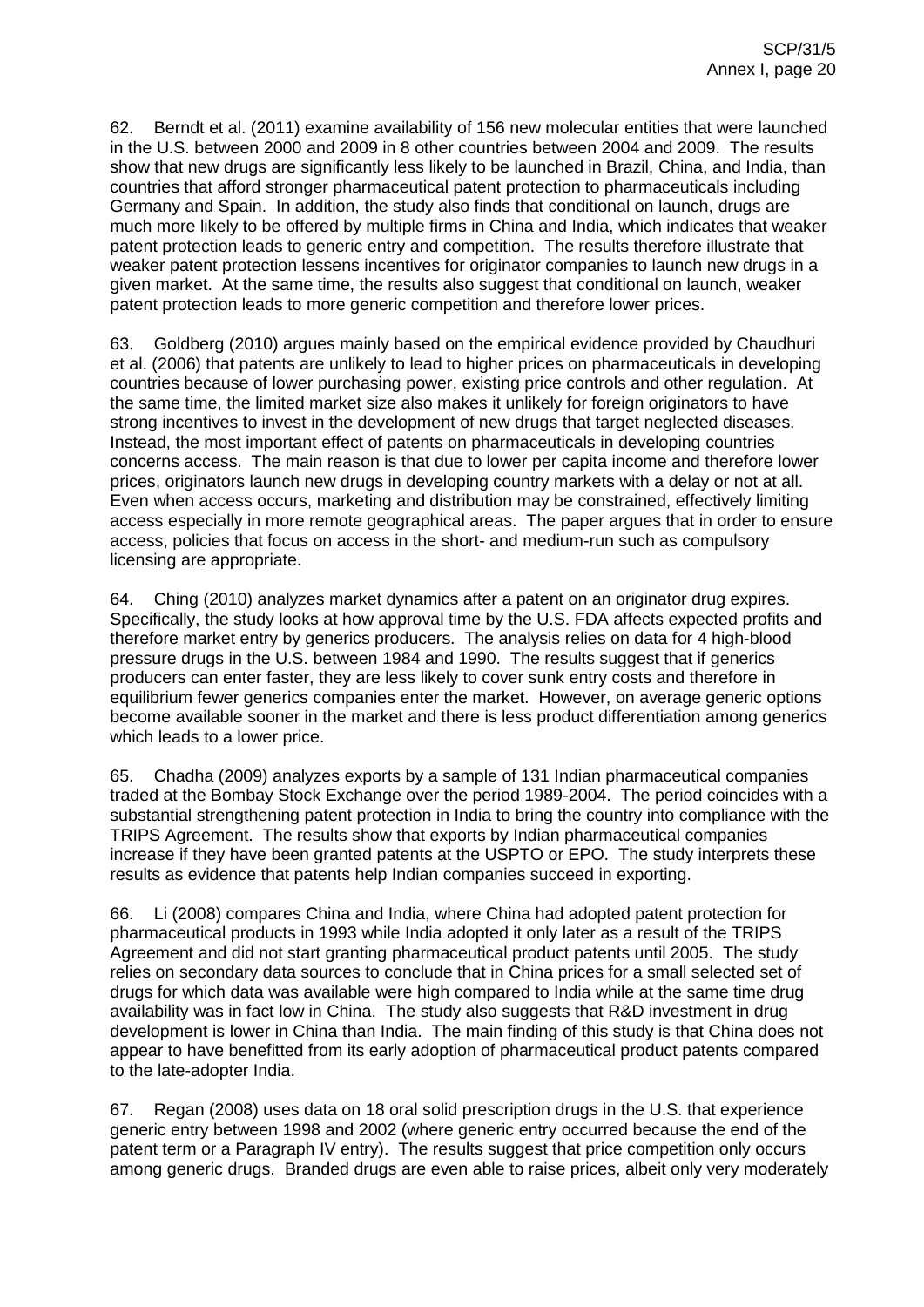by an average of two percent. Originators are able to charge these high prices to a price-insensitive segment of the market, which are consumers with some form of third party prescription drug coverage. Overall originators still experience a drastic decrease in market share following generic entry and revenue also drops due to overall decreased demand for originator drugs. The conclusion from this study is that patent protection allows originators to build brand recognition and customer loyalty that they are able to capitalize on when the patent expires. The evidence shows that when patents expire and generic entry occurs, it is possible that originators not only keep prices at the same level but even increase them slightly.

68. Chaudhuri (2006) analyze the impact of the TRIPS Agreement - specifically the introduction of product patents that cover pharmaceuticals - on prices of pharmaceuticals in India. More specifically, the study uses product-level data on monthly pharmaceutical prices and sales for the fluoroquinolones sub-segment of the systemic anti-bacterial segment in the Indian pharmaceuticals market over the period 1999-2000. The paper provides estimates for a counterfactual scenario where India had already been granting pharmaceutical product patents on these antibiotics to study what supply and prices would have been in the hypothetical situation. These simulations assume that the existence of patents would have limited the domestic supply of specific patented (by foreign pharmaceutical companies) antibiotics in the market. That is, instead of there being multiple essentially equivalent generic domestic products that compete with foreign products, only the patented foreign product(s) would have existed in the market. The study then estimates the resulting impact on prices and any resulting welfare loss for domestic producers and for consumers due to potentially higher prices. The results suggest that product patents would lead to significantly higher prices and a loss in domestic products on the market. The results suggest a price increase between 100 and 400 percent (in the absence of any accompanying price regulation). Domestic producers would suffer a significant loss for being excluded from the market, but the bulk of the welfare loss would be incurred by consumers due to these higher prices. In addition, the data suggest that consumers would also experience a welfare loss from the reduced supply of domestic products regardless of the price increase, i.e. domestic and foreign products are not regarded as perfect substitutes by consumers, presumably due to differences in marketing and distribution networks. The results also show an important effect of price increases of one type of antibiotic on other antibiotics within the same sub-segment. This means that the aggregate price increase and hence welfare loss when such interaction between markets is taken into account exceeds that of simply summing up welfare losses that would materialize if drugs were treated as separate, independent markets. The main conclusion from this study is that the introduction of patent protection in developing countries may lead to significant welfare losses due to increased prices and reduced variety available to consumers.

69. Reiffen and Ward (2006) analyze entry by generics and the evolution of corresponding drug prices. The study analyzes generic competition in the U.S. for 31 drugs that went off patent in the late 1980s and early 1990s. The results show that the first generics producer to enter the market for a given drug is able to charge significant mark-ups (20-30 percent). Mark-ups persist even when there are multiple entrants and only go to zero when there are 10 or more competitors. Markets with greater expected rents attract more entrants and entrants enter the market faster, bringing mark-ups down and dissipating rents for generics producers. This implies that larger markets tend to result in competitive pricing while smaller markets may retain positive price-cost margins as they do not attract sufficient entry by competitors. The main conclusion from this study is that the absence of patents in itself does not guarantee low price-cost margins. Instead, entry and ensuing competition brings price-cost margins down and the degree to which a market attracts entry depends on its size and hence expected profitability.

70. Stavropoulou and Valletti (2015) present theoretical analysis of the impact of compulsory licensing on access to drugs in developing countries and innovation by originator companies located in industrialized countries. In this model, compulsory licensing allows a developing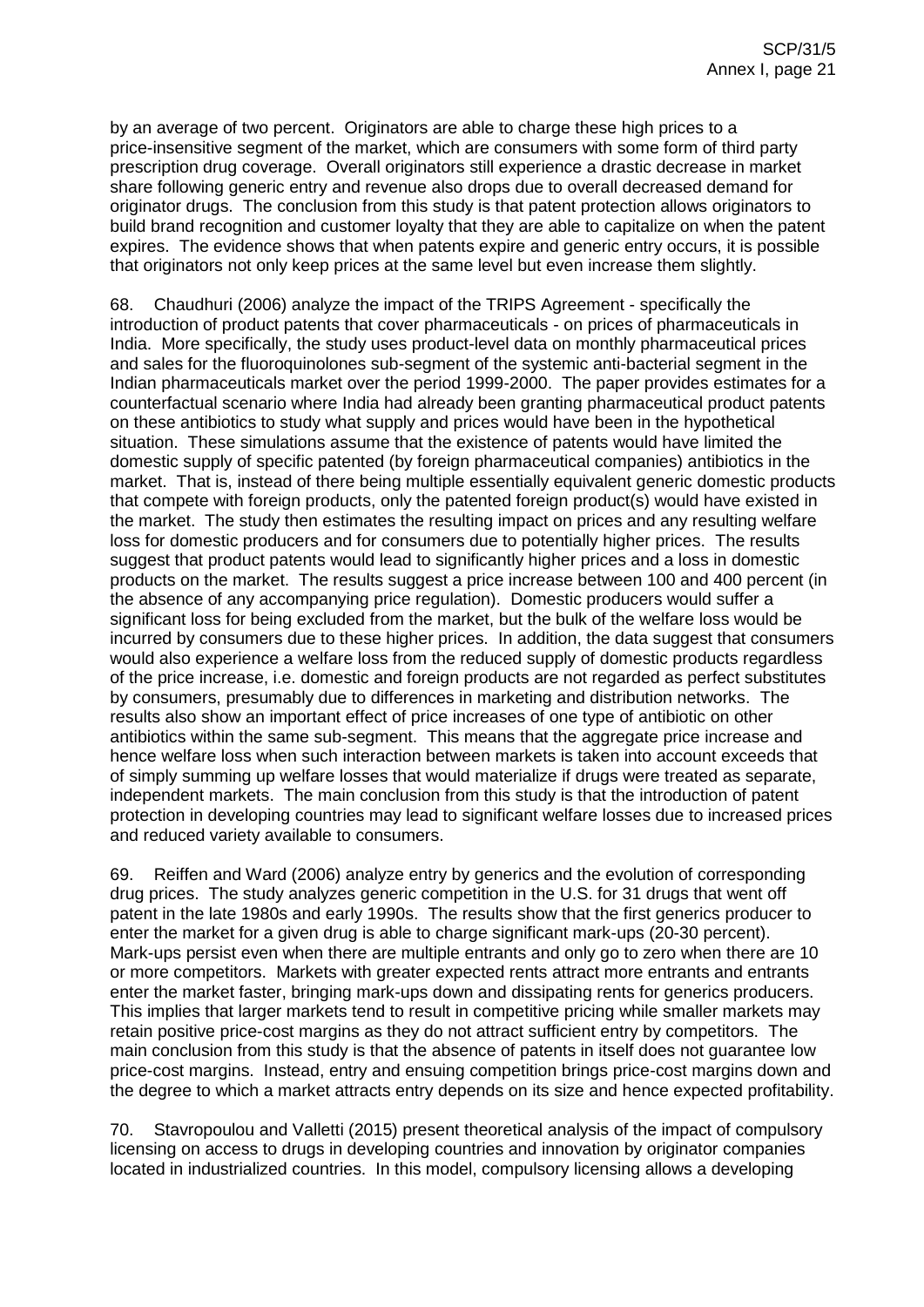country to produce the originator drug and set its price equal to marginal cost. However, the developing country incurs fixed costs if it applies compulsory licensing. The analysis suggests that a developing country's ability to manufacture and distribute generic versions of an originator drug that is patent-protected is crucial in determining the welfare impact of compulsory licensing. If costs of manufacturing generics in the developing country are sufficiently low, compulsory licensing becomes a credible threat that leads originators to lower prices and therefore increase access. If costs are sufficiently low, compulsory licensing maximizes access to originator drugs. However, resulting lower prices have a negative effect on innovation by originator companies. On net, global welfare is higher if compulsory licensing is a credible bargaining tool that leads to lower prices and increased drug access in developing countries despite its negative effect on innovation.

71. Bond and Saggi (2014) analyze how a price control and the threat of compulsory licensing in a developing country in the South affect consumer access to a patented product in that country. In the model, the Southern government sets the level of the price control on a Northern patent holder who chooses between entry and voluntary licensing. While entry incurs a higher fixed cost, licensed production is of lower quality. If the patent holder does not work its patent locally, the South is free to use compulsory licensing. The analysis shows that the option to use compulsory licensing can benefit the South via three channels. First, compulsory licensing ensures that local consumers have access to the patented good (of a lower quality version) when the patent-holder finds it unprofitable to work its patent locally. Second, the threat of compulsory licensing improves the terms at which voluntary licensing occurs. Third, it can cause the patent-holder to switch from licensing to entry thereby leading to an improvement in the quality of the good available to local consumers. These benefits are somewhat offset by the possibility that compulsory license delays access to the product when it replaces voluntary licensing or entry as the market outcome (while also lowering quality when it replaces entry). The study also shows that a price control and compulsory licensing are mutually reinforcing instruments.

72. The paper by Flynn et al. (2009) uses theoretical economic modelling as justification for an open access license approach to patents on essential medicines in developing countries. Starting with the basic economic premise of patent law, the paper then uses this to make a distinction between the demand convex of a country with fairly equitable income distribution and a developing country, which typically has high-income inequality between the rich and the poor. Using the example of Norway versus South Africa, Flynn et al. demonstrate why there isn't an economic incentive for pharmaceutical companies to sell their patented invention to the majority of a population in a highly income disparate population, such as South Africa, when it can double it's revenue by selling at a price that only the richest 10% can afford. On the other hand, in an egalitarian society like Norway, the demand convex means that profitability occurs with the greatest number of sales instead of the highest price. Therefore, the findings show that highly convex demand curves result in inequitable access to patent-protected essential medicines for all but the richest percentage of the population. To remedy this access problem created under by patent protection, it is recommended that developing countries use remedies such as compulsory licensing and look at the grant of open-licenses to permit competition by any qualified supplier for essential medicine patents. While the paper does not foresee the use of compulsory licensing as likely to affect the incentive to innovate in developing markets (as such incentives are presently negligible anyway), it is nevertheless recognized that the use of systematic compulsory licensing is unlikely to inspire the already negligible level of innovation for developing markets. Therefore, it is recommended that the incentivization of this innovation be encouraged through governmental and inter-governmental means.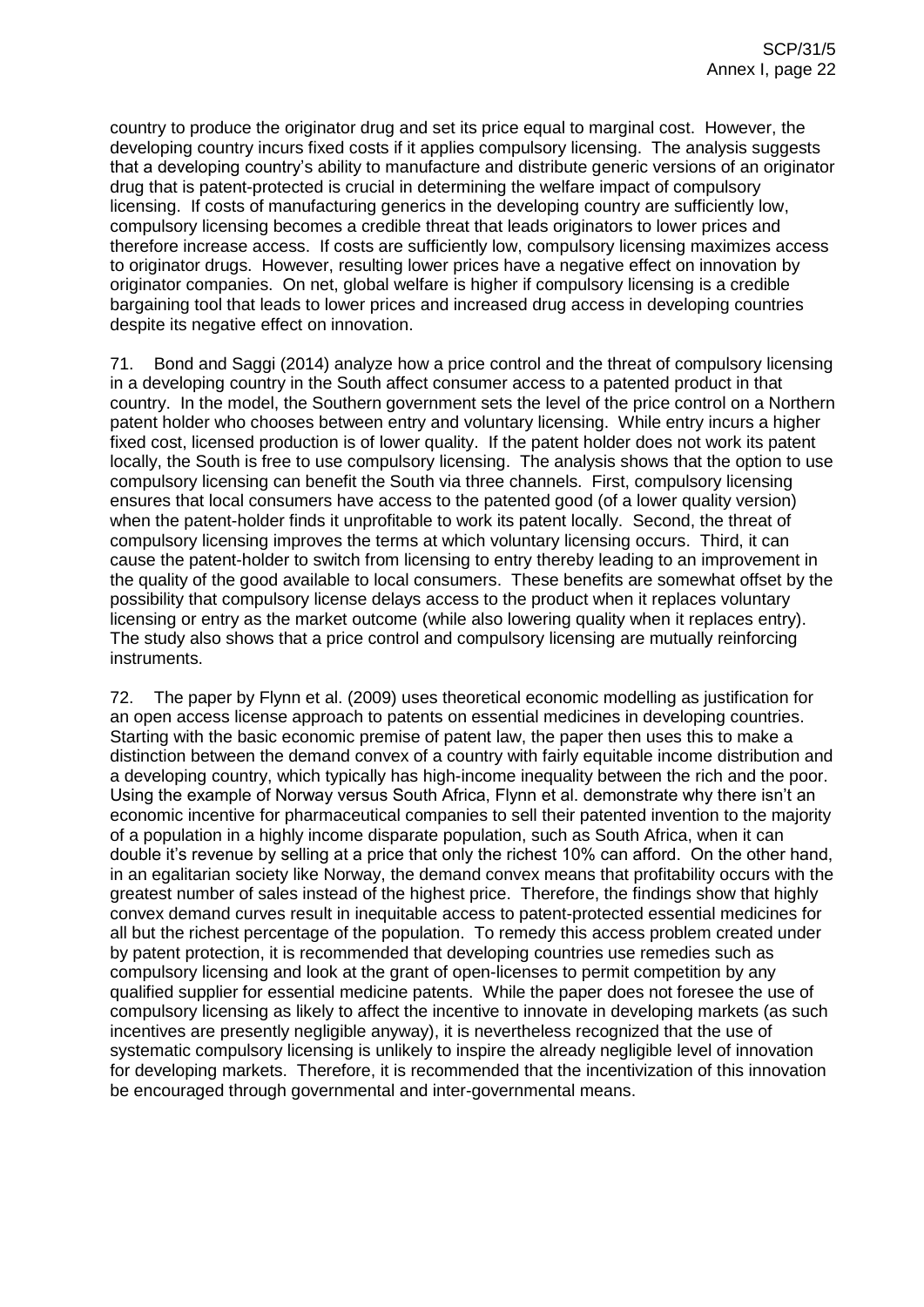#### Related literature: regulatory environment, market entry of new or generic drugs

73. Grabowski et al. (2017) analyze the behavior of originators and generics producers following important regulatory changes that occurred in the U.S. in 1998 and 2003. A court decision in 1998 changed the definition of a successful so-called Paragraph IV challenge to award 180-day exclusivity not only to the first generic market entrant through invalidation or a declaration of non-infringement by a court but also through a settlement with the patent owner. In 2003, the Medicare Modernization Act (MMA) provided for product-based 180-day exclusivity as opposed to exclusivity defined by on a patent-by-patent basis. Both changes increased incentives for generics companies to file a Paragraph IV challenge and to do so before competing generics companies did. The study uses data on 214 new molecular entities approved by the FDA and generic entry for the period 1994-2006 to show that in reaction to these changes generics producers filed more challenges and did so sooner after FDA approval of a new molecule in order to be first to enter the market. As a result, average market exclusivity for originators dropped from 14.5 years during the 1994-1998 period to 12.2 years during the 1999-2006 period. The analysis also shows that a large share of patent challenges in court are settled, potentially reflecting risk aversion by originators. Overall these results show that the regulatory environment can have strong effects on the effectiveness of patent protection for originators in preserving market exclusivity and hence their expected returns to R&D.

74. Gilchrist (2016) asks whether market exclusivity of a drug that is first in a given pharmacological class affects the number of other new drugs (not generics) that subsequently enter the same class. The data consists of 293 non-biologic drugs in 156 classes which includes new molecular entities first approved in the U.S. between 1987 and 2011 and subsequent entrants in the same pharmacological classes. The results suggest that the time lag between the approval of a drug that is the first in a given pharmacologic class and generic entry, i.e. market exclusivity, has a large positive effect on the number of other new drugs (not generics) that are launched later on in the same class. One additional year of market exclusivity leads to an increase of 25-30 percent in entry of new drugs in the same class. In other words, once generic entry occurs, there is significantly less entry of new drugs, presumably because the value of the market drops. Since subsequent new drugs are not perfect substitutes for the first-in-class drug, the results suggest that generic versions of the first-in-class drug nevertheless affect all drugs within the same class. That said, it appears that this effect is driven largely by some form of imitation within class rather than the development of genuinely new drugs. The main conclusion from this study is that patents protect rents that attract entrants, although the social value of such entry is unclear (since it appears to be driven by imitation, but entry could still lead to competition within classes and therefore lower prices even before generic entry, in addition different treatment options might be valuable to consumers).

75. Hemphill and Sampat (2011) analyze originator patent portfolios in the U.S. for new drugs approved by the FDA between 1985 and 2008 and study the determinants of Paragraph IV patent challenges targeting these new drugs. The study documents an increase in the number of patents filed for a given drug over time where growth is mainly driven by secondary patents. The increase in patent filings led to an increase in the nominal patent term i.e. the lag between a drug's approval date and the date of its last-expiring patent. At the same time, Paragraph IV challenges have also increased and generics producers target in particular drugs with secondary patents that extend the nominal patent term of a given drug. The evidence suggests that patent validity challenges counteract attempts by originators to extend the patent term through strategic use of the patent system.

76. Hemphill and Sampat (2012) analyze so-called Paragraph IV entry by generic manufacturers into the U.S. market by either invalidating existing patents or claiming non-infringement of the generic drugs. The analysis relies on data on 119 new molecular entities developed by originator companies that experienced first-time generic entry in form of a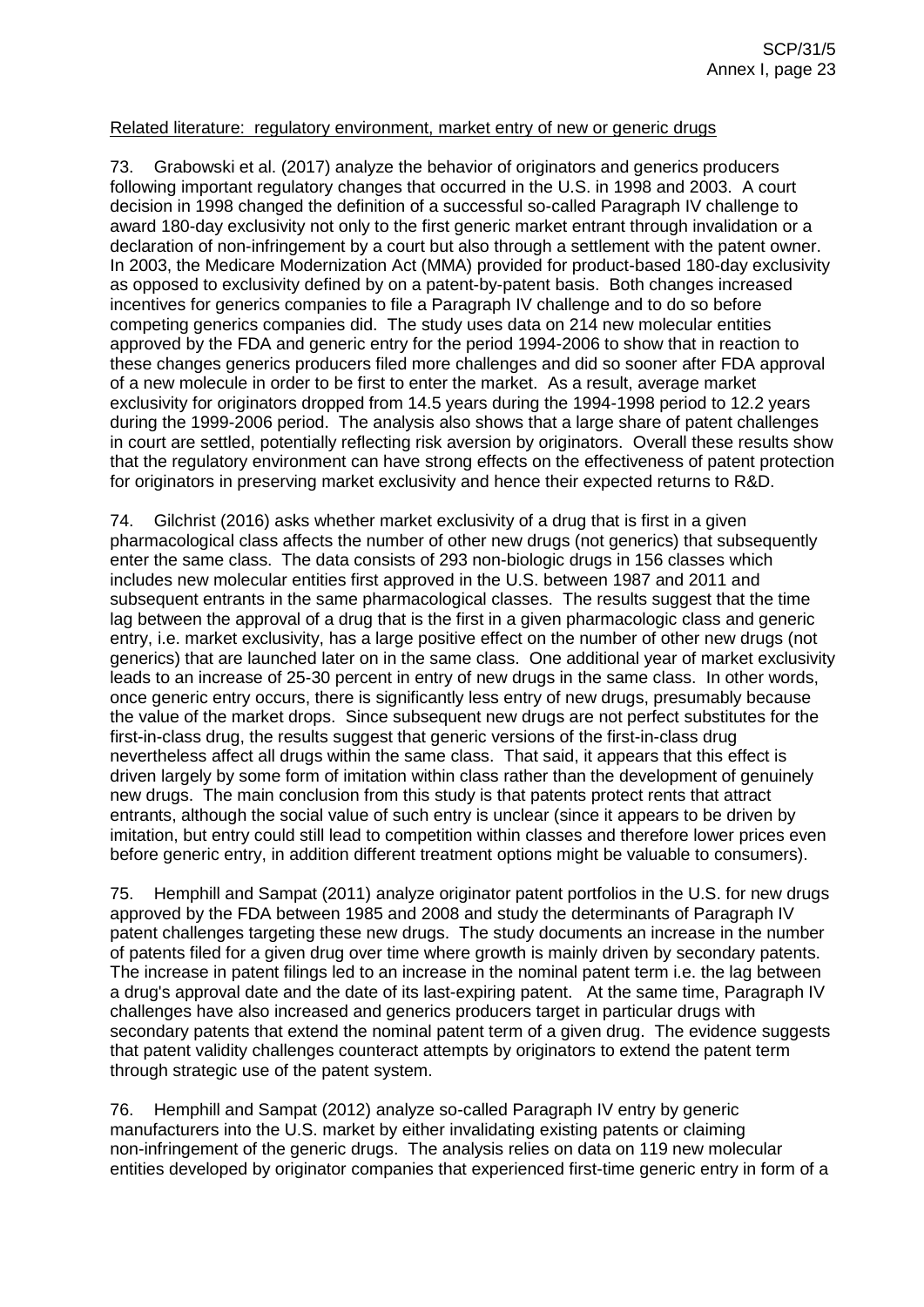Paragraph IV challenge in the U.S. between 2001 and 2010. The evidence shows that generic companies target high-sales drugs which also tend to rely on secondary patents to extend the effective patent term. This means that Paragraph IV challenges mainly serve to curtail attempts by originators to extend effective patent terms through secondary patenting. Paragraph IV challenges do not reduce the effective patent term afforded by the primary patent protecting a new molecular entity. The main finding from this study is that originator companies engage in strategic patenting in form of secondary patents to extent patent protection and in the U.S. Paragraph IV challenges allow generic companies to curb this behavior by successfully challenging the validity of these secondary patents.

## *Peer-reviewed academic research (legal and general literature)*

## Incentivizing and promoting the development of new medicines and health technologies

77. The article by Katz et al. (2006) searches for an explanation as to the decline in antibiotic research and patenting and offers some solutions to alleviate this problem. Using the statistics of other studies to establish the current antibiotic R&D and patent landscape, the article examines four potential areas that contribute towards this downward trend in antibiotic research. These include: a shifting of research priorities; a raised utility bar; and regulatory hurdles and lost profits. One reason identified for the decline of antibiotic R&D might stem from other healthcare advances which have reduced the occurrence of epidemics requiring new antibiotics. A result of which has been the shifting of R&D resources from antibiotics to other, more profitable, drugs. Another identified reason for the decline in the number of filed and issued patent applications stems from the USPTO's new guidelines, issued in 2001. Less liberal than the old guidelines, the new guidelines have more onerous patentability standards and thus, could explain part of the reason for the decline in the number of antibiotic patents. Other identified issues, such as increasing regulatory hurdles and the difficulty enforcing patents on new uses of an existing drug, are also raised as factors that contribute to the lack of commercial incentive to development new antibiotics. The extension of market exclusivity for a second use patent is recommended as one possible solution that could help to address this problem. Other recommendations include: a simplification of the FDA's approval process for antibiotics, an accelerated review process at the FDA for antibiotics, improved financial incentives for antibiotic R&D and the provision of longer patent term extensions to compensate the longer and costlier development of antibiotics.

78. The paper by Quinn (2010) draws a contrast between present efforts to invigorate commercial participation in the development of new antibiotics and the collaborative approach that led to the development of penicillin during World War II. By reviewing the historical origins of the antibiotic industry, the paper shapes the imperative differences between "then" and "now". The historical analysis credits the U.S. government-coalition sponsorship of antibiotic R&D during World War II with the development of penicillin. The urgency of wartime demanded coordination and collaboration between government agencies and scientists and ultimately resulted in the development of an antibiotic without the need to develop entitlements for corporations. While not identical, the situation in the 1940s is said to have some similarity to now, in the 21st century. Namely, a heightened need for novel antibacterial drugs, corporate reluctance and concern about overwhelming infections in the face of national security concerns. Yet, unlike the World War II penicillin project – which prioritized scientific progress through extensive collaboration and the exchange of scientific resources – the current focus tends to center around patents and economic motivations to stimulate R&D for antibiotics. This is despite evidence showing that patents did not play a major role in the development of penicillin. Instead, it was the absence of restrictive patents and the ability to access to biological specimens that permitted the sharing of resources between government, scientists and major pharmaceutical companies during World War II, thus expediting the development of penicillin. While it is recognized that currently some large-scale scientific collaborations employ similar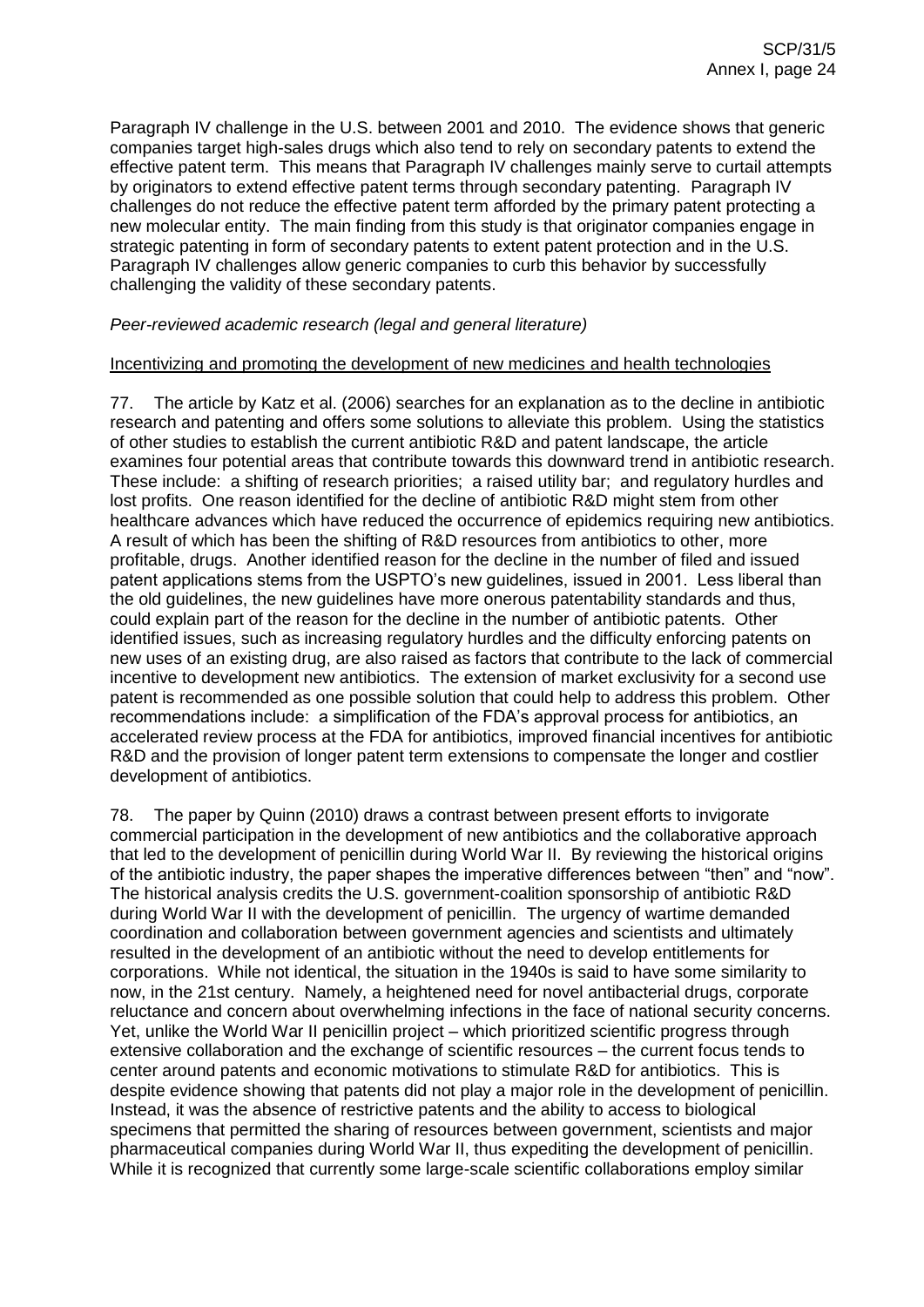exchanges such as that of the penicillin project, no such model has been proposed for antibiotic R&D. It is recommended that antibiotic research could benefit from following suit, with collaboration demonstrating how the absence of patents can actually increase scientific productivity and industrial growth simultaneously.

79. The report by Stevens et al. (2017) explores the innovation process of vaccines, looking at challenges within the field of vaccine development. Primarily, the report aims to put into perspective the debates around vaccine innovation and the availability of vaccines in developing countries, particularly in respect to intellectual property. Vaccines are studied because of their particular value in public health as one of the most cost-effective public health tools which increase productivity and reduce government spending. Nevertheless, three major global challenges are identified: namely sizeable gaps in vaccine coverage; no satisfactory vaccines for high-burden infectious diseases; and no satisfactory vaccines for chronic non-communicable diseases. Regarding the R&D side of vaccine innovation, the use of both "push" and "pull" mechanisms is discussed. Problematically for vaccines, the average vaccine candidate only has a 6 percent chance of market entry from the pre-clinical phase. Further difficulties arise for vaccine manufacture as vaccines are more sophisticated, more complicated products than small-molecule drugs. The result of which is more lengthy and costlier quality control requirements for vaccine manufacture. The report shows a range of factors preventing the delivery of vaccines and these include: supply chain issues; inaccurate demand forecasting; a lack of coordination between procurement and supply; inadequate infrastructure; insufficient storage, delivery capacity and trained staff; and underperforming national health systems, among other obstacles. While tiered pricing and parallel importation could improve access, there are also challenges associated with the use of these. Regarding intellectual property rights, patents can be found on the formulation and the device for administration. As vaccines consist of multiple technologies – often only some of which are patented – it is sometimes possible to "invent around" the patent. Improved patent transparency and better IP management between manufacturers could help overcome IP barriers. However, the restricted availability of vaccines is due to impediments at every stage of the process and IPRs are only one those obstacles.

80. The paper by Zhang et al. (2016) uses patent citations to establish a patent landscape that visualizes and analyses the technology flows of antibiotic development. Patent citations are used as they are broadly believed to be powerful tools representing the technology landscape. Using the IMS R&D Focus database, all original worldwide patents of antibiotic R&D projects were collected as part of the research sample, including patents of both successful and unsuccessful projects. In the end, 707 US patents related to antibiotic R&D were retrieved, collected, analyzed and organized into seven sub-classifications. The findings show that the overall trend for the active period of patents grants in the antibiotic domain has already passed. The proportion of granted patents on the mechanism of action of an antibiotic has also dropped and much time has passed since the introduction of a new mechanism. Almost all the chemical classes and modes of antibacterial action of the patents relevant to R&D pipeline have been discovered and developed for decades with only a few new chemical class antibiotics discovered since the late 1980s. The results show that most of the new antibiotics in pipelines are derivatives of existing structures which were reported over 30 years ago. The results also show that there are more patents against resistant Gram-positive bacteria than Gram-negative bacteria and multidrug-resistant bacteria. The paper urges for the development of new compounds belonging to novel classes or targeting new antibacterial actions in order to counter the decreasing efficacy of antibacterial drugs. The paper recommends the creation of a new antibiotic business model to counter the balance between market-oriented investment and public health. It also recognizes that large pharmaceutical companies are still the major players in the context of overall pharmaceutical development, with 81 percent of the leading developers in the R&D of antibiotics - according to patent citations - being large pharmaceutical companies.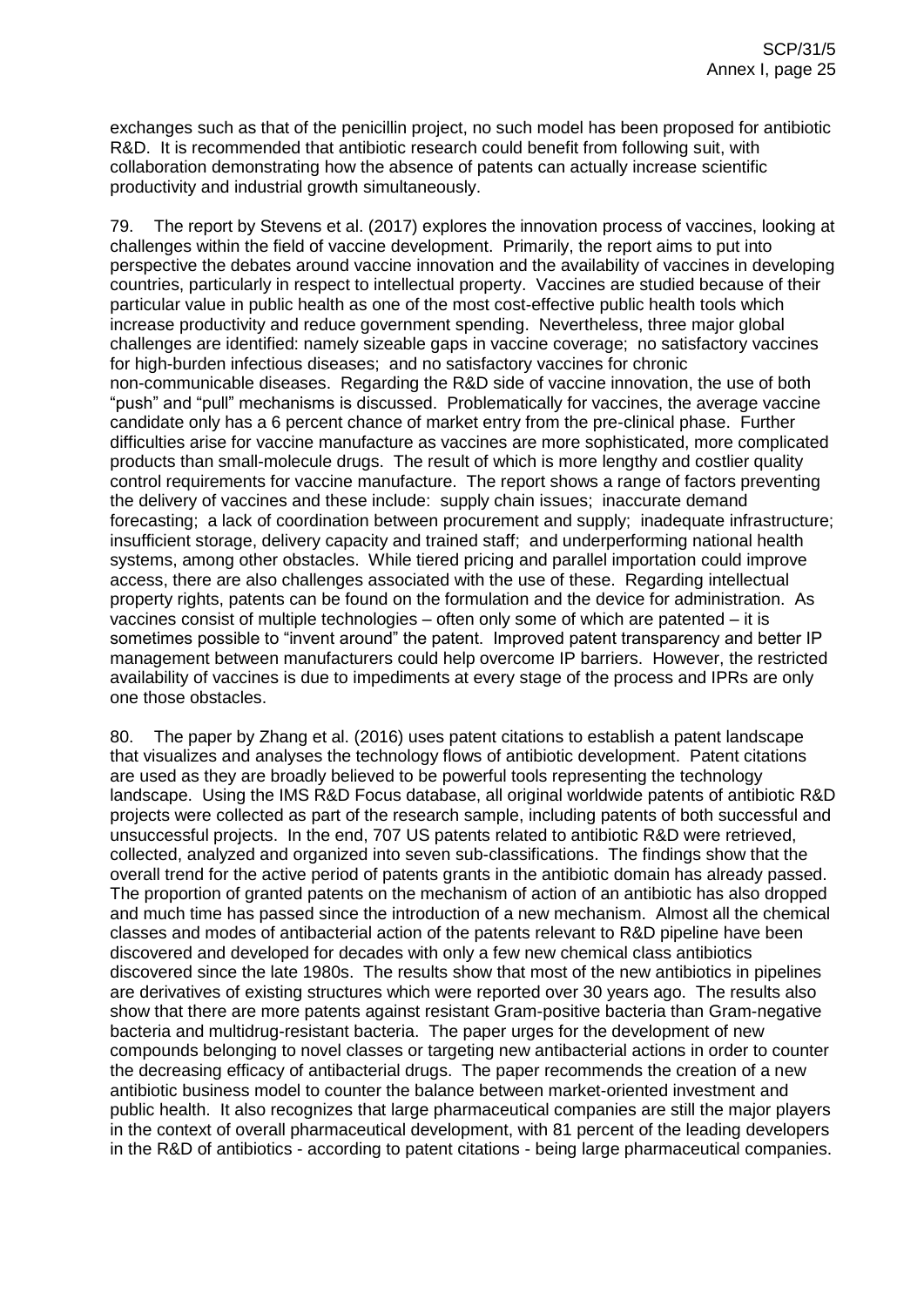This leads to the conclusion that patenting the discovery of antibiotics or related technologies remains a key commercial strategy for developers.

## Affordability and availability of medical products, TRIPS flexibilities (including compulsory licensing), voluntary licensing and patent pools

81. The work by Abbas and Riaz (2013) explores the practical legal implications faced by least-developed and developing countries when using TRIPS flexibilities. The aim is to identify why the use of compulsory licensing remains low, despite the availability of this TRIPS flexibility in theory. Looking to the legal theory in practice, the paper identifies the impediments that prevent the use of TRIPS flexibilities whilst simultaneously exploring how to avoid those impediments. The main impediments are identified as the following: the loss of foreign-direct investment (FDI), the use of unilateral trade sanctions, TRIPS-plus provisions in free trade agreements, border measures such as the confiscation of imported drugs, the risk of retaliatory action, a failure to use the technology transfer provision under TRIPS Article 66 and paragraph 7 of the Doha Declaration, a lack of technical expertise when incorporating TRIPS flexibilities into domestic law, the high-cost of litigation for a compulsory license, the failure to achieve the fundamental objectives of the TRIPS transition period, the risk of counterfeit drugs and a reduced incentive to innovate. The authors recommend that developing countries experiencing similar problems when issuing a compulsory license collaborate to create a collective procurement. It is also recommended to make use of the WTO Dispute Settlement Body where necessary to ensure the unencumbered right to TRIPS flexibilities, without fear of unilateral or retaliatory action. This includes the use of WTO Settlement to ensure technology transfer pursuant to TRIPS Article 66.2. The use of technical expertise and capacity building work in the development of local laws is also advised. As regards the compulsory licensing specifically, the findings suggest that other options promoting access to medicines should be exhausted before resorting to such licenses. This is, in particular, because compulsory licensing can reduce R&D and FDI as pharmaceutical companies can elect to withdraw drugs from, or stop performing research on disease areas affecting, that country's market.

82. The paper by Adusei (2011) analyses twelve different patent regulatory flexibilities that are currently available for the developing and least-developed countries (LDCs) of Sub-Saharan Africa. Setting the scene with reference to the AIDS pandemic, the author raises the issue of patents preventing access to antiviral medicines before moving into a comparative review of the various legal mechanisms that could help to overcome those patent barriers. The twelve proposed mechanisms include: the use of negotiations (for voluntary licensing); compulsory licensing for domestic production; parallel imports; public-private sector partnerships and initiatives to promote the R&D for affordable essential medicines; patent pools such as the Medicines' Patent Pool and other collaborative initiatives; "taking the Doha Declaration seriously"; avoiding TRIPS-plus obligations that are often included in free-trade agreements; making use of competition law mechanisms; taking steps to prevent the "evergreening" of expired or old patents; creating more avenues for pre-court patent opposition proceedings; overcoming the pressure of patent litigation exerted by the patentee; and pushing for further differentiated treatment for LDCs under the TRIPS Agreement. The use of regional economic groups is also promoted as a measure that can strengthen the use of these pro-access mechanisms. The paper finds that, for Sub Saharan Africa, the best approach is an approach that exploits the full array of regulatory diversity: where negotiations, compulsory licensing, public-private partnerships, regional inter-governmental cooperation and competition law are better harnessed; where TRIPS-plus obligations are rejected and where patent protection is scrapped in LDCs. The study concludes that currently there is already an array of elaborate legal provisions and mechanisms that can overcome patent barriers that prevent access to affordable, essential patent-protected medicines and that the key issue for Sub-Saharan Africa lies in their lack of effective engagement with and their utilization of these available flexibilities.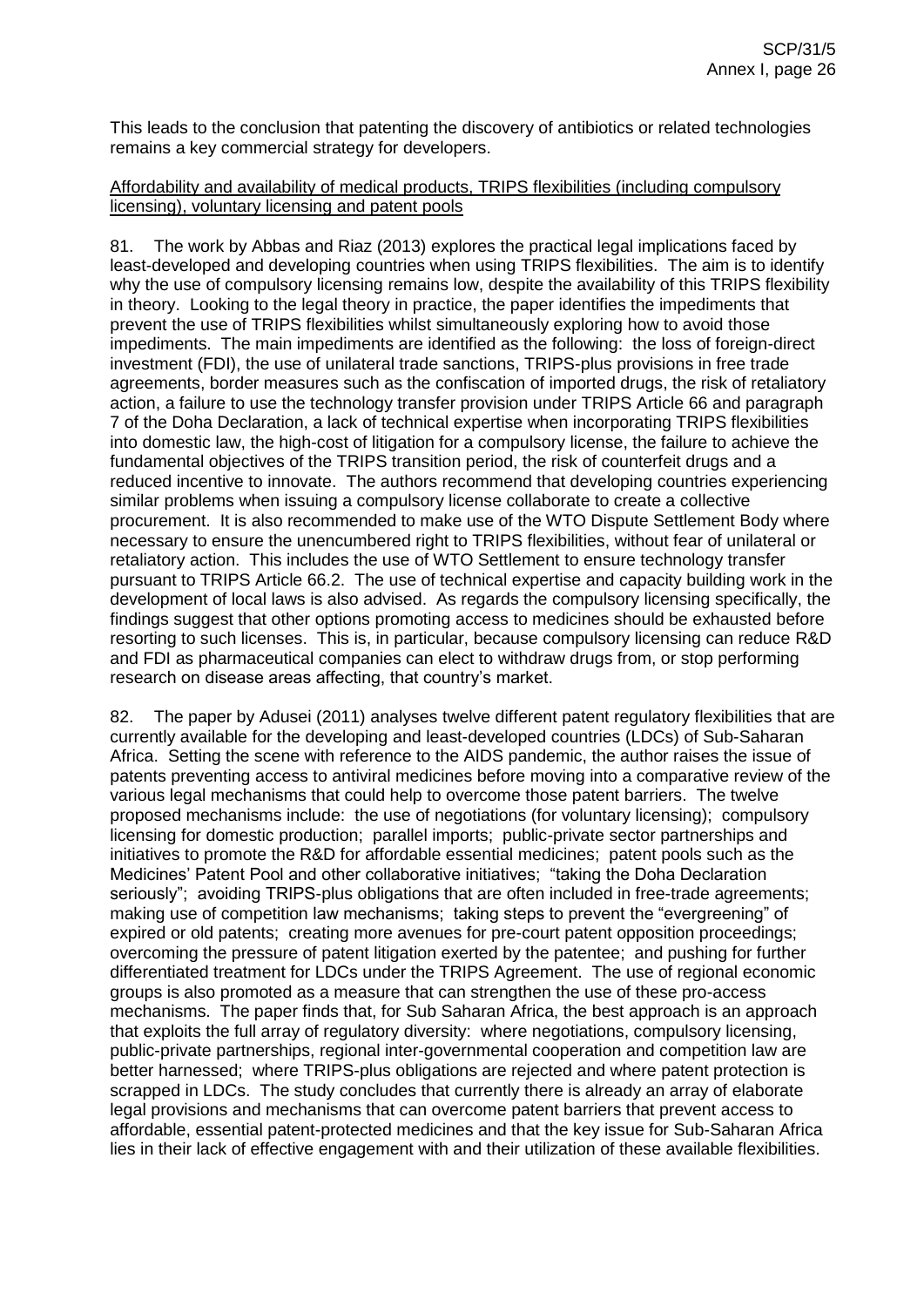83. The study by Beall and Kuhn (2012) explores the trends in compulsory licensing since the Doha Declaration. Being more than a decade since the adoption of Doha Declaration - which reaffirmed the right of WTO Members to use the legal flexibility of compulsory licensing - the study aims to confirm or reject some of theorized impacts that the Declaration was expected to have on compulsory licensing activity. While some expected an increase in compulsory licensing activity, others believed that the Doha Declaration would only have a negligible impact due to the limited production capacity of LDCs and the possibility of provoking retaliatory behavior. As such the study aims to provide the first measurement of Declaration's impact on the occurrence of compulsory licensing. To do this, the study assembled a database of all the episodes in which a compulsory license had been publicly entertained or announced by a WTO Members since 1995. Broad searches were conducted using media, academic and legal databases, resulting in a list of 34 potential compulsory licensing episodes in 26 countries. After conducting country and product specific searches to verify government participation, the final database contained 24 verified compulsory licenses from 17 nations, involving 40 pharmaceutical product patents on 22 unique pharmaceutical products. The results show that half of all of the announcements of a compulsory license resulted in some kind of price reduction, whether via a compulsory license, voluntary license or a discount. The findings also show that most of the compulsory licensing between 2003 and 2005, involved drugs for HIV/AIDS, and occurred in upper-middle-income-countries. Aside from HIV/AIDS, few licenses involved communicable disease, with none occurring in least-developed or low-middle-income countries. Despite the skepticism about the Doha Declaration's likely impact there has been a drop in compulsory licensing since 2006. It is recommended that future studies assess whether the Doha Declaration has had an impact on subsequent patenting behaviors of pharmaceutical companies.

84. The paper by Christie AF. et al. (2013) aims to contribute to the evidence base for understanding the potential misuse of the patent system by pharmaceutical companies to inappropriately extend their monopoly position by "evergreening" blockbuster drugs. The study analyzed all of the patents associated with 15 of the most expensive drugs in Australia over the last 20 years. Specifically, the study searched the patent register to identify all the granted patents that cover the active pharmaceutical ingredient of the high-cost drugs. Then, the patents classified by type, and identify their owners. The study finds a mean of 49 patents associated with each drug. Three-quarters of these patents are owned by companies other than the drug's originator. The majority of all patents are owned by companies that do not have a record of developing top-selling drugs. The findings show that a multitude of players seek monopoly control over innovations to blockbuster drugs. Consequently, the authors conclude that attempts to control drug costs by mitigating misuse of the patent system are likely to miss the mark if they focus only on the patenting activities of originators.

85. The article by T'Hoen et al. (2011) reviews a decade's worth of developments in terms of the creation of and access to HIV/AIDS treatments. With a historical overview of the international evolution of patent law, written in parallel to the historical developments of the HIV/AIDS crisis, the authors are able to draw attention to the impact that patent developments have had on access to HIV/AIDS treatment. The findings show that post-Doha there have been sixty uses of TRIPS flexibilities in low- and middle-income countries to access lower-cost, generic versions of patented medicines on a large scale. The AIDS crisis is accredited as the catalyst for this change and for also encouraging other improvements in the sphere of public health. One such "other", non-intellectual property improvement brought about by the HIV/AIDS crisis is identified as the changing approach to R&D. With the conventional model of R&D motivated by patent profits, R&D for non-profitable markets such as the HIV/AIDS market have demanded incentivization be offered through alternative methods. New initiatives such as the product-private partnership Drugs for Neglected Diseases Initiative and the creation of the Medicines Patent Pool provide examples of some of these alternative mechanisms. Yet, despite concluding that there has been an improvement in the scale-up of antiretroviral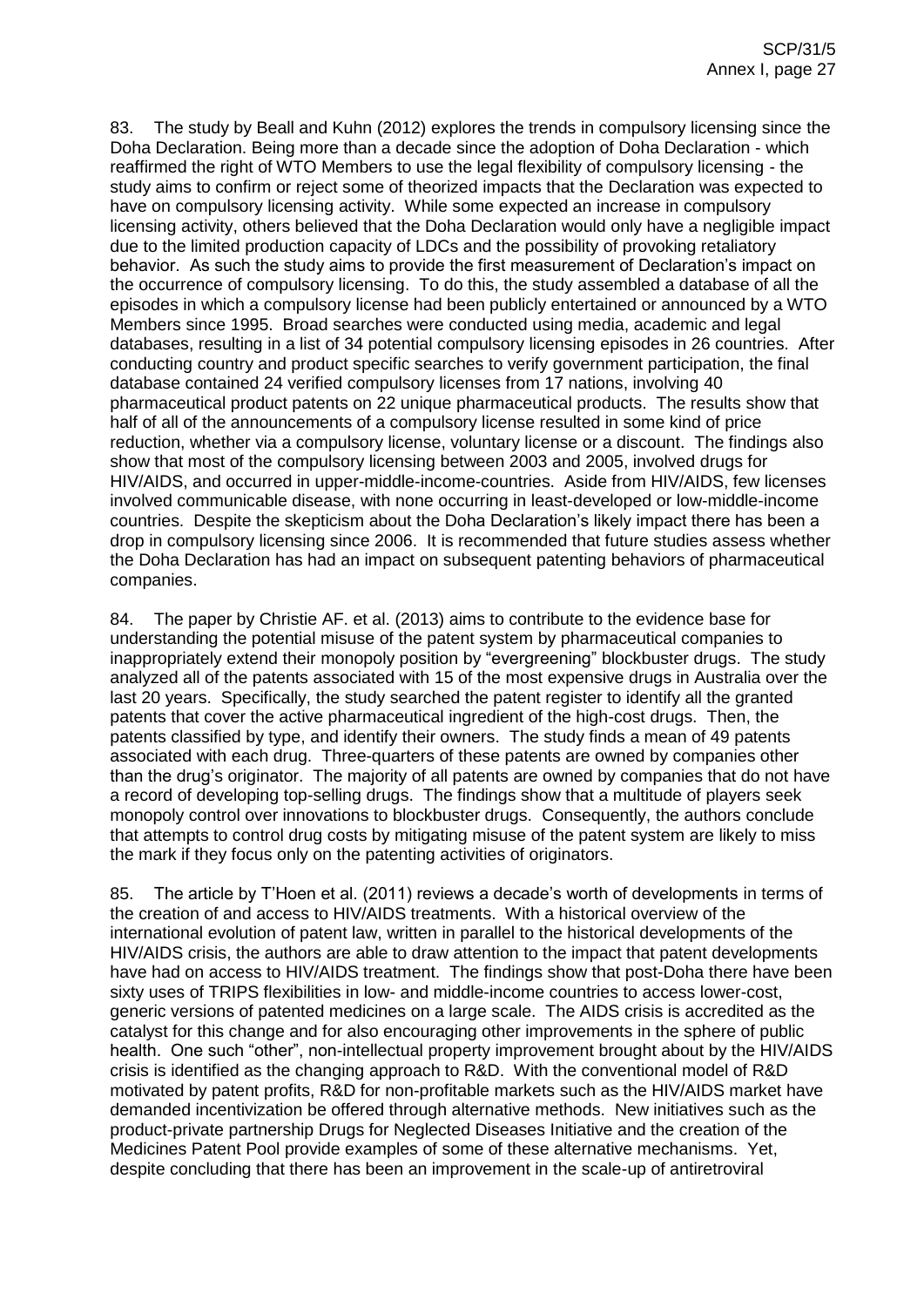treatment over the last decade, the authors raise concerns over a new treatment "timebomb" (in terms of access to newer and more suitable antiretroviral HIV/AIDS treatment). Five key issues are identified as creating this access barrier: the increased cost of newer antiretrovirals due to patenting; an increase in the number of persons requiring new-generation antiretrovirals; the lack of availability of advances in research on newer drugs and combination drugs on a worldwide scale; the shrinking policy space for importing generic versions of patented medicines; and the presentation of a serious worldwide financial crisis. The authors conclude that while a decade of activism has improved access to first-generation antiretroviral treatment, there are still challenges that remain unmet in terms of addressing the HIV/AIDS crisis.

86. The article by Baker (2018) analyses the use of voluntary licensing (VL) and the various legal technicalities involved under various types of VLs as a means of accelerating access to medicines. The article aims to: (1) increase understanding of the history and evolution of VLs, including key terms and conditions and their consequent impact on access to medicines; (2) to identify and assess best-practice licensing terms; and (3) to make policy recommendations that improve the terms and conditions of access to VLs. Using a human rights framework founded on the right to health, the article provides a brief history on the evolution of VLs before moving on to analyze the significance and impact of specific terms and conditions that are commonly contained in VLs, such as: patents rights and disclosure, license requirements and restrictions, territorial and sector coverage and restrictions, royalty rates, grant-back rights, licensees responsibilities concerning registration and supply, publication of licenses and transparency of patent landscapes, and opportunities to improve or amend existing VLs. The findings show that the impact of VLs – in terms of affordable access to medicines – is highly country specific. In addition, six harmful consequences of VLs are raised: (1) the possibility that VLs give a false assurance that the access crisis has been met; (2) too much expenditure on VL public health initiatives instead of other IP-related strategies; (3) difficulty in the "correct" timing of a VL (before a patent decision/ originator product registration); (4) equitable concerns about excluded countries; (5) the possibility of negatively impacting opposition strategies and opposition and (6) compulsory licensing strategies. It is nevertheless concluded that, the imperfection or incompleteness of an access strategy does not override the many benefits that exist from VLs. However, it leads to the recognition of the need for a complementarity of access approaches. It is recommended that more research be conducted to better establish the benefits and negative impacts of VLs.

87. The paper by Cohen-Kohler et al. (2008) explores the major legal and political constraints preventing coordinated global policy solutions that increase access to essential medicines in the developing world. After examining the status and causes of the global drug gap, which include elements such as poverty, insufficient infrastructure and government failures, the paper elects to focus on patent-related barriers under TRIPS. The authors also pay particular attention to the various case examples in which TRIPS flexibilities have been lost or narrowed in scope because of a bilateral or free-trade agreement or an early WTO accession process. The paper finds that, where TRIPS flexibilities have been exercised by developing countries, some developed countries have opposed their decision to exercise that right. As a result, the use of TRIPS flexibilities has declined or become limited in use. The results also suggest that the principal beneficiaries of IP protection are the pharmaceutical companies in OECD countries while there is little evidence to suggest that TRIPS has resulted in technology transfer to help the social and economic welfare of developing countries. To overcome the legal barriers to access, the authors recommend the adoption of the following policy options: the use of the TRIPS amendment (with the right of production for export under a compulsory license, as per paragraph 6 of the Doha Declaration) without all the red-tape and the leveraging for compulsory licenses on a regional rather than a per-country basis; the use of voluntary licensing agreements in advanced, developing countries that have domestic manufacturing capacity; promoting access to medicines as a fundamental human right; and research and advocacy that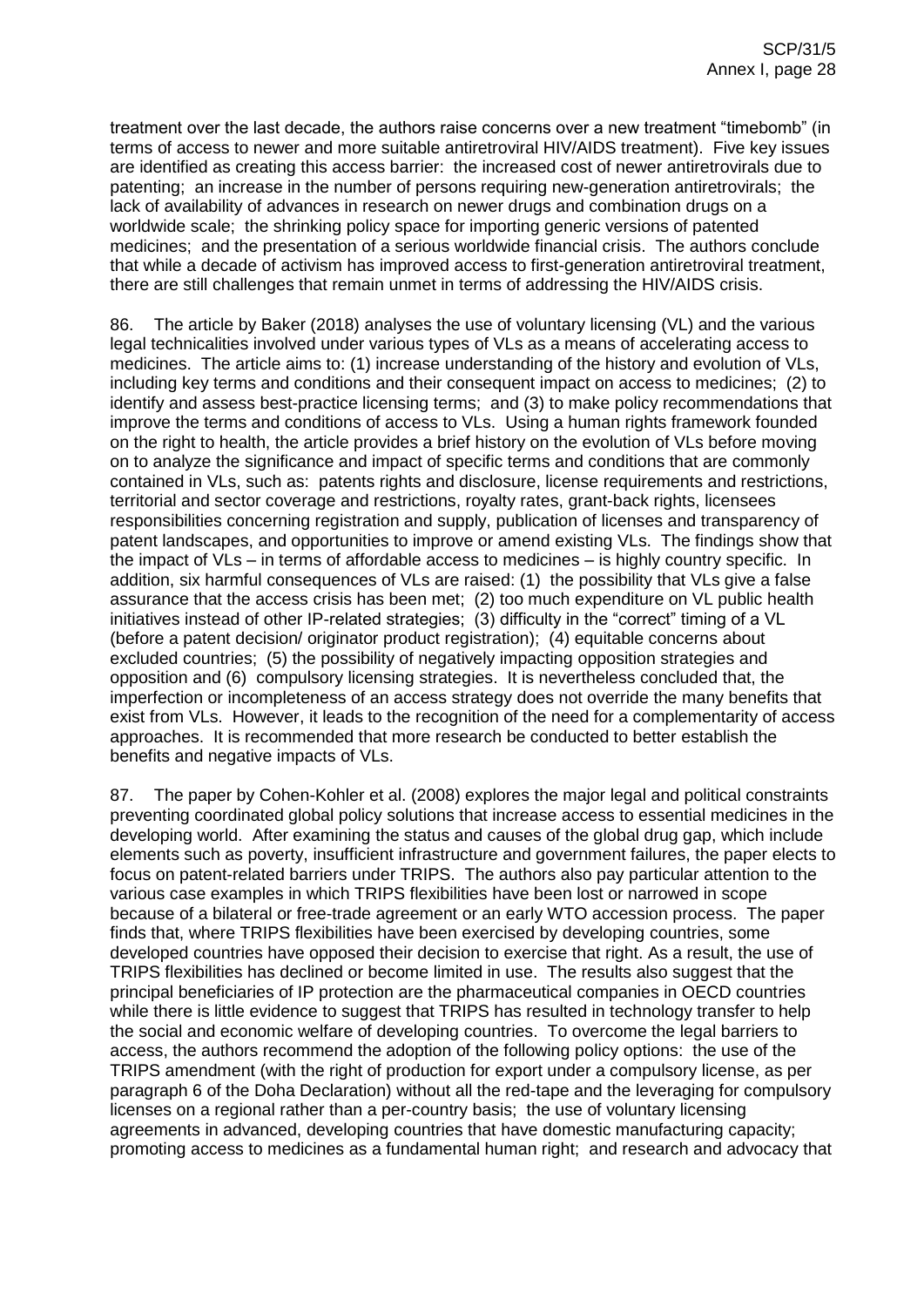focuses on proposing amendments to the TRIPS Agreement and/or that questions the legitimacy of TRIPS standards in developing countries and LDCs.

88. The article by Guennif and Chaisse (2007) explores the impact of the TRIPS Agreement both as it relates to, and as it has transformed, the Indian patent regime and domestic pharmaceutical industry. By adopting a historical approach to the legal and economic analysis, the authors chronologically map out three major evolutions that have occurred within the Indian intellectual property regime over the last decade. The historical evidence shows that the first stage of patent protections in Indian law (during the colonial period before the 1970s), which included patent protections on products and processes, prevented the evolution of a strong domestic pharmaceutical industry. After the 1970s and the weakening of the patent laws – particularly on pharmaceutical products – India's pharmaceutical industry grew. Then in the third stage, after joining the WTO, India was required to re-strengthen domestic intellectual property laws and meet the requirements of TRIPS. After summarizing the major legal changes and challenges for India in her move towards implementing domestic, TRIPS compliant law, the authors then engage in a balancing exercise. Specifically, to determine whether developing countries have in fact benefited from stronger intellectual property regimes as required under the TRIPS Agreement. By comparing the experience of Thailand with India, the authors conclude that the system of weaker patent protections in India demonstrated more advantages in terms of access to affordable medicines than the stronger regime of Thailand. India's efforts to limit the patentability criteria, as well as the strong political will of India's authorities against the trade pressures of developed countries, are identified as providing important public health measures. Nevertheless, the article finds that developing countries could do more to ensure access to pharmaceuticals. For instance, it is recommended that institutional price control measures could provide a useful pricing measure given that the TRIPS Agreement does not prohibit WTO Members from using such measures.

89. The paper by Kuan (2009) explores the concerns that patent protection may be impeding access to affordable healthcare. Building upon pre-existing literature, including public health statistics, the author begins by identifying a global public health crisis before moving on to propose five avenues of more affordable access to patented medicines. The author approaches the legal problematic – patent barriers and high-prices – with two carveouts. First, that any use of patent flexibilities should maintain an appropriate balance with patent rights, so as not to stifle further innovation and access to medicines. Secondly, by admitting that the access problem is a much more complex web of additional, non-patent related obstacles and that such obstacles are beyond the scope of this particular paper. The findings demonstrate that, despite the majority of the essential medicines for HIV/AIDS, tuberculosis and malaria being off-patent, access to affordable patented medicines remains an issue by virtue of outbreak diseases such as SARS. The author then examines the following five avenues of access to patent protected medicines: generic competition, parallel importation, compulsory licensing, voluntary licensing, and the limitation of patentability criteria. The author recommends the exploration of a "Quota system" based on a percentage of global turn-over to ensure the appropriate balance between public interest and the legitimate private interest of patent holders when determining adequate remuneration under a compulsory license. The possibility of an industry framework of good practice is also proposed, among other recommendations. The findings also exhibit the existence of an R&D gap for neglected diseases. The main conclusion of the paper is of the need to reconcile and effectively manage competing interests in order to ensure better access to medicines in certain circumstances. This is said to require the striking of a balance between public interest and the legitimate interest of patent holders.

90. McKeith's article (2014) examines the usefulness and the role of parallel importation on the public health outcomes of and accessibility to affordable, patent-protected medicines in developing countries. First, the parameters of patent exhaustion as per Article 6 of the TRIPS Agreement are established before the article moves on to identify the various legal possibilities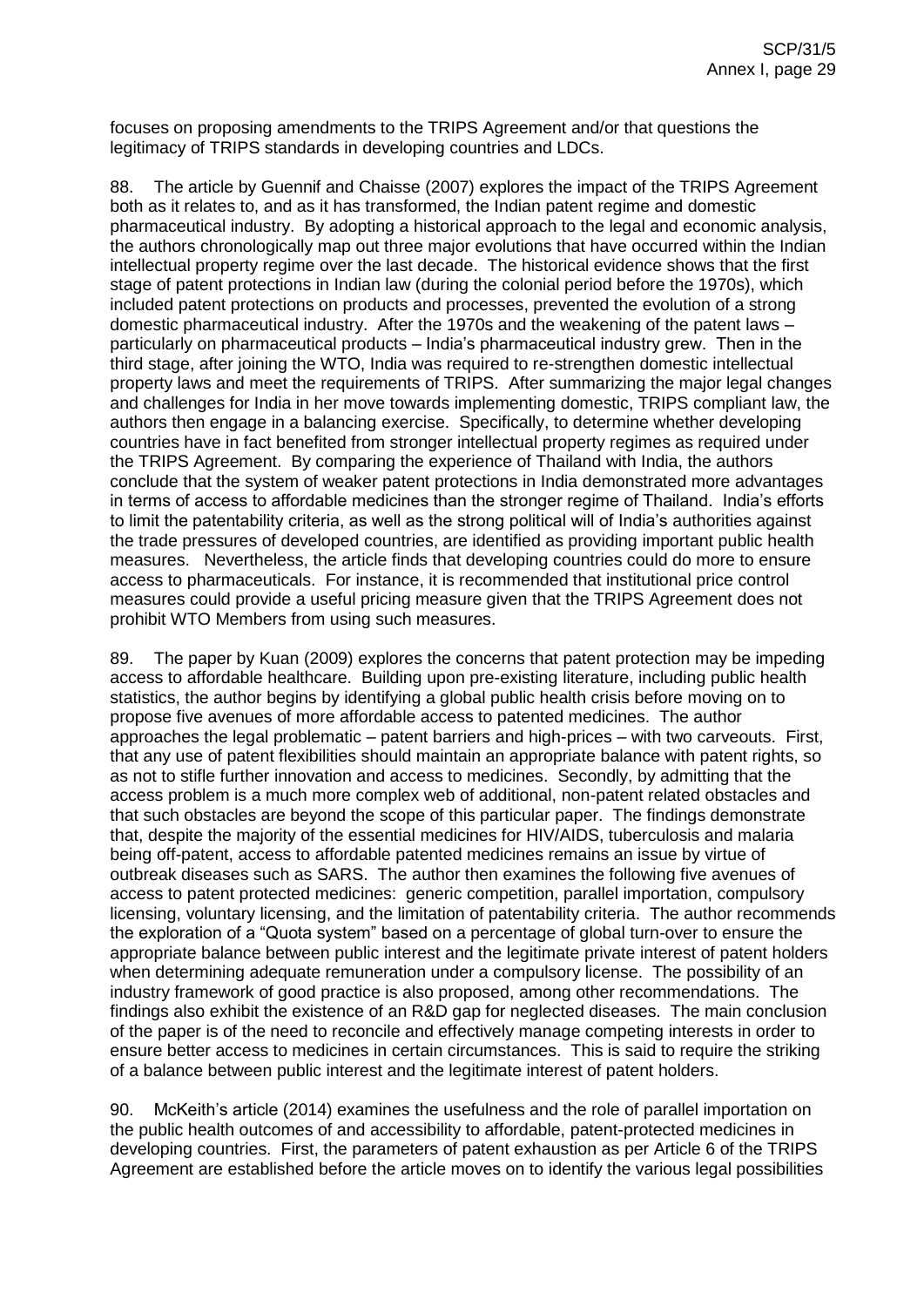and flexibilities available at the domestic level. Next, the practical difficulties faced by those who engage in parallel importation as a public health policy tool are discussed. The findings demonstrate that the competition created through parallel importation has a downward effect on prices enhancing consumer welfare with price reductions. There is also evidence that patent exhaustion improves access to affordable antiretroviral medicines in developing countries. Nevertheless, the findings also evidence reduced R&D incentives for diseases common in those countries that engage in the practice of patent exhaustion. It also results in increased international pressure, the threat of trade sections and threatens schemes of price differentiation which are ordinarily offered by pharmaceutical companies in developing markets. To address these issues, it is recommended that regional organizations harmonize their patent laws by adopting a regional regime of exhaustion, coupled with certain complimentary regulatory and policy measures. One such complimentary policy measure is to prevent the re-exportation of the parallel import outside the regional group into a higher-priced market. The article finishes by acknowledging the existence of several theoretical and practical difficulties which could arise when adopting a regional approach and an additional section that discusses how those issues might best be resolved.

91. The paper by Puasiri (2013) explores the effectiveness of pre- and post-grant patent opposition using Thailand as a case study. To make this assessment, the paper analyses the legal reasoning of the existing case law – both successful and unsuccessful – invoking Thailand's pre-opposition procedure. Patent opposition procedures are identified as an important TRIPS flexibility that can ensure the elimination and exclusion of low-quality patents, thus ensuring greater and more affordable access to products such as medicines. The paper is structured as follows: looking first at patents and patent quality in general, examining both the pros and cons of patent opposition system as a mechanism through which to regulate this. The historical evolution of the patent laws of Thailand's pre-grant patent opposition then provides the context for the case study analysis. Particular attention is devoted to the use of the Thailand's pre-grant opposition system for pharmaceutical products, as the most important type of patent opposition is defined as that involving medicine. The results show that, while Thailand's pregrant opposition procedure has proven a success overall, it has not been as effective as a shield against low-quality drug patents. Nevertheless, there is still evidence of some instances in which the pre-grant opposition procedure led to the non-award of a patent for a medical product. The main reasons for failed pre-grant oppositions included: poor planning and insufficient evidence, inexperienced patent agents or lawyers, the unpredictable discretion of patent officers, evidence of foreign registered patents and the influence of large companies. In particular, the author found that Thailand could take further steps to improve the quality of examiners and officers within the patent examination office and to recruit more specialist. Overall, it is concluded that a pre-grant opposition system is better than a post-grant opposition system because it allows a patent office to control patent quality before a patent is even issued. In addition, the pre-patent opposition procedure is considered important for the defense of public interests.

#### Availability and affordability of off-patent medicines and other factors affecting availability

92. The study by Cameron et al. (2008) examines the price, availability and affordability of medicines in 36 developing and middle-income countries using secondary data. A 2001 Resolution of WHO called for the development of a standardized method for measuring medicine prices, resulting in the launch of the WHO/ HAI (Health Action International) Project on Medicine Prices and Availability. Using their methodology, this study examines the data of 45 national and subnational WHO/HAI surveys and makes a comparison with the international reference prices of generic products. The surveyed medicines are generally off-patent and thus the generic comparator can be used as the reference price for both the originator and generic products. Affordability is then estimated using the salary of the lowest-paid unskilled government worker. To increase the comparability of the findings, summary results are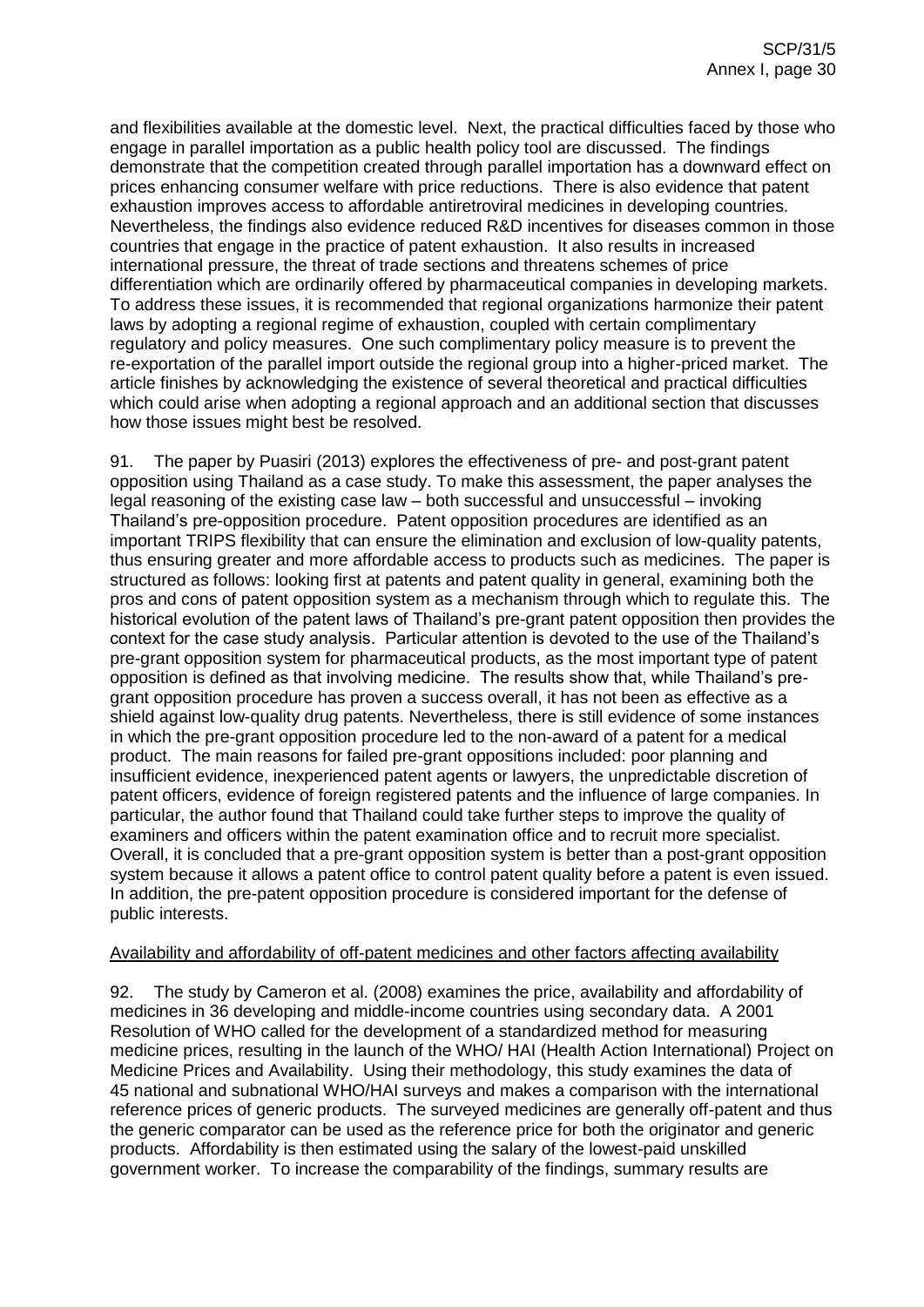presented for 15 medicines included in at least 80 percent of surveys, irrespective of their actual availability at individual facilities. The results show that, in the public sector, the availability of the 15 generic medicines was low, ranging from 9.7 percent in Yemen to 79.2 percent in Mongolia. Even in the private sector the availability of generics was low, with wide variations in availability according to regions. This low availability could be due to: product variations in national essential medicine lists, poor compliance with their recommendations, inadequate funding, lack of incentives for maintaining stocks, inability to forecast accurately, inefficient distribution systems, or leakage of medicines for private resale. The results also show that generics are more widely available than originator brands in the private sector in low-income and lower-middle income countries, whereas in upper-middle income countries the availability of brands and generics was similar. It is recommended that the most appropriate action will depend upon a country's individual survey results and local factors. Nevertheless, some general recommendations to address problems of availability include improved procurement efficiency and adequate, equitable and sustainable financing. It is also recommended that duties and taxes on medicines be eliminated and that the use of generic medicines be increased for affordability.

93. The article by Ho and Leisinger (2013) provides a commentary style analysis of the relationship between high prices and the accessibility of essential medicines. The authors also examine the role of intellectual property protections upon the two aforementioned access issues. Using the numerical data of other scholars, it is demonstrated that there is insubstantial evidence to prove that patent protections are the main factor limiting access to essential medicines. The findings demonstrate instead that essential medicines on WHO's Model List of Essential Medicines are rarely patented, with patented medicines accounting for only 1.4 percent of all medicines. Using this data, the authors advocate for a reorientation of the focus of the access to medicines debate to one centered around the non-patent barriers preventing access. These non-patent barriers are said to include poverty, lack of financial aid, issues of regulatory approval, out-of-pocket payments, insufficient health facilities and poor supply and distribution systems. The identification of these other non-patent barriers exposes the broadness to the accessibility problem; a problem much broader than high prices or patents. This leads the authors to their final question: one that explores the moral and corporate responsibility of the pharmaceutical industry to improve access to medicines. The authors conclude that, due to a lack of other societal actors working on the development of innovative medicines, the pharmaceutical industry has a certain degree of obligation to improve access to medicines. However, it is admitted that that it will require more – in the form of pooled resources and the establishment of multi-stakeholder teams (between national governments, the international community, NGOs, pharma and academics) – to facilitate the development of and access to essential medicines.

94. The study by Mackey and Liang (2012) examines the patent and data exclusivity status of essential medicines from the WHO's Model List of Essential Medicines (MLEM) used in the treatment of non-communicable disease (NCDs). The objective of the study is to assess whether intellectual property rights impede generic production and the availability and affordability of essential NCD medicines. Using statistics, which show that over two-thirds of deaths in 2008 were NCD-related, with almost 80 percent occurring in low- and middle-income countries (LMICs), the need to examine potential access barriers is thus justified. Using a two phase methodology, the study first identifies the medicines on the EML that treat diabetes, cancer, cardiovascular disease and respiratory diseases. Those particular NCDs were selected because of their status as major contributors to the global disease burden and mortality. Phase two of the study examines the patent and exclusivity status of the NCD medicines in those selected categories using the US Orange Book and the USPTO databases. The results show that 22 percent (79/395) of all medicines on the MLEM are medicines used to treat a targeted NCD. The results from phase two show that, of these 79 medicines, only eight required in depth patent/exclusivity assessment. Further review shows that none of the patent claims of those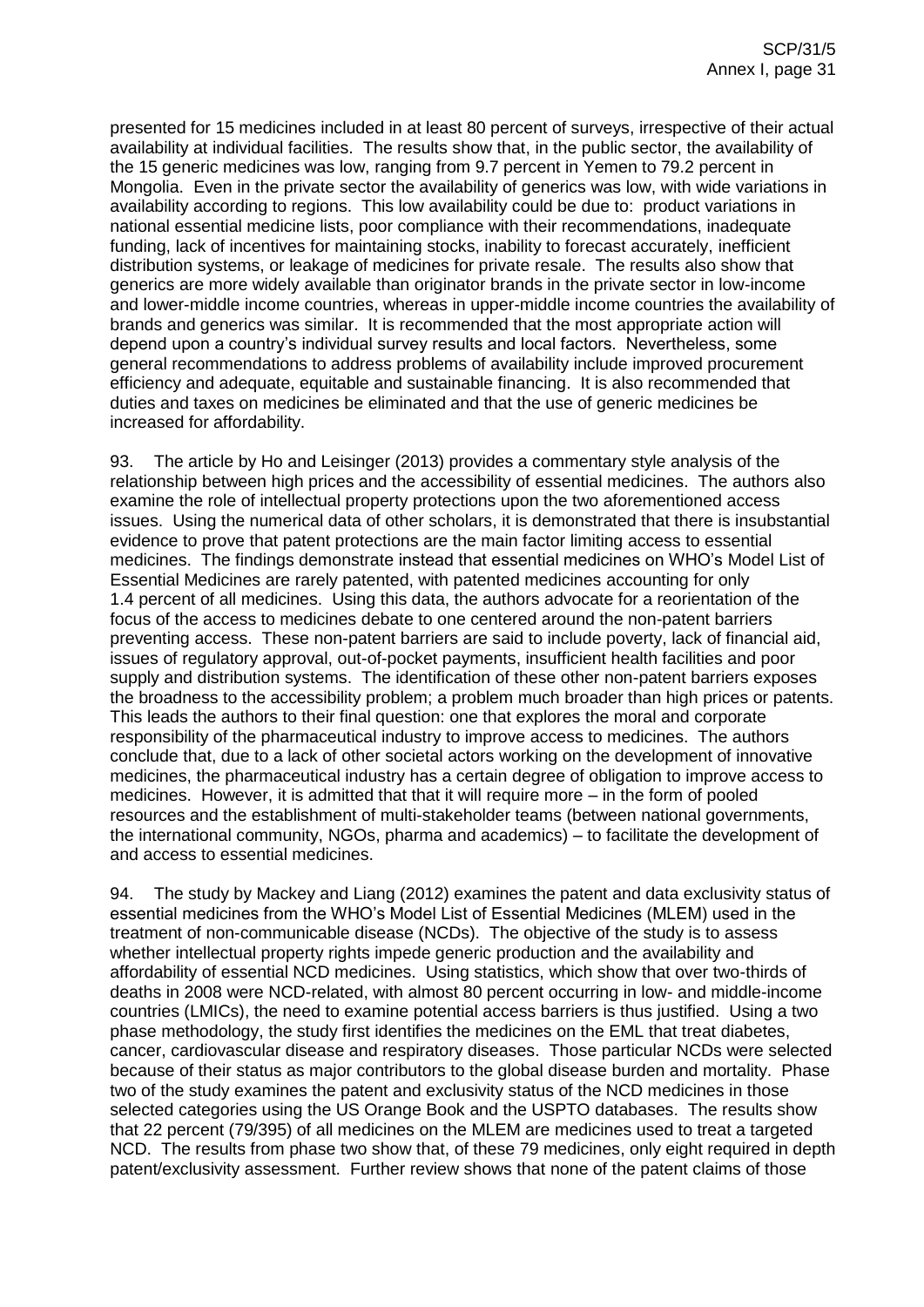eight patents would have impeded the generic manufacture of the active product ingredient (API), nor the MLEM-indicated route of administration or dosage. Furthermore, generic versions were commercially available for all eight of those drugs. As findings demonstrate that none of the targeted NCD medicines had applicable patent/exclusivity provisions which could hinder generic production of the API, or MLEM-indicated formulation or dosage, authors conclude that the availability, affordability and delivery of essential NCD medicines, particularly in LMICs, may be affected by other considerations. While in this paper findings are limited to a narrow working definition of supply-side factors of availability and affordability influenced by generic production, several additional factors may limit greater NCD drug access, production and uptake. These include demand-side aspects of availability including prescribing practices, lack of generic substitution/ procurement, acceptability of medicines for prescribers and users, greater public and private sector health financing, and better utilization of available medications.

95. The article by Mecurio (2007) examines barriers to the access of essential medicines in developing countries. Adopting a critical legal approach that analyses the broader range of issues, the author's aim is to expand upon the traditional literature in which patent barriers often feature as the centerpiece of the access problem. The author argues that this fixation upon patent barriers is both misguided and overstated regarding the access problem. Instead, the author's findings demonstrate that even if patent regulations did not exist, the developing world would still lack access to essential medicines. Moreover, more than 95 percent of the pharmaceutical products on the WHO Essential Drug List are off-patent and, due to the extension of the patent waiver for LDCs in relation to patent-protection of pharmaceutical products, most LDCs do not currently provide patent protection for pharmaceuticals. Starting with a review of the TRIPS Agreement and the Doha Declaration as they apply to public health, the author then uses data from pre-existing studies to demonstrate his point that, although patent protection has frequently been blamed for creating or worsening the public health crises in the developing world, patents and the TRIPS Agreement actually play a very small role. The author then moves on to review the various factors which actually contribute in a substantial way to the access problem before offering some implementable recommendations that could help developing nations. The findings show that these factors include poor living conditions, lack of medical facilities and proper infrastructure, lack of a means of distribution and administering medicine and corruption, among other things. To overcome these obstacles it is recommended that there be a greater financial commitment from the developed countries and a greater political commitment from the developing ones; better coordination between funding efforts and aid initiatives; the development of improved infrastructure in developing countries; the careful use of differential pricing conditioned upon the use of drugs for the health crisis and not for re-exportation; and finally, the use of an alternative system for the incentivization of R&D of diseases of neglect – such as through the use of public-private partnerships.

96. The paper by Zainol et al. (2011) assesses whether patent protection under the TRIPS Agreement inhibits access to essential medicines in Sub-Saharan Africa or whether access to medicine is instead inhibited by non-patent related factors. To answer this research question, a keyword search of electronic databases is conducted, alongside a review of the relevant literature from print sources. The paper is organized into three main sections. The first section provides an overview intellectual property rights and the evolution of the TRIPS Agreement. The second section proceeds to review the debate on pharmaceutical patents. Finally, the third-section analyses and compares the arguments with the Sub-Saharan situation. Two main arguments are polarized against one another regarding the impact of patents on access to essential medicines. However, both sides agree on one point that a range of non-patent factors contribute to the access problem. These non-patent factors are identified as stemming from a lack of effective political leadership, the low purchasing power of Sub-Saharan Africa, poor infrastructure, high debt burden, the absence of trained personnel and a "brain drain" effect and the remote nature of medical facilities. In contrast, patent factors are found to have a certain degree of impact – particularly in South Africa were patenting is high. In particular by limiting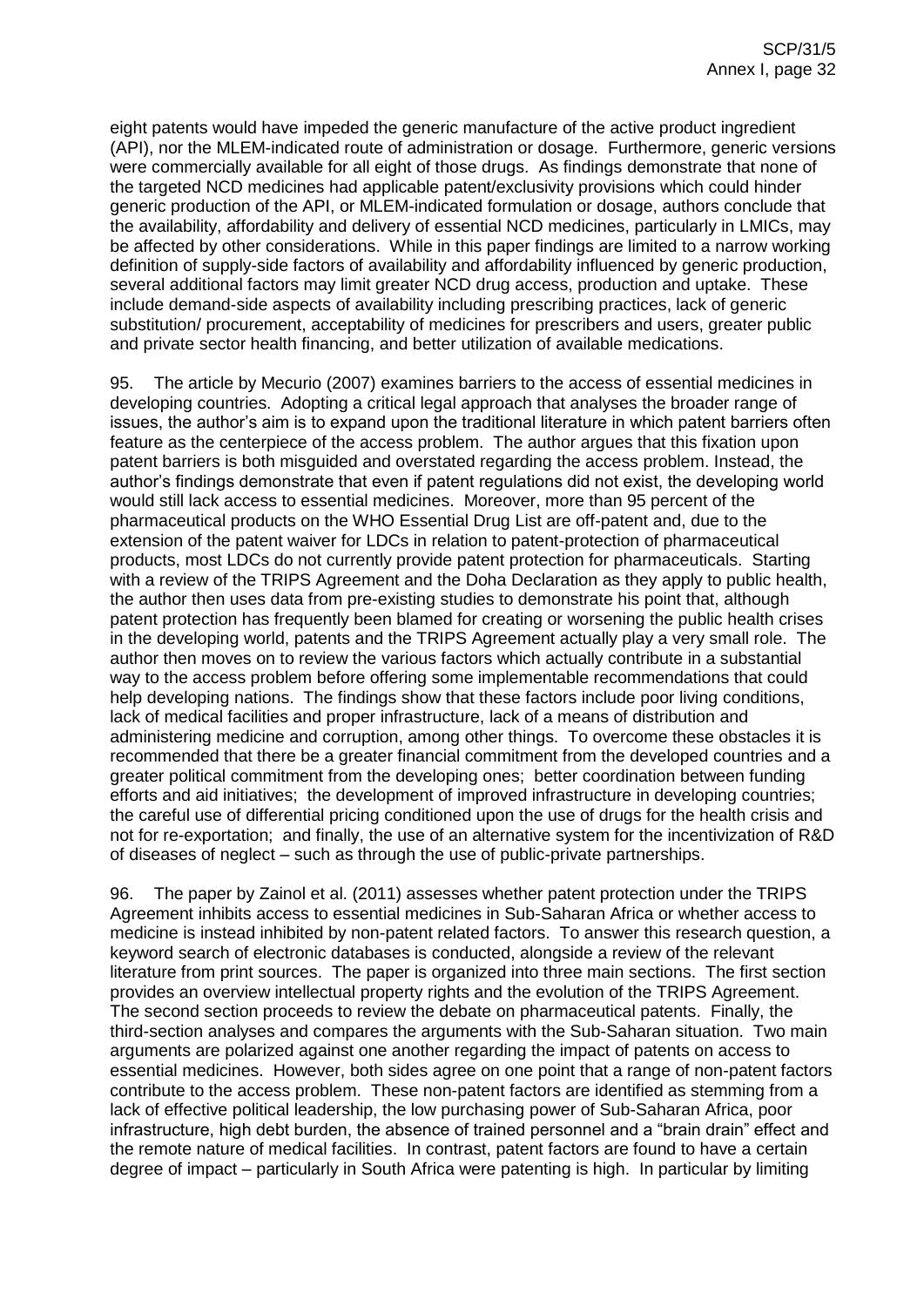generic imports from other producer countries that are now required to respect patent protections and that fear of reprisals if they supply medicines for export using the Doha procedure. Problematically, Sub-Saharan Africa does not have the technological capacity nor the financial resources that are necessary to set-up their own manufacturing facilities in order to supply such medicine. The findings thus show that both patent and non-patent factors contribute to the access problem. It is recommended that Sub-Saharan Africa review tariff and taxation policies, improve infrastructure and strengthen their health systems. Increased international financing, private-public collaboration and benefit sharing is also encouraged.

## Technology transfer of the medical products and health technologies

97. Abbott's study (2011) compares the measures taken by Brazil, Singapore and Mexico, to promote transfer of technology and competitiveness in the pharmaceutical sector with Colombia. The object of the study is to propose alternative approaches that improve technological capacity and the international competitiveness of Colombia's domestic pharmaceutical industry. The study was conducted by engaging in information gathering and assessment visits to Brazil, analyzing written materials from Singapore and conducting interviews with Mexican industry representatives. Comparison is also made to the global pharmaceutical industry to establish Colombia's place within that structure. The findings reveal three important characteristics when making a comparison with the global pharmaceutical industry. Firstly, that there is a distinct difference between the technology transfer behaviors of originator and generic manufacturers, as most originator companies do not ordinarily provide technology transfer on high-margin/ high-profit patent-protected products. For Colombia, and most developing countries, this has limited local industry to the production of off-patent products. The second characteristic is the distinction between manufacturers of active product ingredients (APIs) and manufacturers of finished pharmaceutical products. For Colombia, who imports all APIs, this limits trade in the pharmaceutical sector. In Brazil, since the introduction of patent protection, the local API industry has decreased from 55 percent to less than five percent supply of the country's domestic requirements as API producers are not licensing their technologies. Thirdly, quality control standards of the OECD countries limit the ability of developing countries to export their pharmaceutical products and increase their market. After assessing the policy options of countries in the study, some recommendations are made, which include: upgrading of manufacturing facilities to meet US and EU standards; investing in the production of APIs through joint ventures with foreign enterprises to permit technology transfer; looking at new funding options; and initiating a government program to identify industrially useful patent information that may be employed without infringing patents.

98. The paper by Horner (2014) examines the impact of patents on the processes of innovation, technology transfer and health by conducting a comparative pre- and post-TRIPS analysis of India's pharmaceutical industry. Using a geography studies approach, the paper draws on a variety of secondary sources, as well as field research in India involving more than 85 interviews with various stakeholder in the pharmaceutical industry (firms, industry association groups, policy-makers and civil society groups) to make a firm-based assessment. The purpose is to address the contrasting arguments and the uncertainty surrounding the precise impact of patents on development in India. The findings on the pre- and post-TRIPS impact of patent protections on technology transfer reveal that pre-TRIPS Indian technology transfer was facilitated in the absence of product patents. Knowledge was transferred through reverse-engineering, journals and product manuals, contracts abroad and even friendship. The absence of patents gave India the absorptive capacity to develop pharmaceutical technologies and become the "pharmacy of the developing world". The findings also show that since 2005, when India reintroduced process patents, most firms remained unaffected by the change in patent law; unlike that which was predicted. Rather, larger Indian firms are increasingly found to be conducting their own R&D. In addition, the interviewees reported an increase in formal technology transfer, particularly through licensing, post-TRIPS. Yet despite the growth of formal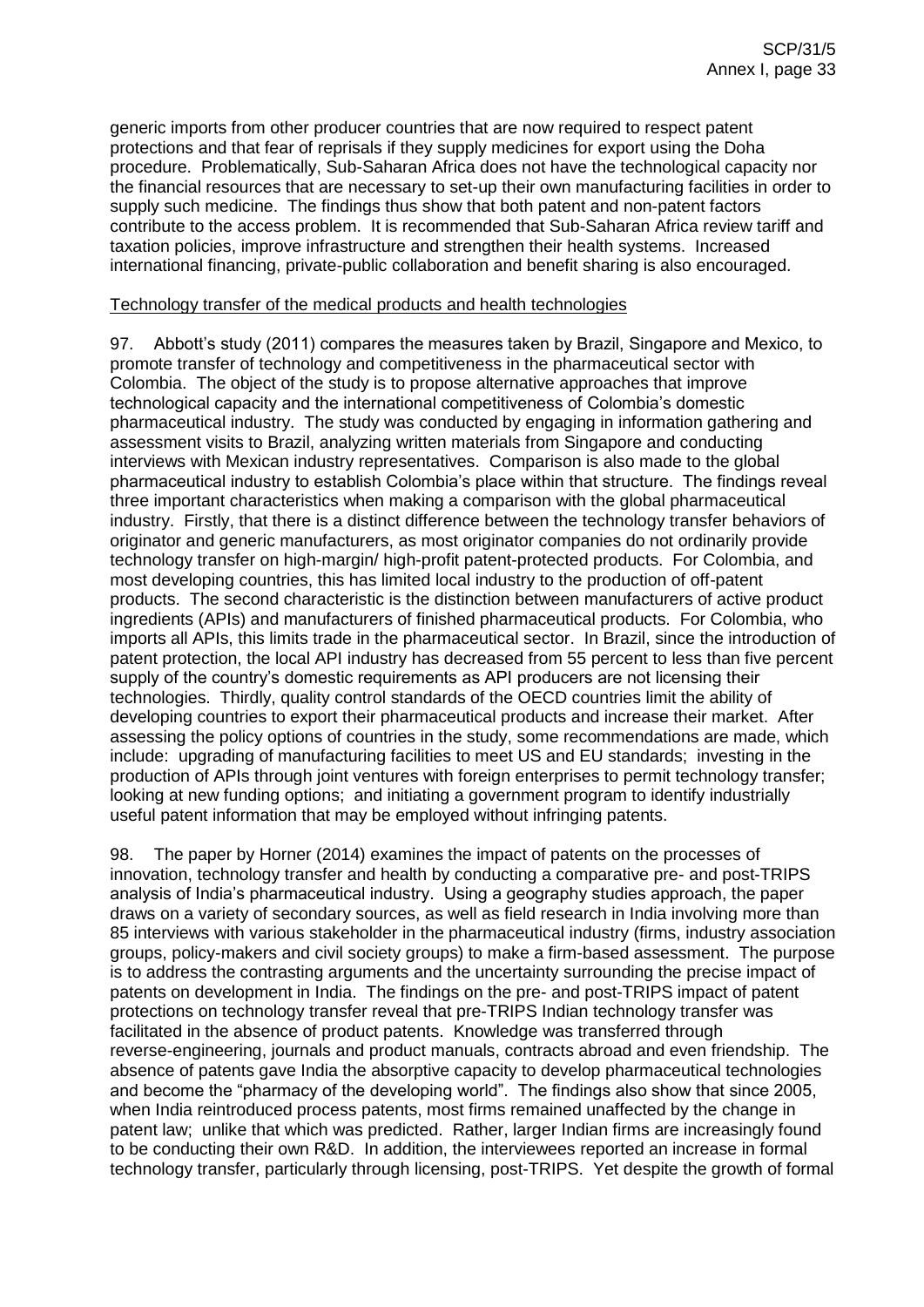technology transfer through collaboration, Indian firms have not necessarily benefitted any more than they were previously able to benefit when using reverse-engineering. The results also show an increase in FDI in the Indian pharmaceutical sector post-TRIPS. Thus, the analysis concludes that both proponents and detractors of TRIPS have overestimated the significance of patents in influencing innovation, technology transfer and, indirectly, public health.

99. The article by Janodia et al. (2008) investigates the technology transfers that shape the pharmaceutical industry and its R&D activities, exploring both challenges and successes. Technology transfer is given a broad definition, being: the broad set of processes whereby a developer of a technology makes its technology and/or the know-how, experience and equipment available to a commercial partner to exploit, thereby extending the benefits for R&D to the society at large – especially in developing countries. Technology transfer is found to be heavily dependent on contracts for the sale of technology and on licensing agreements on the patent transfer. The article identifies five main facets of technology transfer: (1) Government labs to private sector firms; (2) Between private sector firms of the same country; (3) Between private sector firms of different countries; (4) From academia to private sector firms; and (5) Academia, government and industry collaborations, including public-private partnerships. One identified advantage of a technology transfer between a public and private sector, as well as between a small private firm and a big private firm, is the ability for the former to generate resources while the latter – industry – gains access to a technology that is protected under patents. In the case of India, the findings reveal an active pursuit of technology transfer. However, transfers of technology were lower when India had relative weak patent protections, i.e. pre-TRIPS, that only protected processes and not products. It is concluded that, in the pharmaceutical industry, technology transfers can create a win-win situation for industry and academia/ government, with the commercialization of new drug molecules.

100. The study by Padmanabhan et al. (2010) assesses the extent to which patents are a barrier to producing regionally manufactured, low-cost human papilloma virus (HPV) vaccines in India. To make this empirical assessment, the study examines the current HPV patent landscape, including relevant licensing agreements. Technology transfer of know-how is also considered as an additional, important element. The choice of India as the case study is based on the strong market incentives for India to engage in local manufacturing, as India accounts for 25 percent of the world's total disease burden of cervical cancer. The findings of the patent landscape reveal a complex patent landscape with over 81 US patents owned by 18 entities, 10 of which were not-for-profits (i.e. national health institutes, universities, etc.). A preliminary analysis is provided on each of the patent claims, based on the authors' understanding of the patented technologies and discussions with the researchers who developed them. The analysis reveals that, despite considerable patenting activity, manufacturing of first-generation L1-VLPbased HPV vaccines is not be precluded unless it is identical in formulation or strain coverage to the compositions claimed in granted Indian patents. It is admitted, however, that this analysis is limited by the lack of patent claim information publicly available in the Indian patent databases. The creation of resources to map and update the current patent landscape for novel HPV vaccines is thus recommended. In addition, universities are identified as having a primary role to play in the facilitation of regional manufacture and the Lausanne-Immunological partnership is an example of a successful relationship harnessing the capacity of a developing country vaccine manufacturer to commercialize a vaccine candidate despite being of little commercial interest for OECD countries. Technology transfer is also considered crucial for the accessibility of know-how. It is recommended that universities and other not-for-profits create collaborative technology transfer partnerships which could be modelled on the National Institute of Health (NIH) Rotavirus Technology Transfer program to expedite access.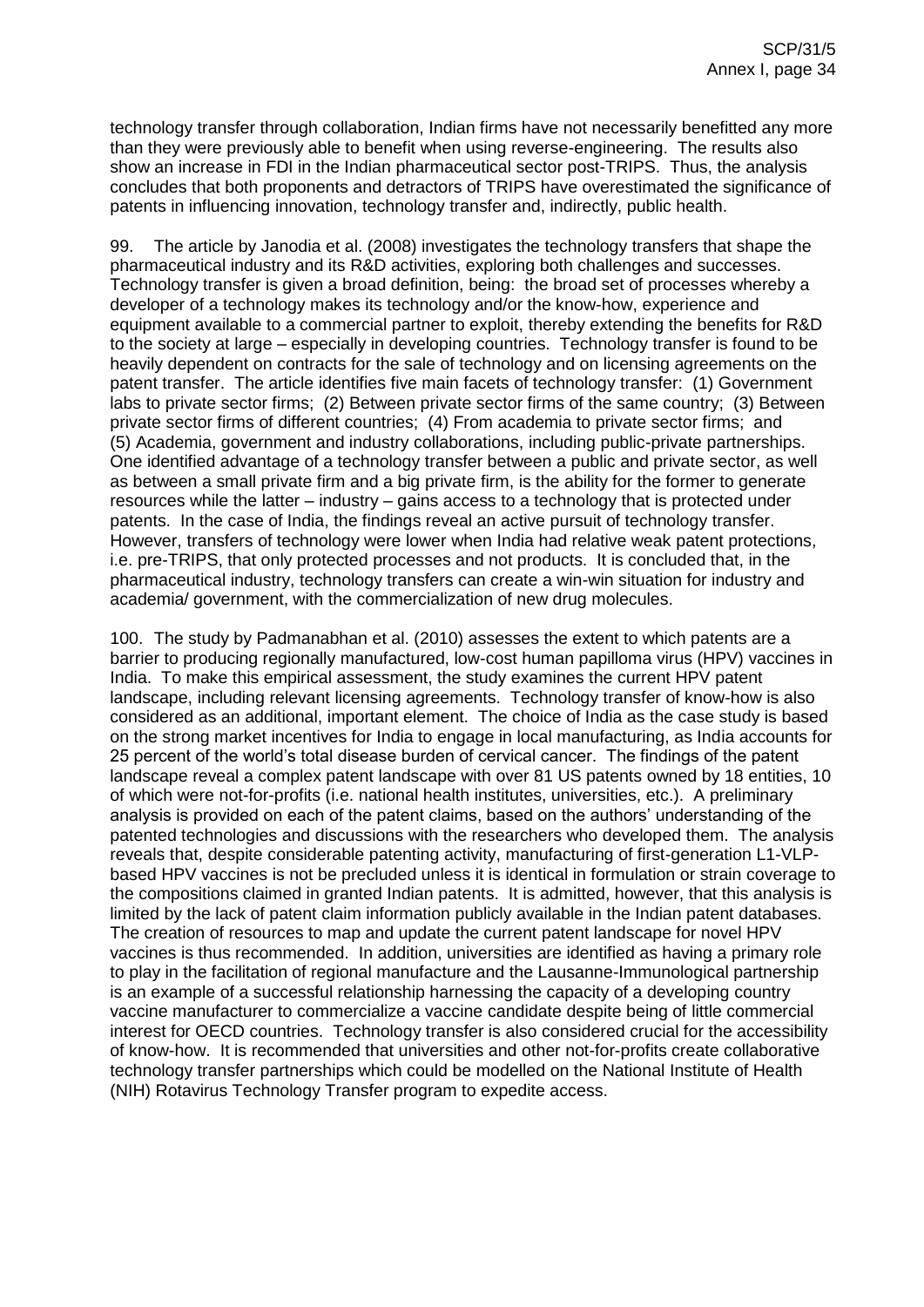## Related literature: availability of essential or non-essential medicines

101. The study by Bazargani, Ewen et al. (2014) uses the WHO/Health Action International (HAI) methodology to determine whether essential medicines are more available than non-essential medicines as assessed in 23 low- and middle-income countries. All surveys on essential medicines included in the WHO/HAI database on 15 April 2012 were included in the study. A total of 28 surveys corresponding to 1130 medicines (886 essential medicines) and 2290 facilities were analyzed. The results show that the overall median availability of essential medicines for any product type was 61.5 percent while the availability of non-essential medicines was 27.3 percent. The difference in this availability was driven by generic medicines, with the median availability of generic essential medicines 3.3 percent versus 19.2 percent for non-essential generics. The median availability of both essential and non-essential medicines was greater in the private sector than in the public sector. The median availability of any product type of essential medicines in the public sector was 40 percent which is extremely suboptimal. However, the greater availability of essential than non-essential medicines in the public sector may indicate the preferential attention of governments towards essential medicine supply. The findings suggest that essential medicine policies may have been more successful in the public sectors of low- and lower-middle income countries than in upper-middle income countries. Additionally, the low availability of essential medicines, especially in the public sector, requires more attention from the local authorities. It is recommended that authorities use pooled procurement, more sustainable financing, better supply chain management and TRIPS flexibilities alongside enhanced local manufacturing to produce generic versions of essential medicines. The results conclude that while Essential Medicine Lists have influenced the provision of medicines and have resulted in the higher availability of essential medicines compared to non-essential medicines, the availability of essential medicines is still far from ideal, particularly in the public sector.

102. The study by Nguyen et al. (2009) conducts an empirical analysis of the availability and affordability of medicines in Vietnam. Using the WHO Health Action International methodology, the study collects and assesses the data of 42 medicines (of which 35 were essential medicines) in both the private and public sectors of five different regions within Vietnam. Affordability was measured based on the number of days' wages which were required for the lowest-paid unskilled government worker to purchase one course of therapy. The findings show that lowest-priced generics are more available than brand-name medicines in all sectors, with 34.8 percent availability in the public sector and 56 percent in the private sector, making Vietnam similar to the other low income countries in terms of the mean availability of generic medicines. However, public procurement prices were higher on both originator and generic products than that provided under the international reference price. When compared to other low income countries, which have an average procurement price of 17 percent higher than the international reference price, Vietnam's prices were 44-45 percent higher on average. The findings also reveal another trend that deviated from other low-income countries, as the price of medicines were higher in the public sector than the private sector for both originator and generic medicines in Vietnam. Finally, the surveyed medicines were found to be unaffordable to the large percentage of the population who earn the same as or less than the lowest paid unskilled government worker. It is, thus, recommended that Vietnam reduce prices through comparative pricing or through a reference pricing system. It is also recommended that Vietnam improve on procurement efficiency and regulate mark-ups to reduce prices in the public sector.

[Annex II, follows]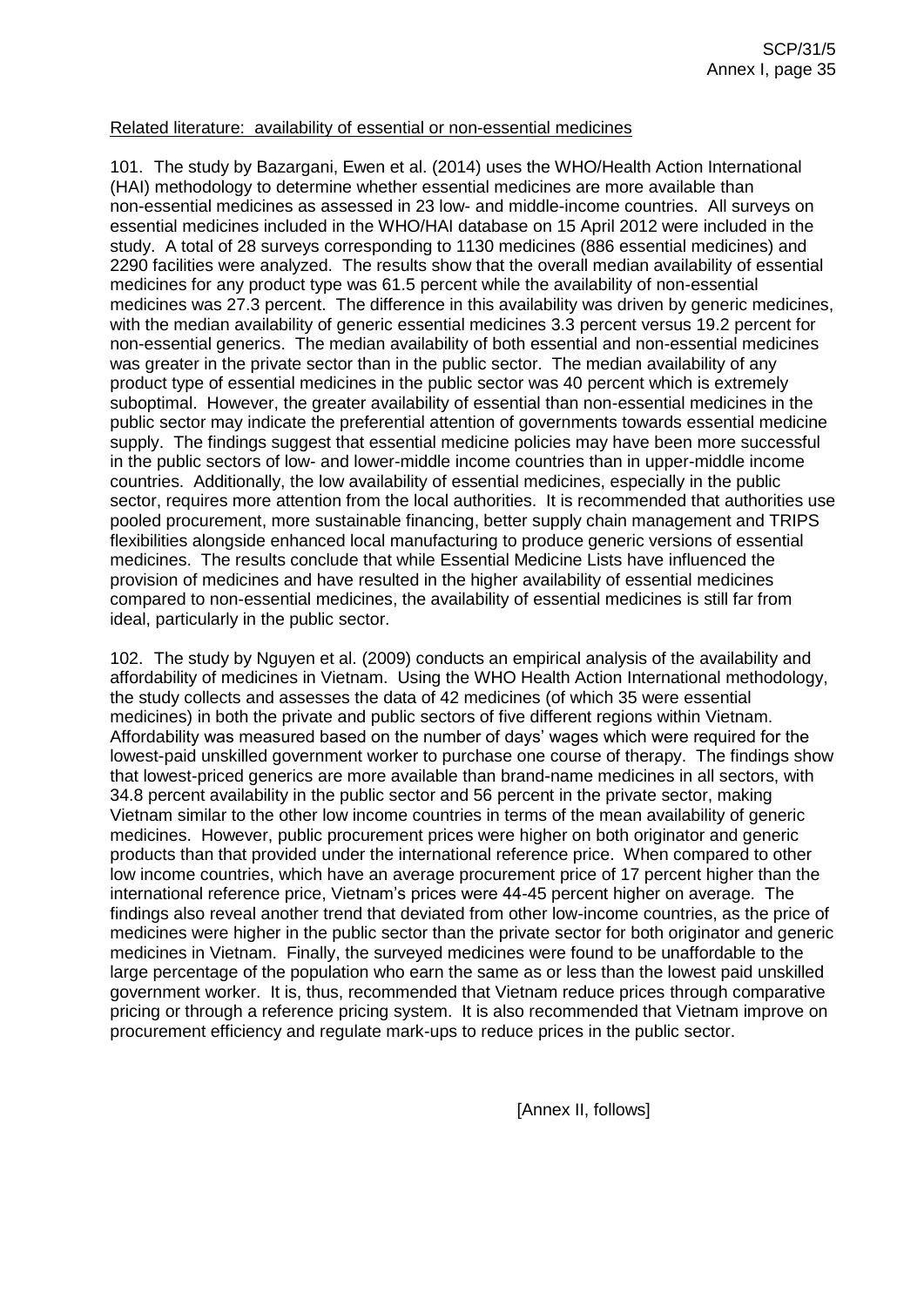List of studies included in the review of existing research on patents and access to medical products and health technologies:

1. Abbas M. Z. and Riaz S. (2013), Flexibilities under TRIPS: Implementation Gaps between Theory and Practice, *Nordic Journal of Commercial Law*, No. 1, pp. 1-25.

2. Abbott F. M. (2011), Comparative Study of Selected Government Policies for Promoting Transfer of Technology and Competitiveness in the Colombian Pharmaceutical Sector. United States Agency for International Development – Programa MIDAS, 2007. Available at: https://www.researchgate.net/publication/228247080\_Comparative\_Study\_of\_Selected\_Govern ment\_Policies\_for\_Promoting\_Transfer\_of\_Technology\_and\_Competitiveness\_in\_the\_Colombi an Pharmaceutical Sector.

3. Adusei P. (2011), Exploiting Patent Regulatory "Flexibilities" to Promote Access to Antiretroviral Medicines in Sub-Saharan Africa, *The Journal of World Intellectual Property*, Vol. 14, No. 1, pp. 1-20.

4. Amin Tahir and Aaron S. Kesselheim (2012), Secondary Patenting of Branded Pharmaceuticals: A Case Study of How Patents on Two HIV Drugs could Be Extended for Decades, *Health Affairs*, Vol. 31, No. 10, pp. 2286-2294.

5. Athreye Suma, Dinar Kale, Shyama V. Ramani (2009), Experimentation with Strategy and the Evolution of Dynamic Capability in the Indian Pharmaceutical Sector, *Industrial and Corporate Change*, Vol. 18, No. 4, pp. 729-759.

6. Baker B.K. (2018), A Sliver of Hope: Analyzing Voluntary Licenses to Accelerate Affordable Access to Medicines, *Northeastern University Law Review.* Vol. 10, No. 2, pp. 91-780.

7. Bazargani Y. T., Ewen M., De Boer A., Leufkens H. G. M. and Mantel-Teeuwisse A. K. (2014), Essential Medicines are More Available than Other Medicines Around the Globe, *PLoS ONE*. Vol. 9, No. 2, e87576, pp. 1-7.

8. Beall R. and Kuhn R. (2012), Trends in Compulsory Licensing of Pharmaceuticals Since the Doha Declaration: A Database Analysis. *PLOS Medicine.* Vol. 9, No. 1, e1001154, pp. 1-9.

9. Beall RF. and Attaran A. (2016), Patent-based analysis of the World Health Organization's 2013 Model List of Essential Medicines. Global Challenges Report, WIPO. Available at: https://www.wipo.int/edocs/mdocs/mdocs/en/wipo\_gc\_ip\_ge\_16/wipo\_gc\_ip\_ge\_16\_www\_3344 37.pdf.

10. Beall, RF. (2016), The Patent Landscape of the WHO Model List of Essential Medicines, Global Challenges Brief, WIPO. Available at: https://www.wipo.int/edocs/mdocs/mdocs/en/wipo\_gc\_ip\_ge\_16/wipo\_gc\_ip\_ge\_16\_brief.pdf.

11. Berndt Ernst R. and Iain M. Cockburn (2014), The Hidden Cost Of Low Prices: Limited Access to New Drugs in India, *Health Affairs*, Vol. 33, No. 9, pp. 1567-1575.

12. Berndt Ernst R., Nathan Blalock, and Iain M. Cockburn (2011), Diffusion of New Drugs in the Post-TRIPS Era, *International Journal of the Economics of Business*, Vol. 18, No. 2, pp. 203–224.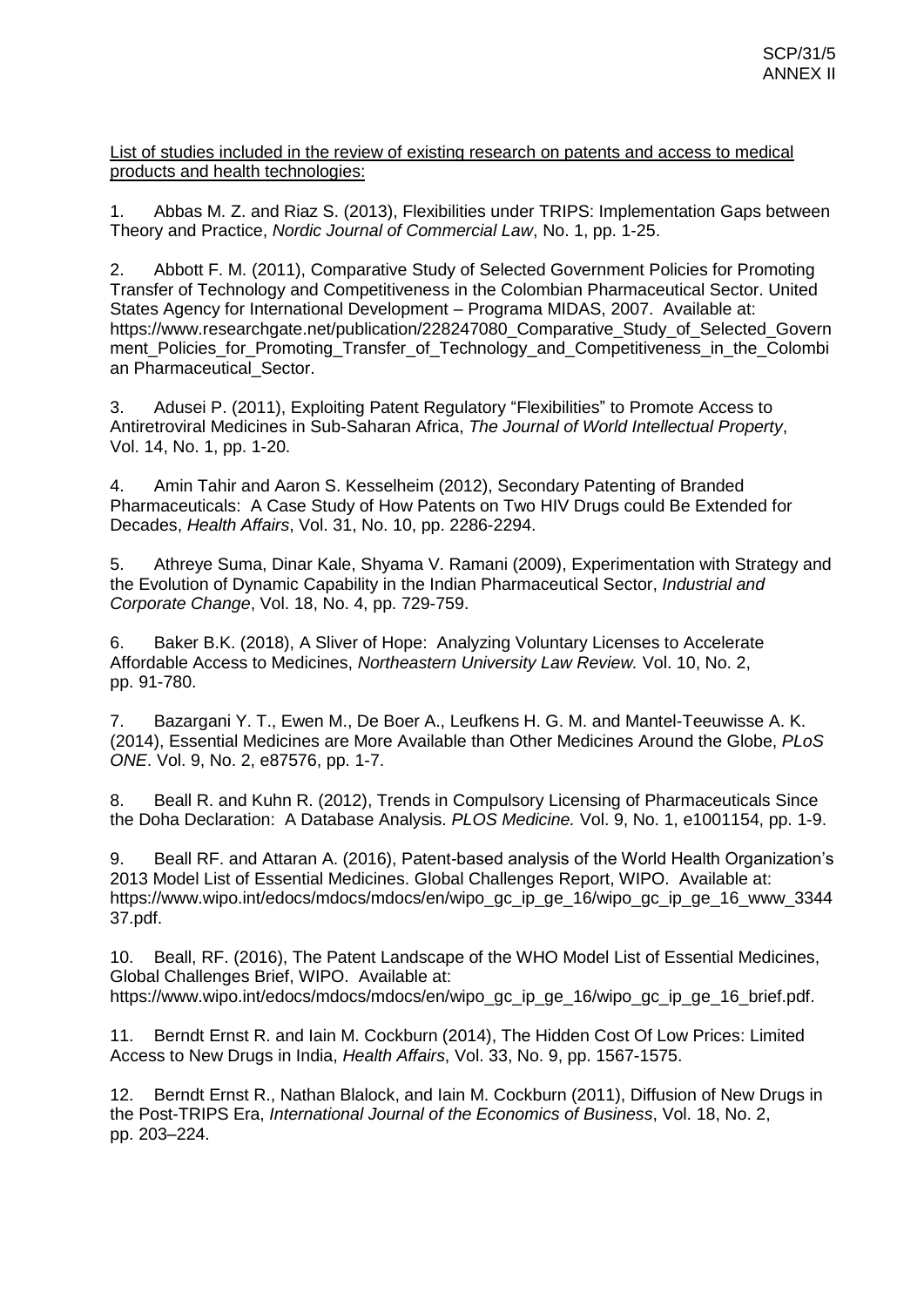13. Bhaduri Saradindu and Thomas Brenner (2013), Examining the Determinants of Drug Launch Delay in pre-TRIPS India, *The European Journal of Health Economics*, Vol. 14, No. 5, pp. 761-773.

14. Bond E. and Saggi K. (2014), Compulsory Licensing, Price Controls, and Access to Patented Foreign Products, *Journal of Development Economics*, Volume 109, pp. 217-228.

15. Branstetter Lee, Chirantan Chatterjee and Matthew J. Higgins (2016), Regulation and Welfare: Evidence from Paragraph IV Generic Entry in the Pharmaceutical Industry, *The RAND Journal of Economics*, Vol. 47, No. 4, pp. 857-890.

16. Cameron A., Ewen M., Ross-Degnan D., Ball D. and Laing R. (2008), Medicine Prices, Availability, and Affordability in 36 Developing and Middle-Income Countries: A Secondary Analysis, *The Lancet*. Vol. 373, No. 9659. DOI:10.1016/S0140-6736(08)61762-6, pp. 240-249.

17. Chadha Alka (2009) Product Cycles, Innovation, and Exports: A Study of Indian Pharmaceuticals, *World Development*, Vol. 37, No. 9, pp. 1478-1483.

18. Chaudhuri Shubham, Pinelopi K. Goldberg and Panle Jia (2006), Estimating the Effects of Global Patent Protection in Pharmaceuticals: A Case Study of Quinolones in India, *The American Economic Review*, Vol. 96, No. 5, pp. 1477-1514.

19. Ching Andrew T. (2010), A dynamic Oligopoly Structural Model for the Prescription Drug Market after Patent Expiration, *International Economic Review*, Vol. 51, No. 4, pp. 1175-1207.

20. Christie AF, Dent C, McIntyre P, Wilson L, Studdert DM (2013), Patents Associated with High-Cost Drugs in Australia, *PLoS ONE*, Vol. 8, No. 4.

21. Cockburn Iain M., Jean O. Lanjouw and Mark Schankerman (2016), Patents and the Global Diffusion of New Drugs, *The American Economic Review*, Vol. 106, No. 1, pp. 136-164.

22. Cohen-Kohler J. C., Forman L. and Lipkus N. (2008), Addressing Legal and Political Barriers to Global Pharmaceutical Access: Options for Remedying the Impact of the Agreement on Trade-Related Aspects of Intellectual Property Rights (TRIPS) and the Imposition of TRIPS-plus Standards, *Health Economics Policy and Law.* Vol. 3, No. 3, pp. 229-256.

23. Commission on Intellectual Property Rights, Innovation and Public Health (2006), Public Health, Innovation and Intellectual Property Rights. World Health Organization, Geneva (ISBN 92 4 156323 0). Available at:

http://apps.who.int/medicinedocs/documents/s14146e/s14146e.pdf.

24. Correa. C. M. (2009), Guide for the Application and Granting of Compulsory Licenses and Authorization of Government Use of Pharmaceutical Patents, World Health Organization, Geneva (WHO/PHI/2009.1). Available at: http://apps.who.int/medicinedocs/documents/s19902en/s19902en.pdf.

25. Danzon Patricia, Andrew Mulcahy, and Adrian Towse (2015), Pharmaceutical Pricing in Emerging Markets: Effects of Income, Competition, and Procurement, *Health Economics*, Vol. 24, pp. 238-252.

26. Dhar Biswajit and K.M. Gopakumar (2006), Post-2005 TRIPS Scenario in Patent Protection in the Pharmaceutical Sector: The Case of the Generic Pharmaceutical Industry in India, UNCTAD/ICTSD.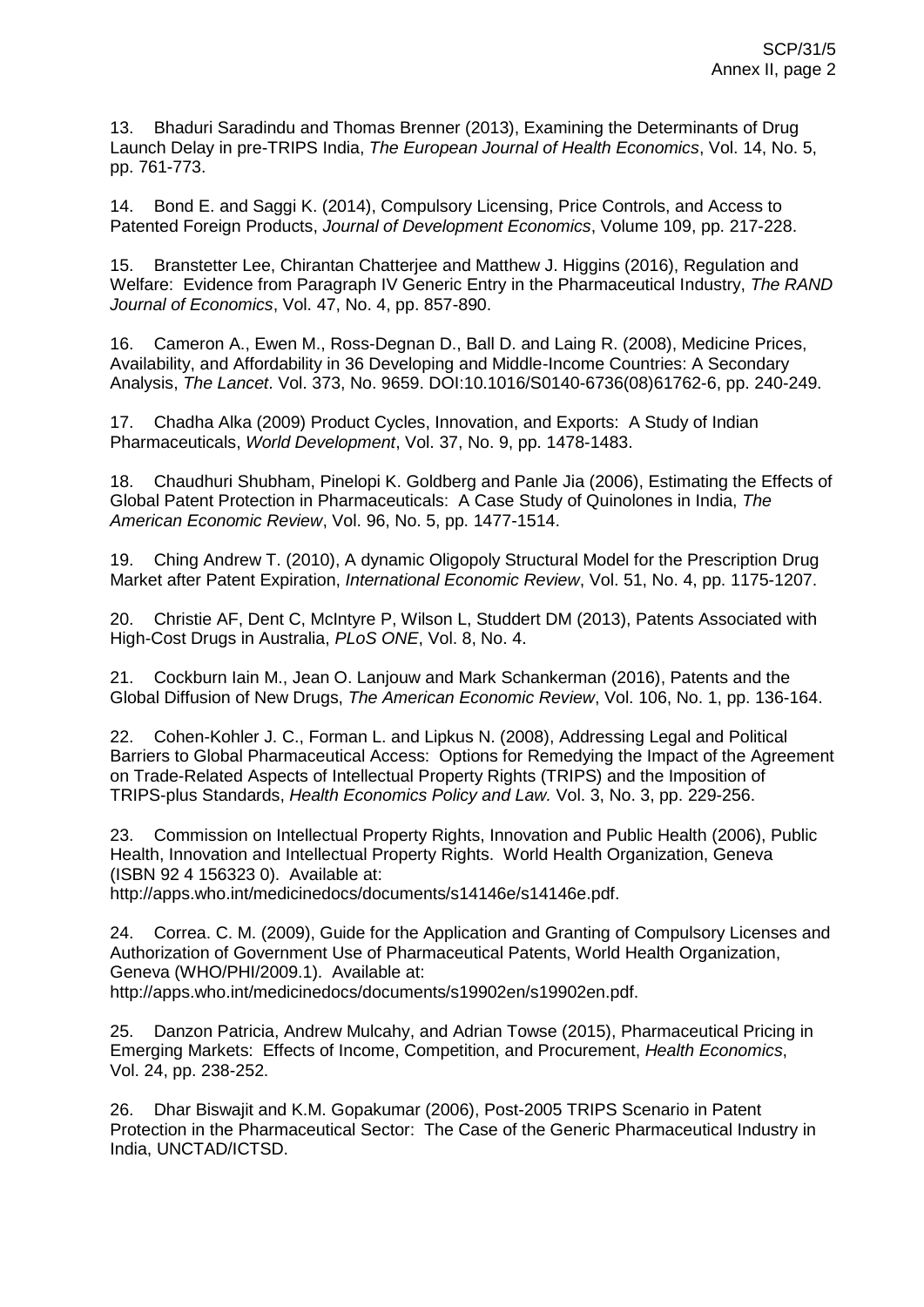27. Duggan Mark, Craig Garthwaite and Aparajita Goyal (2016), The Market Impacts of Pharmaceutical Product Patents in Developing Countries: Evidence from India, *The American Economic Review*, Vol. 106, No. 1, pp. 99-135.

28. Ellison Glenn and Sara Fisher Ellison (2011), Strategic Entry Deterrence and the Behavior of Pharmaceutical Incumbents Prior to Patent Expiration, *American Economic Journal: Microeconomics*, Vol. 3, No. 1, pp. 1-36.

29. European Commission (2009) Pharmaceutical Sector Inquiry – Final Report. Available at: https://ec.europa.eu/competition/sectors/pharmaceuticals/inquiry/.

30. Flynn S., Hollis A. and Palmedo M. (2009), An Economic Justification for Open Access to Essential Medicines in Developing Countries, *Journal of Law, Medicine and Ethics.* Vol. 37, No. 2, pp. 184-208.

31. Galasso Alberto and Mark Schankerman (2015), Patents and Cumulative Innovation: Causal Evidence from the Courts, *Quarterly Journal of Economics*, Vol. 130, No. 1, pp. 317-369.

32. Gamba Simona (2017), The Effect of Intellectual Property Rights on Domestic Innovation in the Pharmaceutical Sector, *World Development*, Vol. 99, pp. 15-27.

33. Gilchrist Duncan S. (2016), Patents as a Spur to Subsequent Innovation? Evidence from Pharmaceuticals, *American Economic Journal: Applied Economics*, Vol. 8, No. 4, pp. 189-221.

34. Goldberg Pinelopi K. (2010), Intellectual Property Rights Protection in Developing Countries: The Case of Pharmaceuticals, *Journal of the European Economic Association*, Vol. 8, No. 2-3, pp. 326-353.

35. Grabowksi Henry, Carlos Brain, Anna Taub, and Rahul Guha (2017), Pharmaceutical Patent Challenges: Company Strategies and Litigation Outcomes, *American Journal of Health Economics*, Vol. 3, No. 1, pp. 33-59.

36. Guennif S. and Chaisse J. (2007), Present Stakes around Patent Political Economy: Legal and Economic Lessons from the Pharmaceutical Patent Rights in India, *Asian Journal of WTO and International Health Law and Policy.* Vol. 2, No. 1 pp. 65-98.

37. Hemphill C. Scott and Bhaven N. Sampat (2011), When Do Generics Challenge Drug Patents?, *Journal of Empirical Legal Studies*, Vol. 8, No. 4, pp. 613-649.

38. Hemphill C. Scott and Bhaven N. Sampat (2012), Evergreening, Patent Challenges, and Effective Market Life in Pharmaceuticals, *Journal of Health Economics*, Vol. 31, No. 2, pp. 327-339.

39. Ho C. W. L. and Leisinger K. M. (2013), Intellectual Property and Access to Essential Medicines: A Tenuous Link?, *Asian Bioethics Review.* Vol. 5, No. 4, pp. 376-382.

40. Horner R. (2014), The Impact of Patents on Innovation, Technology Transfer and Health: A Pre- and Post-TRIPS Analysis of India's Pharmaceutical Industry, *New Political Economy*, Vol, 19, No. 3, pp. 284-406.

41. International Center for Trade and Sustainable Development and World Health Organization (2011), Pharmaceutical Production and Related Technology Transfer. World Health Organization, Geneva (ISBN 978 92 4 150235 1).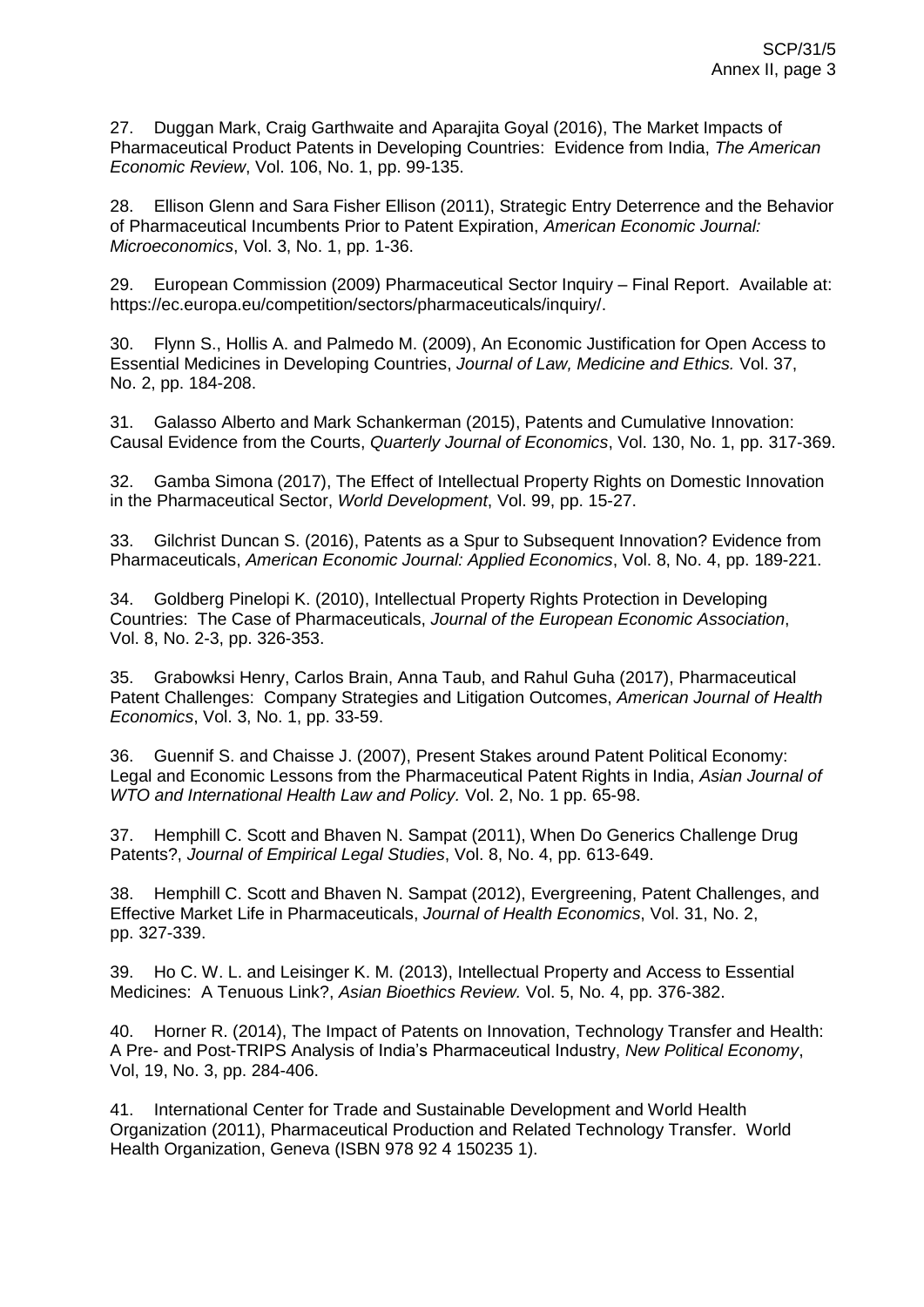42. Jack William and Jean O. Lanjouw (2005), Financing Pharmaceutical Innovation: How Much Should Poor Countries Contribute?, *The World Bank Economic Review*, Vol. 19, No. 1, pp. 45–67.

43. Janodia M. D., Sreedhar D., Ligade V. S. and Udupa N. (2008), Facets of Technology Transfer: A Perspective of Pharmaceutical Industry, *Journal of Intellectual Property Rights*, Vol. 13, pp. 28-34.

44. Jenner, A., N. Bhagwandin and S. Kowalski (2017), Antimicrobial Resistance (AMR) and Multidrug Resistance (MDR): Overview of Current Approaches, Consortia and Intellectual Property Issues, Global Challenges Report, WIPO. Available at: https://www.wipo.int/edocs/pubdocs/en/wipo\_pub\_gc\_15.pdf.

45. Kampf R. (2015), Special Compulsory Licenses for Export of Medicines: Key Features of WTO Members' Implementing Legislation. WTO, Geneva (ERSD-2015-07). Available at: https://www.wto.org/english/res\_e/reser\_e/ersd201507\_e.pdf.

46. Katz M. L., Mueller L. V., Polyakov M. and Weinstock S. F. (2006), Where Have All the Antibiotic Patents Gone?, *Nature Biotechnology*, Vol. 24, No. 12, pp. 1529-1531.

47. Krattiger A., Mahoney R.T., Chiluwal A. and Kowalski S.P. (2012), Patent Information, Freedom to Operate and "Global Access": A Case Study of Dengue Vaccines Under Development, Global Challenges Report, WIPO. Available at: https://www.wipo.int/edocs/pubdocs/en/wipo\_pub\_gc\_2.pdf.

48. Kuan E. S. (2009), Balancing Patents and Access to Medicines, *Singapore Academy of Law Journal*, Vol. 21, pp. 457-484.

49. Kyle Margaret K. and Anita M. McGahan (2012), Investments in Pharmaceuticals Before and After TRIPS, *The Review of Economics and Statistics*, Vol. 94, No. 4, pp. 1157-1172.

50. Lakdawalla Darius and Tomas Philipson (2012), Does Intellectual Property Restrict Output? An Analysis of Pharmaceutical Markets, *Journal of Law & Economics*, Vol. 55, No. 1, pp. 151-187.

51. Li Xuan (2008), The Impact of Higher Standards in Patent Protection for Pharmaceutical Industries under the TRIPS Agreement – A Comparative Study of China and India, *World Economy*, Vol. 31, No. 10, pp. 1367-1382.

52. Life Sciences Program, WIPO (2007), Patent Issues Related to Influenza Viruses and Their Genes: An overview. Working Paper Commissioned by World Health Organization. Available at: https://www.wipo.int/export/sites/www/policy/en/global\_health/pdf/influenza.pdf.

53. Mackey T. K. and Liang B. A. (2012), Patent and Exclusivity Status of Essential Medicines for Non-Communicable Disease, *PLoS ONE.* Vol 7. No. 11, e51022, pp. 1-8.

54. Mazzoleni Roberto (2011) Before Bayh–Dole: Public Research Funding, Patents, and Pharmaceutical Innovation (1945–1965), *Industrial and Corporate Change*, Vol. 20, No. 3, pp. 721–749.

55. McKeith S. (2014), Pharmaceutical Patents in Developing Nations: Parallel Importation and the Doctrine of Exhaustion, *African Journal of Legal Studies.* Vol. 6, No. 2-3, pp. 287-314.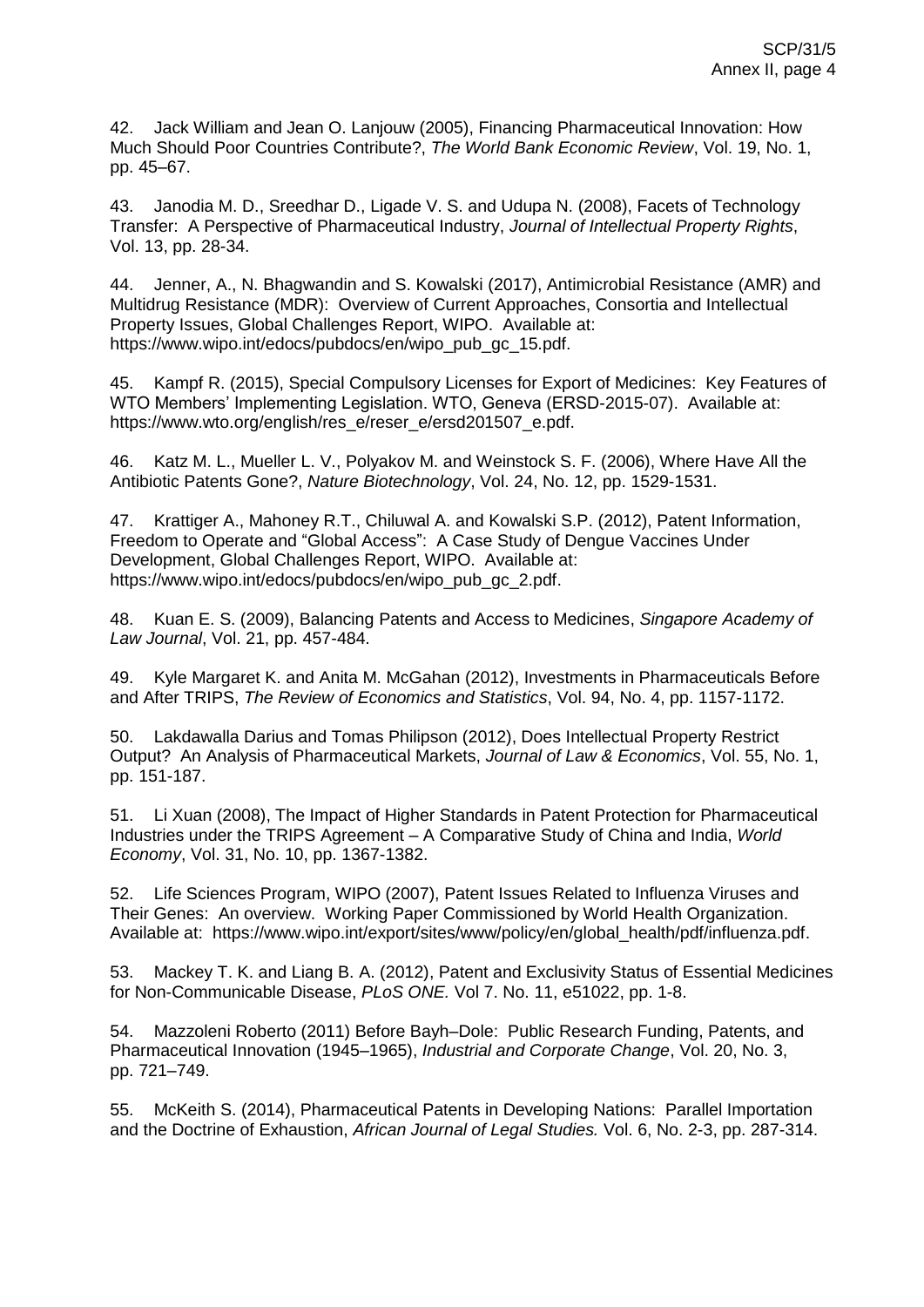56. Mecurio B. (2007), Resolving the Public Health Crisis in the Developing World: Problems and Barriers of Access to Essential Medicines, *Northwestern Journal of International Human Rights*, Vol. 5, No. 1, pp. 1-40.

57. Moon S. (2008), Does TRIPS Art. 66.2 Encourage Technology Transfer to LDCs? An Analysis of the Country Submissions to TRIPS Council (1999-2007). UNCTAD – ICTSD Project on IPRs and Sustainable Development, Geneva. Available at: https://unctad.org/en/Docs/iprs\_pb20092\_en.pdf.

58. Nguyen A. T., Knight R., Mant A., Cao Q. M. and Auton M. (2009), Medicine Prices, Availability and Affordability in Vietnam, *Southern Med Review*, Vol. 2, No. 2, pp. 2-9.

59. Padmanabhan S., Amin T., Sampat B., Cook-Deegan R. and Chandrasekharan S. (2010), Intellectual Property, Technology Transfer and Manufacture of Low-Cost HPV Vaccines in India, *Nature Biotechnology.* Vol. 28, No. 7, pp. 671-678.

60. Panattoni Laura E. (2011), The effect of Paragraph IV Decisions and Generic Entry Before Patent Expiration on Brand Pharmaceutical Firms, *Journal of Health Economics*, Vol. 30, No. 1, pp. 126-145.

61. Perriëns J. and Habiyambere V. (2014), Access to Antiretroviral Drugs in Low- and Middle-Income Countries. World Health Organization, Geneva (ISBN 978 92 4 150754 7). Available at: http://apps.who.int/medicinedocs/documents/s21630en/s21630en.pdf.

62. Puasiri W. (2013), Improving Patent Quality through Pre-grant Opposition in Thailand. *Journal of International Commercial Law and Technology*, Vol. 8, No. 4, pp. 219-253.

63. Qian Yi (2007), Do National Patent Laws Stimulate Domestic Innovation in a Global Patenting Environment? A Cross-Country Analysis of Pharmaceutical Patent Protection, 1978-2002, *The Review of Economics and Statistics*, Vol. 89, No.3, pp.436-453.

64. Quinn R. (2013), Rethinking Antibiotic Research and Development: World War II and the Penicillin Collaborative, *American Journal of Public Health*, Vol. 103, No. 3, pp. 426-343.

65. Regan Tracy L. (2008), Generic Entry, Price Competition, and Market Segmentation in the Prescription Drug Market, *International Journal of Industrial Organization*, Vol. 26, No. 4, pp. 930-948.

66. Reiffen David and Michael R. Ward (2006), Generic Drug Industry Dynamics, *The Review of Economics and Statistics*, Vol. 87, No. 1, pp. 37-49.

67. Ryan Michael P. (2010) Patent Incentives, Technology Markets, and Public-Private Bio-Medical Innovation Networks in Brazil, *World Development*, Vol. 38, No. 8, pp. 1082-1093.

68. Sampath Padmashree Gehl (2005), Economic Aspects of Access to Medicines after 2005: Product Patent Protection and Emerging Firm Strategies in the Indian Pharmaceutical Industry, United Nations University-Institute for New Technologies (UNU-INTECH): Commissioned by WHO and CIPIH.

69. Schweitzer Stuart O. and William S. Comanor (2011), Prices Of Pharmaceuticals In Poor Countries Are Much Lower Than In Wealthy Countries, *Health Affairs*, Vol. 30, No. 8, pp. 1553-1561.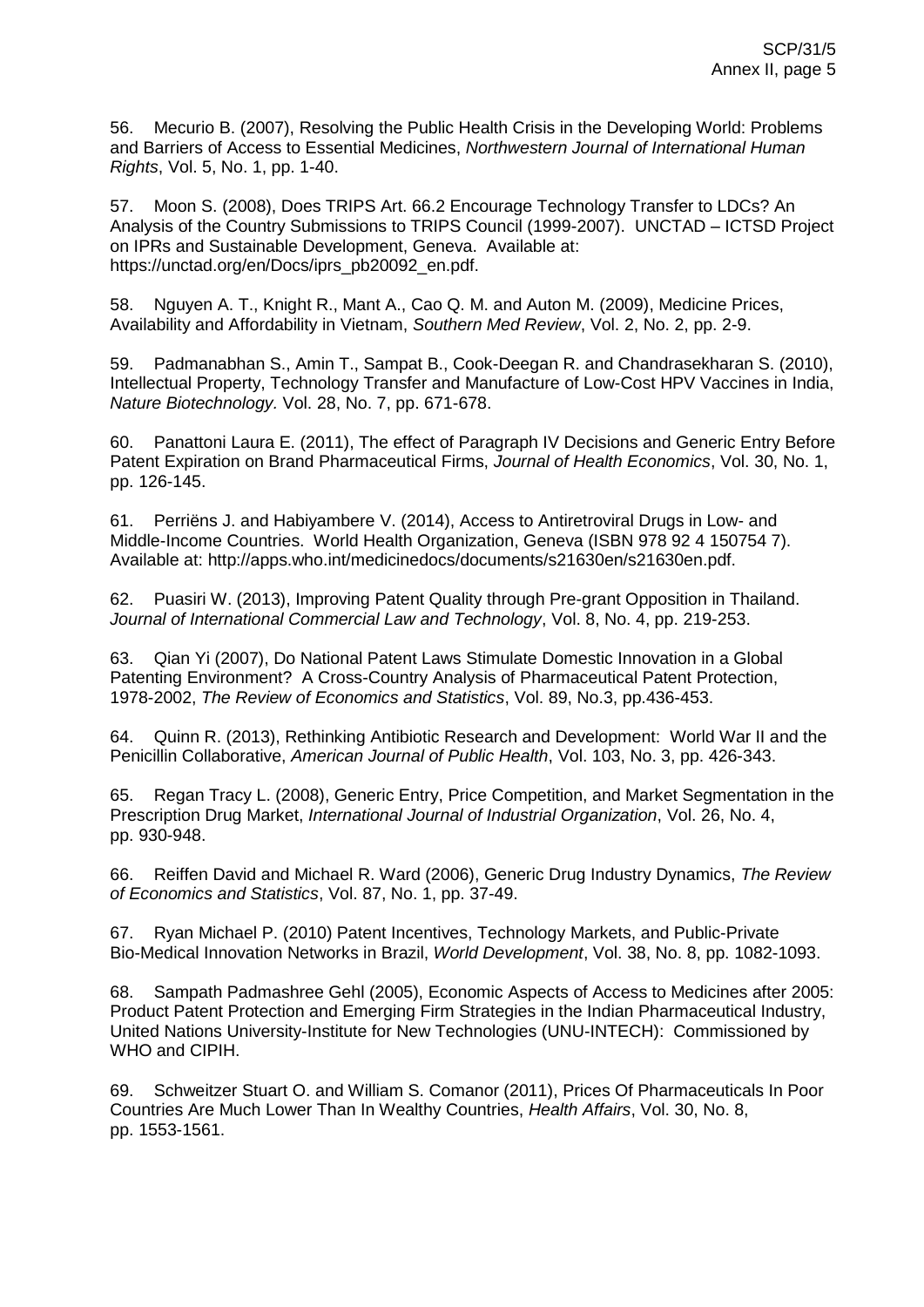70. Stavropoulou, C. and Valletti, T. (2015), Compulsory Licensing and Access to Drugs, *The European Journal of Health Economics*, Vol. 16, No. 1, pp. 83-94.

71. Stevens H., Huys I., Debackere K., Goldman M., Stevens P. and Mahoney R. T. (2017), Vaccines: Accelerating Innovation and Access. Global Challenges Report, WIPO. Available at: https://www.wipo.int/publications/en/details.jsp?id=4224&plang=EN.

72. T'Hoen E., Berger J., Calmy A. and Moon S. (2011), Driving a Decade of Change: HIV/AIDS, Patents and Access to Medicines for All, *Journal of the International AIDS Society,* Vol. 14, No. 15, pp. 1-12.

73. United Nations Programme on HIV/AIDS, World Health Organization and United Nations Development Programme (2011), Using TRIPS flexibilities to Improve Access to HIV Treatment. UNAIDS, WHO and UNDP (Policy Brief). Available at: http://apps.who.int/medicinedocs/documents/s18392en/s18392en.pdf.

74. Vandoros Sotiris (2014), Therapeutic Substitution Post-Patent Expiry: The Cases of ACE Inhibitors and Proton Pump Inhibitors, *Health Economics*, Vol. 23, pp. 621-630.

75. Watal Jayashree and Rong Dai (2019), Product Patents and Access to Innovative Medicines in a Post-TRIPS-Era, WTO, Staff Working Paper ERSD-2019-05.

76. WHO, WIPO and WTO: Antimicrobial resistance – a global epidemic. Background paper for the Technical Symposium on Antimicrobial Resistance: How to Foster Innovation, Access and Appropriate Use of Antibiotics? (2016). Available at: https://www.wipo.int/edocs/mdocs/mdocs/en/wipo\_who\_wto\_ip\_ge\_16/wipo\_who\_wto\_ip\_ge\_1 6\_inf\_2.pdf

77. Williams Heidi (2013), Intellectual Property Rights and Innovation: Evidence from the Human Genome, *Journal of Political Economy*, Vol. 121, No. 1, pp. 1-27.

78. Word Intellectual Property Organization (2015), Chapter 2: Historical Breakthrough Innovations - Antibiotics, World Intellectual Property Report, WIPO, Chapter 2.

79. World Health Organization (2005), Access to Medicines and Vaccines: Implication of Intellectual Property Protection and Trade Agreements. World Health Organization, Regional Office for South-East Asia (SEA/HMM/Meet.23/5). Available at: https://apps.who.int/iris/bitstream/handle/10665/127615/WP%205%20-%20Access%20to%20M edicines%20and%20Vaccines.pdf?sequence=1.

80. World Health Organization (2005), WHO Drug Information, Vol. 19, No. 3. World Health Organization. Available at: https://apps.who.int/medicinedocs/pdf/s7918e/s7918e.pdf.

81. World Health Organization (2006), TRIPS, Intellectual Property Rights and Access to Medicines, World Health Organization, Regional Office for South-East Asia (Briefing Note). Available at: http://apps.who.int/medicinedocs/documents/s21415en/s21415en.pdf.

82. World Health Organization (2009), International Trade and Health: A Reference Guide. World Health Organization, Regional Office for South-East Asia (ISBN 978-92-9022-336-8). Available at: http://apps.who.int/medicinedocs/documents/s19126en/s19126en.pdf.

83. World Health Organization (2010), Intellectual Property and Access to Medicines: Papers and Perspectives. World Health Organization, Regional Office for South-East Asia (SEA-TRH-